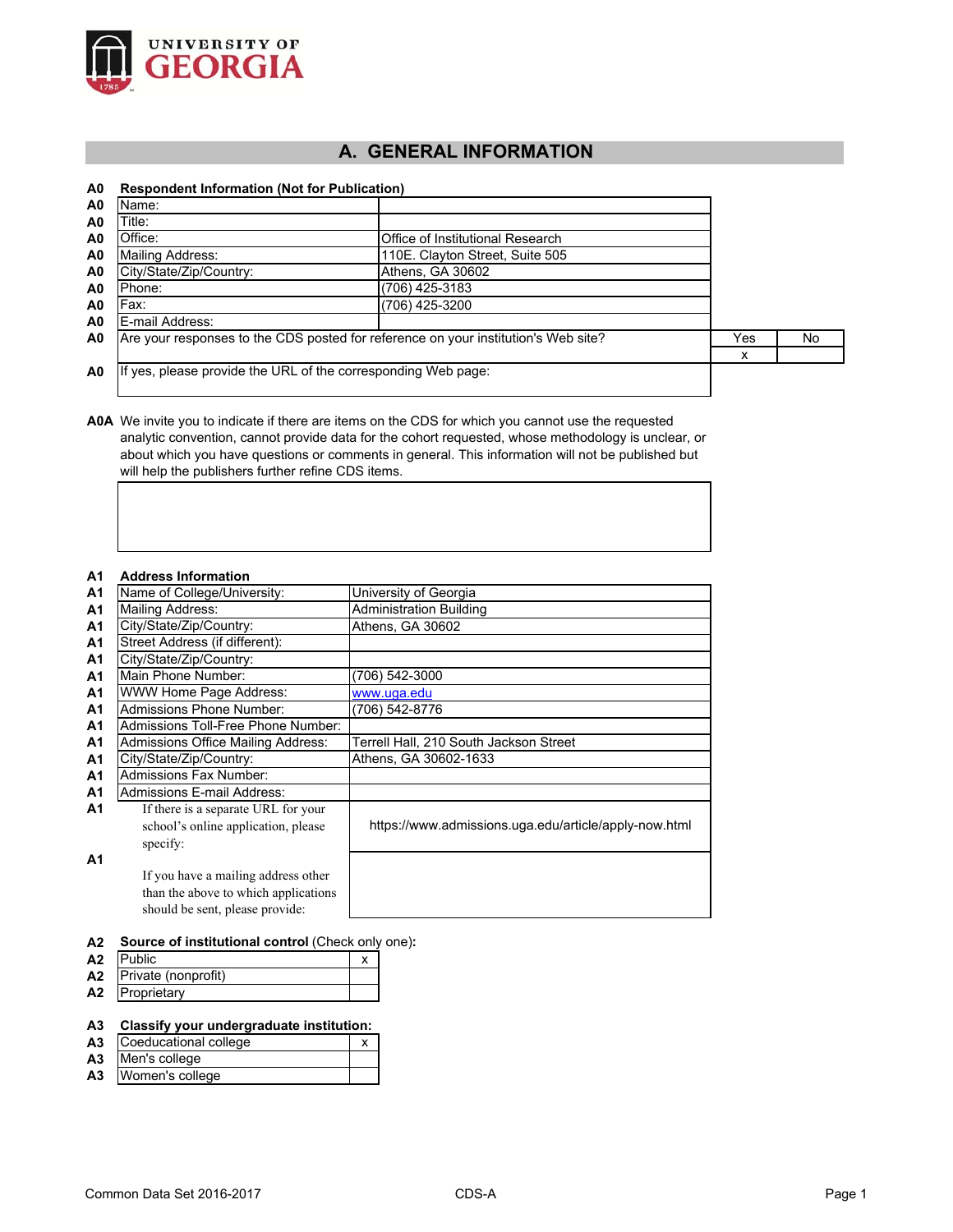

## **A4 Academic year calendar:**

| A4             | Semester                       | х |
|----------------|--------------------------------|---|
| A <sub>4</sub> | Quarter                        |   |
| A <sub>4</sub> | Trimester                      |   |
| A4             | $4 - 1 - 4$                    |   |
| A <sub>4</sub> | Continuous                     |   |
| A4             | Differs by program (describe): |   |
|                |                                |   |
| A4             | Other (describe):              |   |
|                |                                |   |

# **A5 Degrees offered by your institution:**

| A <sub>5</sub> | Certificate                | x |
|----------------|----------------------------|---|
| A <sub>5</sub> | Diploma                    |   |
| A <sub>5</sub> | Associate                  |   |
| A <sub>5</sub> | <b>Transfer Associate</b>  |   |
| A <sub>5</sub> | <b>Terminal Associate</b>  |   |
| A <sub>5</sub> | Bachelor's                 | x |
| A <sub>5</sub> | Postbachelor's certificate | x |
| A <sub>5</sub> | Master's                   | x |
| A <sub>5</sub> | Post-master's certificate  | x |
| A <sub>5</sub> | Doctoral degree            |   |
|                | research/scholarship       | x |
| A5             | Doctoral degree -          |   |
|                | professional practice      | x |
| Α5             | Doctoral degree -- other   |   |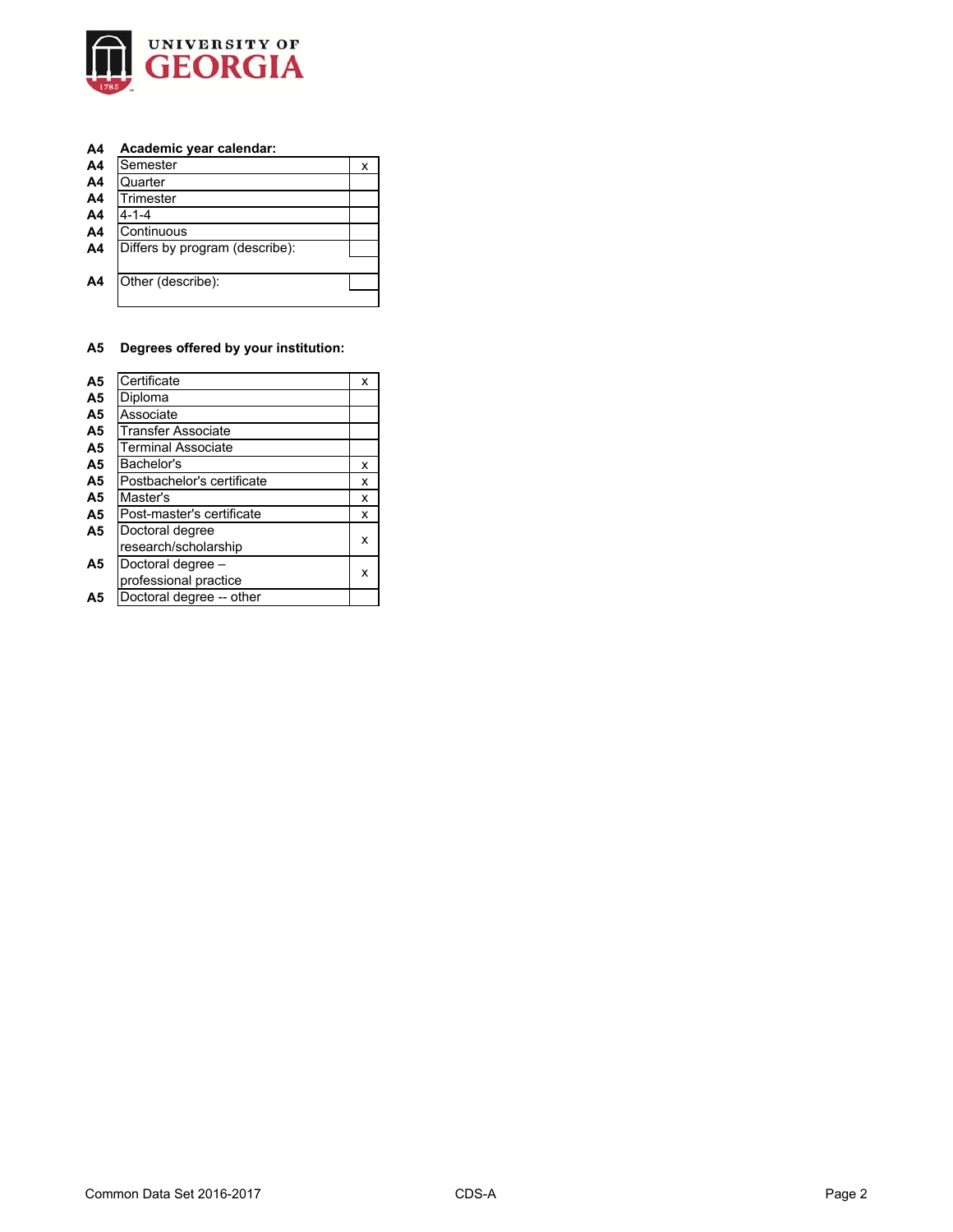

# **B. ENROLLMENT AND PERSISTENCE**

**B1 Institutional Enrollment - Men and Women Provide numbers of students for each of the following categories as of the institution's official fall reporting date or as of October 15, 2016. Note: Report students formerly designated as "first professional" in the graduate cells.**

| <b>B1</b> |                                   |        | <b>FULL-TIME</b> | <b>PART-TIME</b> |        |
|-----------|-----------------------------------|--------|------------------|------------------|--------|
| <b>B1</b> |                                   | Men    | Women            | Men              | Women  |
| <b>B1</b> | <b>Undergraduates</b>             |        |                  |                  |        |
| <b>B1</b> | Degree-seeking, first-time        |        |                  |                  |        |
|           | freshmen                          | 2146   | 3,255            | 18               | 14     |
| <b>B1</b> | Other first-year, degree-seeking  | 247    | 250              | 18               | 19     |
| <b>B1</b> | All other degree-seeking          | 8,825  | 11,526           | 772              | 738    |
| <b>B1</b> | Total degree-seeking              | 11,218 | 15,031           | 808              | 771    |
| <b>B1</b> | All other undergraduates enrolled |        |                  |                  |        |
|           | in credit courses                 | 26     | 53               | 15               | 29     |
| <b>B1</b> | Total undergraduates              | 11,244 | 15,084           | 823              | 800    |
| <b>B1</b> | Graduate                          |        |                  |                  |        |
| <b>B1</b> | Degree-seeking, first-time        | 788    | 1119             | 179              | 231    |
| <b>B1</b> | All other degree-seeking          | 1937   | 2817             | 563              | 852    |
| <b>B1</b> | All other graduates enrolled in   |        |                  |                  |        |
|           | credit courses                    | 11     | 6                | 39               | 81     |
| <b>B1</b> | Total graduate                    | 2736   | 3942             | 781              | 1164   |
| <b>B1</b> | Total all undergraduates          |        |                  |                  | 27,951 |
| <b>B1</b> | Total all graduate                |        |                  |                  | 8,623  |
| <b>B1</b> | <b>GRAND TOTAL ALL STUDENTS</b>   |        |                  |                  | 36,574 |

**B2 Enrollment by Racial/Ethnic Category. Provide numbers of undergraduate students for each of the following categories as of the institution's official fall reporting date or as of October 15, 2016. Include international students only in the category "Nonresident aliens." Complete the "Total Undergraduates" column only if you cannot provide data for the first two columns. Report as your institution reports to IPEDS: persons who are Hispanic should be reported only on the Hispanic line, not under any race, and persons who are non-Hispanic multi-racial should be reported only under "Two or more races."** 

| <b>B2</b>      |                                                 | Degree-Seeking<br>First-Time<br><b>First Year</b> | Degree-Seeking<br>Undergraduates<br>(include first-time<br>first-year) | Total<br>Undergraduates<br>(both degree- and<br>non-degree-<br>seeking) |
|----------------|-------------------------------------------------|---------------------------------------------------|------------------------------------------------------------------------|-------------------------------------------------------------------------|
| <b>B2</b>      | Nonresident aliens                              | 88                                                | 468                                                                    | 525                                                                     |
| <b>B2</b>      | Hispanic/Latino                                 | 313                                               | 1,584                                                                  | 1,587                                                                   |
| <b>B2</b>      | Black or African American, non-Hispanic         | 440                                               | 2,120                                                                  | 2,124                                                                   |
| <b>B2</b>      | White, non-Hispanic                             | 3,692                                             | 19,555                                                                 | 19,604                                                                  |
| <b>B2</b>      | American Indian or Alaska Native, non-Hispanic  |                                                   | 21                                                                     | 22                                                                      |
| <b>B2</b>      | Asian, non-Hispanic                             | 667                                               | 2,811                                                                  | 2,814                                                                   |
| <b>B2</b>      | Native Hawaiian or other Pacific Islander, non- |                                                   |                                                                        |                                                                         |
|                | Hispanic                                        | 4                                                 | 28                                                                     | 28                                                                      |
| <b>B2</b>      | Two or more races, non-Hispanic                 | 197                                               | 1,030                                                                  | 1,034                                                                   |
| <b>B2</b>      | Race and/or ethnicity unknown                   | 25                                                | 211                                                                    | 213                                                                     |
| B <sub>2</sub> | <b>TOTAL</b>                                    | 5,433                                             | 27,828                                                                 | 27,951                                                                  |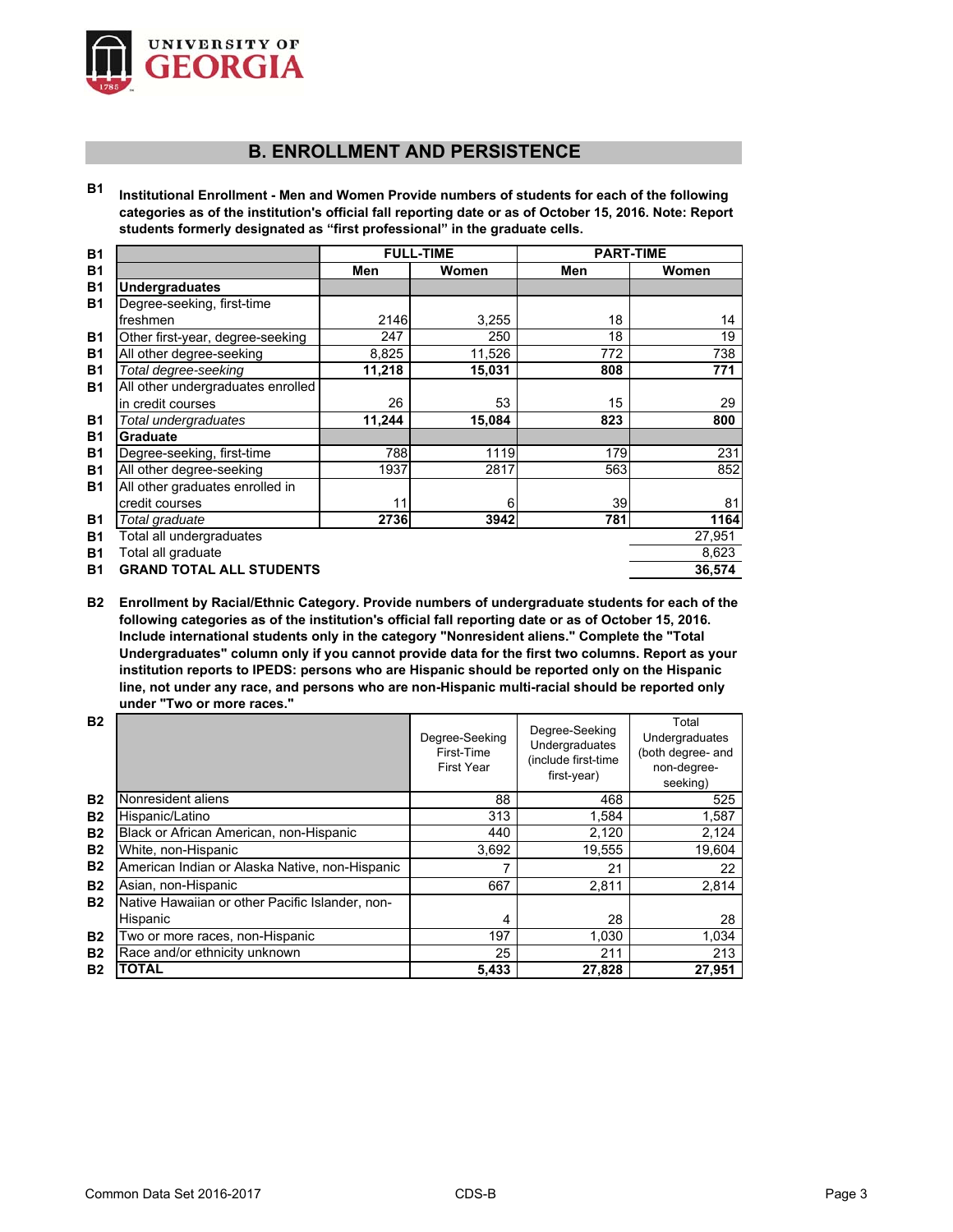

## **Persistence**

**B3 Number of degrees awarded from July 1, 2015 to June 30, 2016**

| B <sub>3</sub> | Certificate/diploma             | 634  |
|----------------|---------------------------------|------|
| B <sub>3</sub> | Associate degrees               |      |
| B <sub>3</sub> | Bachelor's degrees              | 6991 |
| <b>B3</b>      | Postbachelor's certificates     | 115  |
| B <sub>3</sub> | Master's degrees                | 1620 |
| B <sub>3</sub> | Post-Master's certificates      | 62   |
| B <sub>3</sub> | Doctoral degrees -              |      |
|                | research/scholarship            | 526  |
| B <sub>3</sub> | Doctoral degrees - professional |      |
|                | practice                        | 44   |
| B3             | Doctoral degrees - other        |      |

## **Graduation Rates**

The items in this section correspond to data elements collected by the IPEDS Web-based Data Collection System's Graduation Rate Survey (GRS). For complete instructions and definitions of data elements, see the IPEDS GRS instructions and glossary on the 2015 Web-based survey.

#### **For Bachelor's or Equivalent Programs**

Please provide data for the Fall 2010 cohort if available. If Fall 2010 cohort data are not available, provide data for the Fall 2009 cohort.

## *Fall 2010 Cohort*

Report for the cohort of full-time first-time bachelor's (or equivalent) degree-seeking undergraduate students who entered in Fall 2010. Include in the cohort those who entered your institution during the summer term preceding Fall 2010.

| <b>B4</b>  | Initial 2010 cohort of first-time, full-time bachelor's (or equivalent) degree-seeking<br>undergraduate students; total all students:                                                                                                                                           | 4,667    |
|------------|---------------------------------------------------------------------------------------------------------------------------------------------------------------------------------------------------------------------------------------------------------------------------------|----------|
| <b>B5</b>  | Of the initial 2010 cohort, how many did not persist and did not graduate for the<br>following reasons: death, permanent disability, service in the armed forces, foreign aid<br>service of the federal government, or official church missions; total allowable<br>exclusions: | $\Omega$ |
| <b>B6</b>  | Final 2010 cohort, after adjusting for allowable exclusions: (subtract question B5 from<br>question B4)                                                                                                                                                                         | 4,667    |
| <b>B7</b>  | Of the initial 2010 cohort, how many completed the program in four years or less (by<br>August 31, 2014):                                                                                                                                                                       | 2,947    |
| <b>B8</b>  | Of the initial 2010 cohort, how many completed the program in more than four years<br>but in five years or less (after August 31, 2014 and by August 31, 2015):                                                                                                                 | 899      |
| <b>B9</b>  | Of the initial 2010 cohort, how many completed the program in more than five years<br>but in six years or less (after August 31, 2015 and by August 31, 2016):                                                                                                                  | 112      |
| <b>B10</b> | Total graduating within six years (sum of questions B7, B8, and B9):                                                                                                                                                                                                            | 3,958    |
| <b>B11</b> | Six-year graduation rate for 2010 cohort (question B10 divided by question B6):                                                                                                                                                                                                 | 85%      |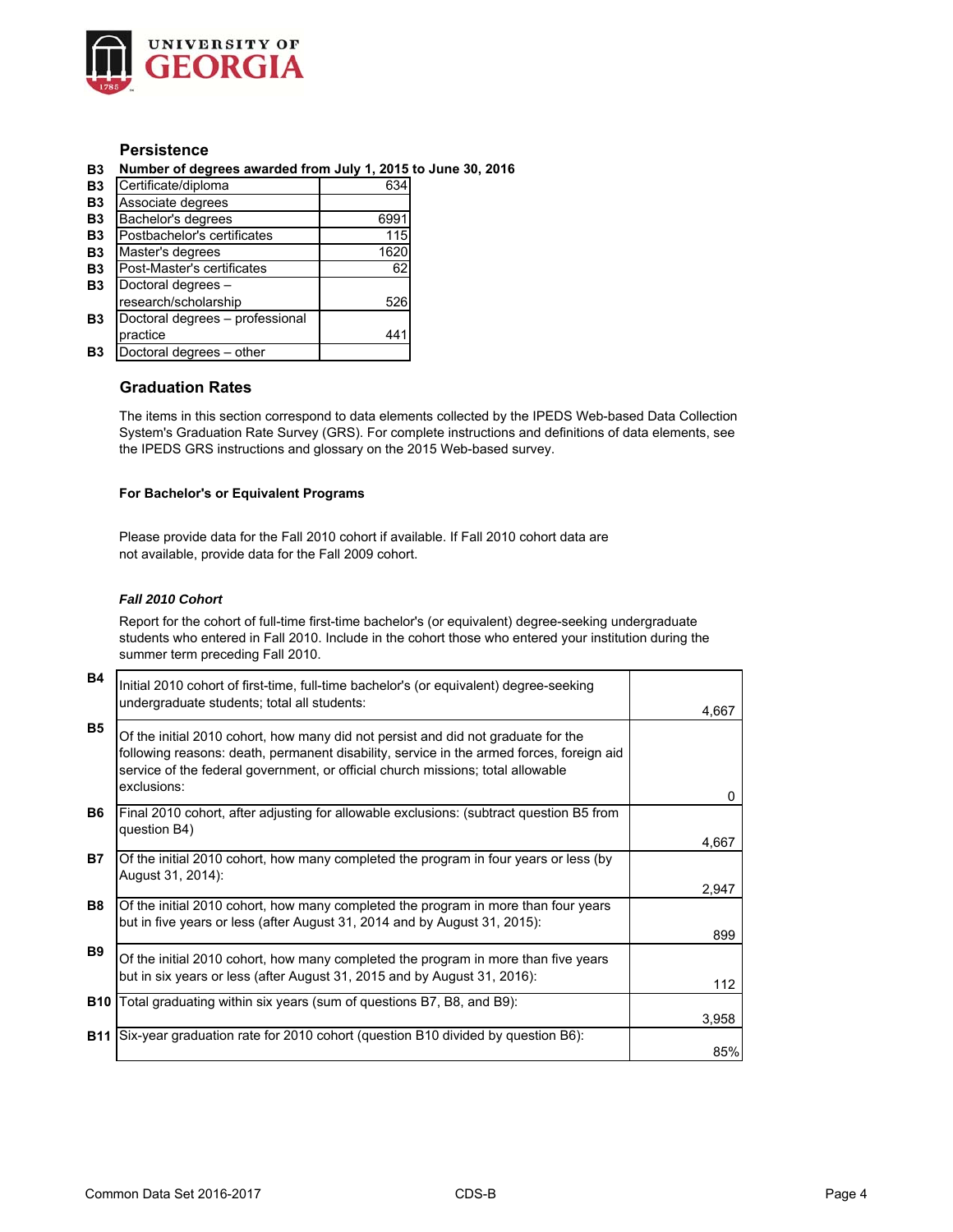

#### *Fall 2009 Cohort*

Report for the cohort of full-time first-time bachelor's (or equivalent) degree-seeking undergraduate students who entered in Fall 2009. Include in the cohort those who entered your institution during the summer term preceding Fall 2009.

| <b>B4</b>  | Initial 2009 cohort of first-time, full-time bachelor's (or equivalent) degree-seeking<br>undergraduate students; total all students:                                                                                                                                           | 4,675 |
|------------|---------------------------------------------------------------------------------------------------------------------------------------------------------------------------------------------------------------------------------------------------------------------------------|-------|
| <b>B5</b>  | Of the initial 2009 cohort, how many did not persist and did not graduate for the<br>following reasons: death, permanent disability, service in the armed forces, foreign aid<br>service of the federal government, or official church missions; total allowable<br>exclusions: | 0     |
| B6.        | [Final 2009 cohort, after adjusting for allowable exclusions: (subtract question B5 from<br>question B4)                                                                                                                                                                        | 4,675 |
| <b>B7</b>  | Of the initial 2009 cohort, how many completed the program in four years or less (by<br>August 31, 2013):                                                                                                                                                                       | 2,924 |
| <b>B8</b>  | Of the initial 2009 cohort, how many completed the program in more than four years<br>but in five years or less (after August 31, 2013 and by August 31, 2014):                                                                                                                 | 950   |
| <b>B</b> 9 | Of the initial 2009 cohort, how many completed the program in more than five years<br>but in six years or less (after August 31, 2013 and by August 31, 2014):                                                                                                                  | 112   |
| <b>B10</b> | Total graduating within six years (sum of questions B7, B8, and B9):                                                                                                                                                                                                            | 3,986 |
| <b>B11</b> | Six-year graduation rate for 2009 cohort (question B10 divided by question B6):                                                                                                                                                                                                 | 85%   |

#### **For Two-Year Institutions**

Please provide data for the 2013 cohort if available. If 2013 cohort data are not available, provide data for the 2012 cohort.

## *2013 Cohort*

|            | <b>B12</b> Initial 2013 cohort, total of first-time, full-time degree/certificate-seeking students:                                                                                                                                                                                        |          |
|------------|--------------------------------------------------------------------------------------------------------------------------------------------------------------------------------------------------------------------------------------------------------------------------------------------|----------|
|            | <b>B13</b> Of the initial 2013 cohort, how many did not persist and did not graduate for the<br>following reasons: death, permanent disability, service in the armed forces, foreign aid<br>service of the federal government, or official church missions; total allowable<br>exclusions: |          |
|            | <b>B14</b> Final 2013 cohort, after adjusting for allowable exclusions (Subtract question B13 from<br>question B12):                                                                                                                                                                       | $\Omega$ |
|            | <b>B15</b> Completers of programs of less than two years duration (total):                                                                                                                                                                                                                 |          |
|            | <b>B16</b> Completers of programs of less than two years within 150 percent of normal time:                                                                                                                                                                                                |          |
| <b>B17</b> | Completers of programs of at least two but less than four years (total):                                                                                                                                                                                                                   |          |
|            | <b>B18</b> Completers of programs of at least two but less than four-years within 150 percent of<br>normal time:                                                                                                                                                                           |          |
| <b>B19</b> | Total transfers-out (within three years) to other institutions:                                                                                                                                                                                                                            |          |
| <b>B20</b> | Total transfers to two-year institutions:                                                                                                                                                                                                                                                  |          |
| <b>B21</b> | Total transfers to four-year institutions:                                                                                                                                                                                                                                                 |          |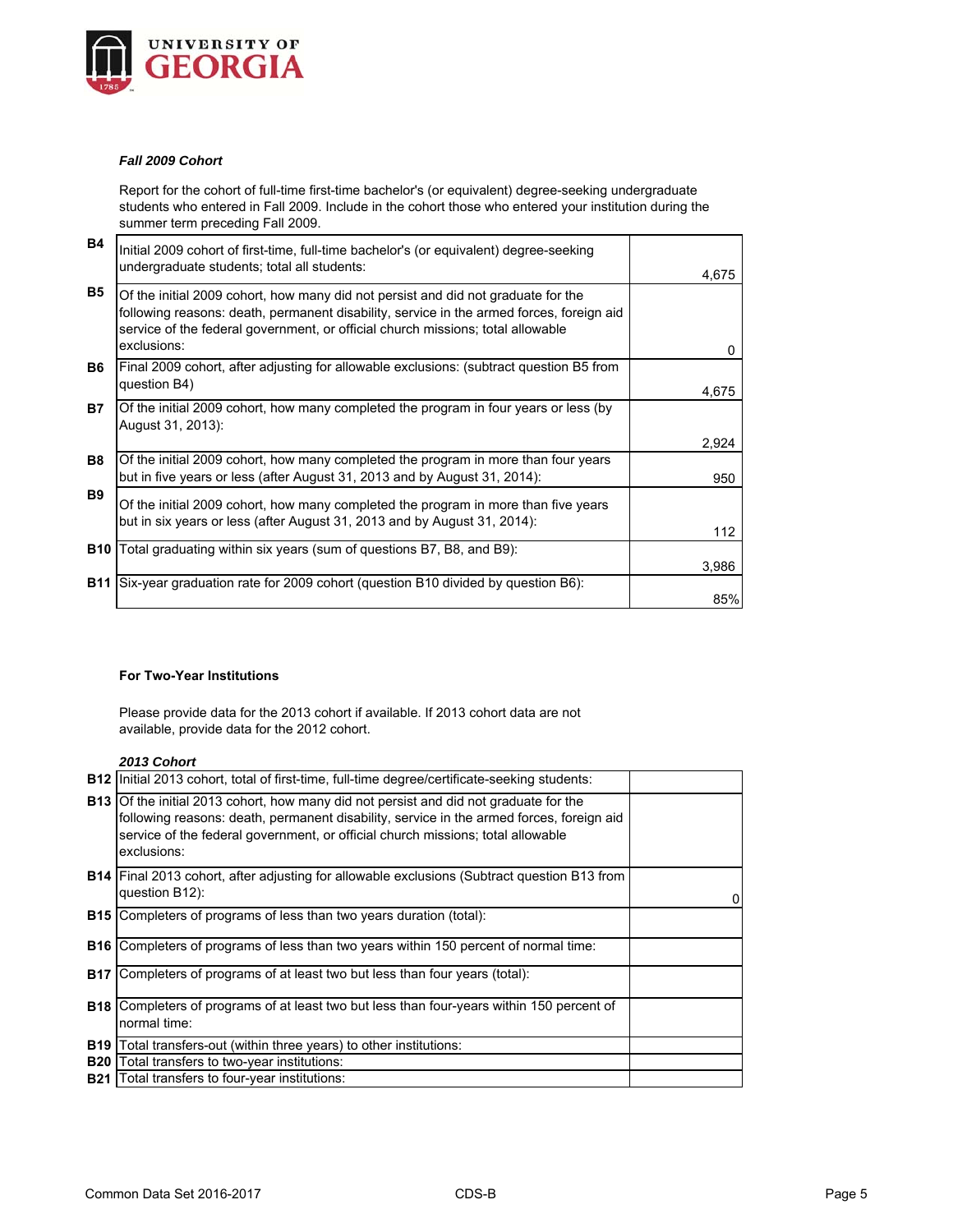

## *2012 Cohort*

| <b>B12</b> Initial 2012 cohort, total of first-time, full-time degree/certificate-seeking students:                                                                                                                                                                                        |   |
|--------------------------------------------------------------------------------------------------------------------------------------------------------------------------------------------------------------------------------------------------------------------------------------------|---|
| <b>B13</b> Of the initial 2012 cohort, how many did not persist and did not graduate for the<br>following reasons: death, permanent disability, service in the armed forces, foreign aid<br>service of the federal government, or official church missions; total allowable<br>exclusions: |   |
| <b>B14</b> Final 2012 cohort, after adjusting for allowable exclusions (Subtract question B13 from<br>question B12):                                                                                                                                                                       | 0 |
| <b>B15</b> Completers of programs of less than two years duration (total):                                                                                                                                                                                                                 |   |
| <b>B16</b> Completers of programs of less than two years within 150 percent of normal time:                                                                                                                                                                                                |   |
| <b>B17</b> Completers of programs of at least two but less than four years (total):                                                                                                                                                                                                        |   |
| <b>B18</b> Completers of programs of at least two but less than four-years within 150 percent of<br>normal time:                                                                                                                                                                           |   |
| <b>B19</b> Total transfers-out (within three years) to other institutions:                                                                                                                                                                                                                 |   |
| <b>B20</b> Total transfers to two-year institutions:                                                                                                                                                                                                                                       |   |
| <b>B21</b> Total transfers to four-year institutions:                                                                                                                                                                                                                                      |   |

#### **Retention Rates**

Report for the cohort of all full-time, first-time bachelor's (or equivalent) degree-seeking undergraduate students who entered in Fall 2015 (or the preceding summer term). The initial cohort may be adjusted for students who departed for the following reasons: death, permanent disability, service in the armed forces, foreign aid service of the federal government or official church missions. No other adjustments to the initial cohort should be made.

| <b>B22</b> For the cohort of all full-time bachelor's (or equivalent) degree-seeking undergraduate |        |
|----------------------------------------------------------------------------------------------------|--------|
| students who entered your institution as freshmen in Fall 2015 (or the preceding                   |        |
| summer term), what percentage was enrolled at your institution as of the date your                 |        |
| linstitution calculates its official enrollment in Fall 2016?                                      |        |
|                                                                                                    | 95.20% |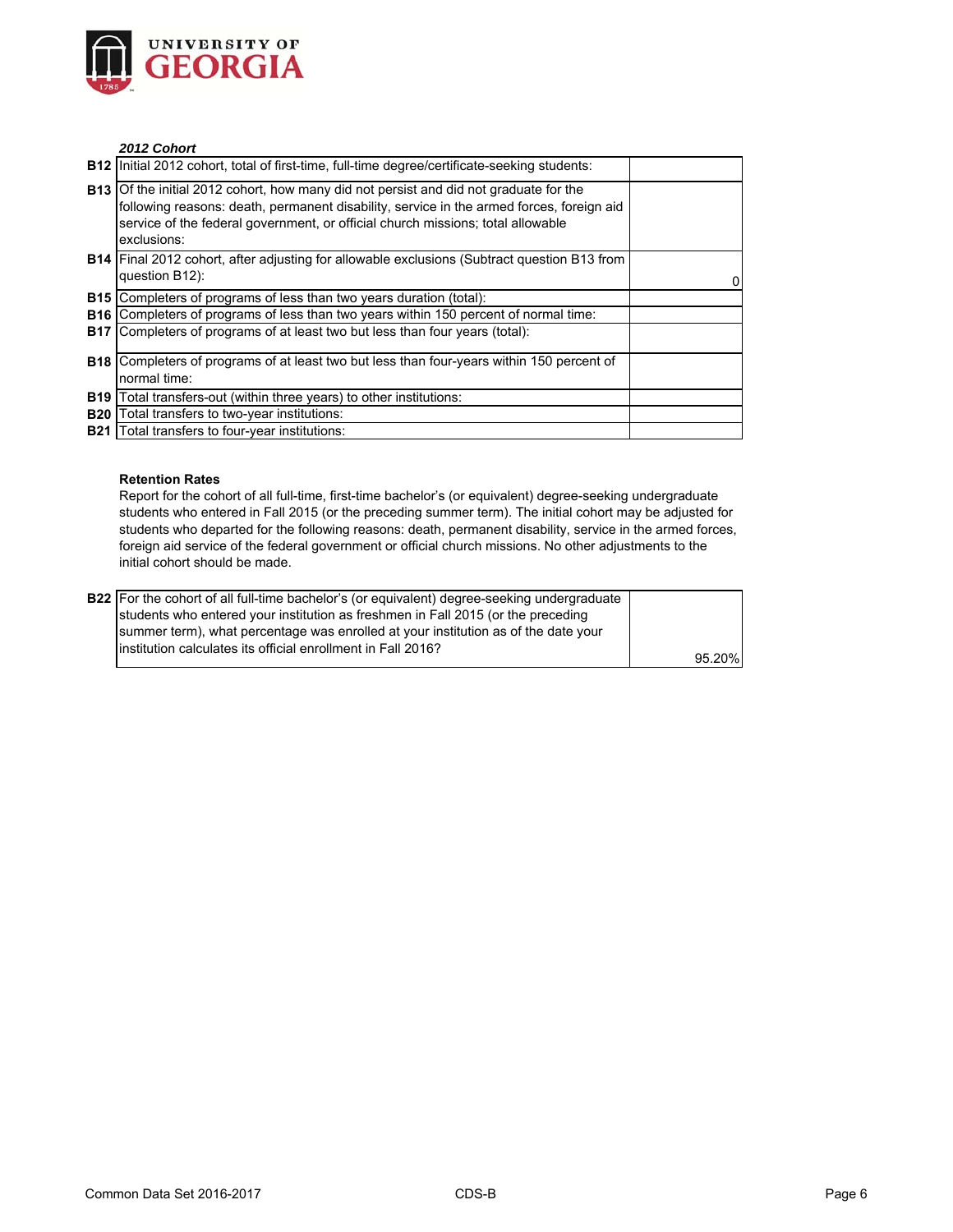

## **C. FIRST-TIME, FIRST-YEAR (FRESHMAN) ADMISSION**

## **Applications**

**C1 First-time, first-year, (freshmen) students: Provide the number of degree-seeking, first-time, firstyear students who applied, were admitted, and enrolled (full- or part-time) in Fall 2016. Include early decision, early action, and students who began studies during summer in this cohort. Applicants should include only those students who fulfilled the requirements for consideration for admission (i.e., who completed actionable applications) and who have been notified of one of the following actions: admission, nonadmission, placement on waiting list, or application withdrawn (by applicant or institution). Admitted applicants should include wait-listed students who were subsequently offered admission.**

| C <sub>1</sub> | Total first-time, first-year (freshman) men who applied               | 9033            |
|----------------|-----------------------------------------------------------------------|-----------------|
| C <sub>1</sub> | Total first-time, first-year (freshman) women who applied             | 13661           |
|                |                                                                       |                 |
| C <sub>1</sub> | Total first-time, first-year (freshman) men who were admitted         | 4578            |
| <b>C1</b>      | Total first-time, first-year (freshman) women who were admitted       | 7654            |
|                |                                                                       |                 |
| C <sub>1</sub> | Total full-time, first-time, first-year (freshman) men who enrolled   | 2146            |
| <b>C1</b>      | Total part-time, first-time, first-year (freshman) men who enrolled   | 18 <sup>l</sup> |
|                |                                                                       |                 |
| C <sub>1</sub> | Total full-time, first-time, first-year (freshman) women who enrolled | 3255            |
| <b>C1</b>      | Total part-time, first-time, first-year (freshman) women who enrolled | 14              |

**C2 Freshman wait-listed students (students who met admission requirements but whose final admission was contingent on space availability)**

|                |                                                                  | Yes | No |
|----------------|------------------------------------------------------------------|-----|----|
| C <sub>2</sub> | Do you have a policy of placing students on a waiting list?      | х   |    |
| C <sub>2</sub> | yes, please answer the questions below for Fall 2016 admissions: |     |    |
| C <sub>2</sub> | Number of qualified applicants offered a place on waiting list   | 710 |    |
| C <sub>2</sub> | Number accepting a place on the waiting list                     | 401 |    |
| C <sub>2</sub> | Number of wait-listed students admitted                          | 19  |    |
|                |                                                                  | Yes | No |
| C <sub>2</sub> | Is your waiting list ranked?                                     |     | х  |
| C <sub>2</sub> | If yes, do you release that information to students?             |     |    |
| C <sub>2</sub> | Do you release that information to school counselors?            |     |    |

## **Admission Requirements**

**C3 High school completion requirement**

| C <sub>3</sub> | High school diploma is required and GED is        |  |
|----------------|---------------------------------------------------|--|
|                | accepted                                          |  |
| C <sub>3</sub> | High school diploma is required and GED is not    |  |
|                | accepted                                          |  |
| C <sub>3</sub> | High school diploma or equivalent is not required |  |

## **C4 Does your institution require or recommend a general college-preparatory program for degreeseeking students?**

| C4 | Require                                 |  |
|----|-----------------------------------------|--|
|    | <b>C4</b> Recommend                     |  |
|    | <b>C4</b> Neither require nor recommend |  |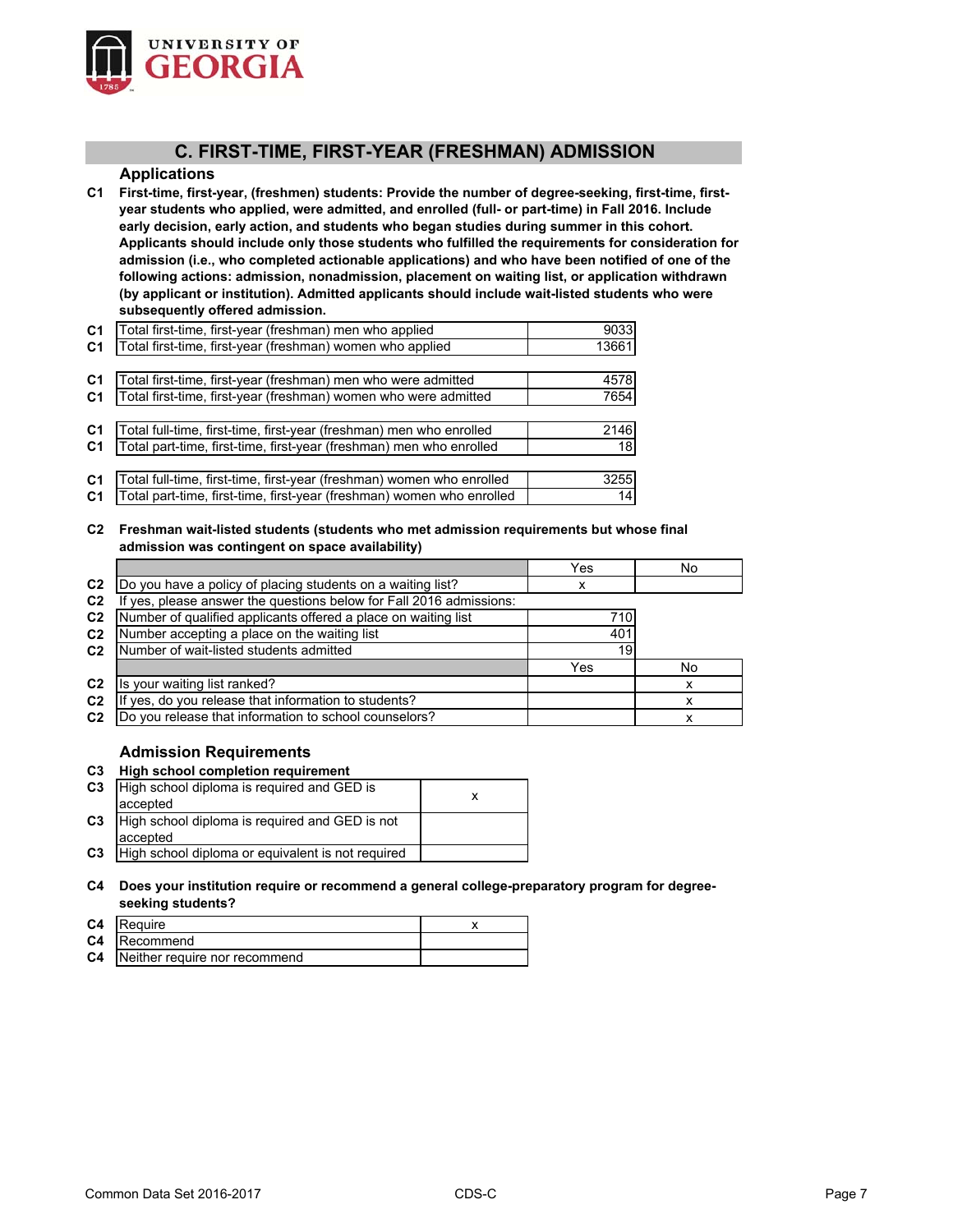

**C5 Distribution of high school units required and/or recommended.** Specify the distribution of academic high school course units required and/or recommended of all or most degree-seeking students using Carnegie units (one unit equals one year of study or its equivalent). If you use a different system for calculating units, please convert.

| C <sub>5</sub> |                                     | <b>Units</b>   | <b>Units</b> |
|----------------|-------------------------------------|----------------|--------------|
|                |                                     | Required       | Recommended  |
| C <sub>5</sub> | Total academic units                | 17             | 19           |
| C <sub>5</sub> | English                             | 4              | 4            |
| C <sub>5</sub> | <b>Mathematics</b>                  | 4              | 4            |
| C <sub>5</sub> | Science                             | 4              | 4            |
| C <sub>5</sub> | Of these, units that must be<br>lab | $\overline{2}$ | 2            |
| C <sub>5</sub> | Foreign language                    | 2              | 3            |
| C <sub>5</sub> | Social studies                      | 3              | 3            |
| C <sub>5</sub> | History                             |                |              |
| C <sub>5</sub> | Academic electives                  |                |              |
| C <sub>5</sub> | <b>Computer Science</b>             |                |              |
| C <sub>5</sub> | Visual/Performing Arts              |                |              |
| C <sub>5</sub> | Other (specify)                     |                |              |

## **Basis for Selection**

**C6** Do you have an open admission policy, under which virtually all secondary school graduates or students with GED equivalency diplomas are admitted without regard to academic record, test scores, or other qualifications? If so, check which applies:

| C6             | Open admission policy as described above for all students         | na |
|----------------|-------------------------------------------------------------------|----|
| C <sub>6</sub> | Open admission policy as described above for most students, but-- | na |
| C <sub>6</sub> | selective admission for out-of-state students                     | na |
| C <sub>6</sub> | selective admission to some programs                              | na |
| C6             | other (explain):                                                  | na |
|                |                                                                   |    |

**C7 Relative importance of each of the following academic and nonacademic factors in first-time, firstyear, degree-seeking (freshman) admission decisions.**

| C <sub>7</sub> |                                     | Very Important | Important | <b>Considered</b> | <b>Not Considered</b> |
|----------------|-------------------------------------|----------------|-----------|-------------------|-----------------------|
| C7             | <b>Academic</b>                     |                |           |                   |                       |
| C <sub>7</sub> | Rigor of secondary school<br>record | X              |           |                   |                       |
| C7             | Class rank                          |                |           |                   | x                     |
| C <sub>7</sub> | Academic GPA                        | X              |           |                   |                       |
| C <sub>7</sub> | Standardized test scores            |                | X         |                   |                       |
| C <sub>7</sub> | <b>Application Essay</b>            |                |           | X                 |                       |
| C <sub>7</sub> | Recommendation(s)                   |                |           | x                 |                       |
| C7             | Nonacademic                         |                |           |                   |                       |
| C <sub>7</sub> | Interview                           |                |           |                   | X                     |
| C <sub>7</sub> | <b>Extracurricular activities</b>   |                |           | X                 |                       |
| C7             | Talent/ability                      |                |           | X                 |                       |
| C7             | Character/personal qualities        |                |           | X                 |                       |
| C <sub>7</sub> | First generation                    |                |           | X                 |                       |
| C7             | Alumni/ae relation                  |                |           |                   | X                     |
| C <sub>7</sub> | Geographical residence              |                |           |                   | x                     |
| C <sub>7</sub> | State residency                     |                |           |                   | X                     |
| C7             | Religious<br>affiliation/commitment |                |           |                   | x                     |
| C7             | Racial/ethnic status                |                |           |                   | x                     |
| C7             | <b>Volunteer work</b>               |                |           | x                 |                       |
| C7             | Work experience                     |                |           | x                 |                       |
| C7             | Level of applicant's interest       |                |           |                   | X                     |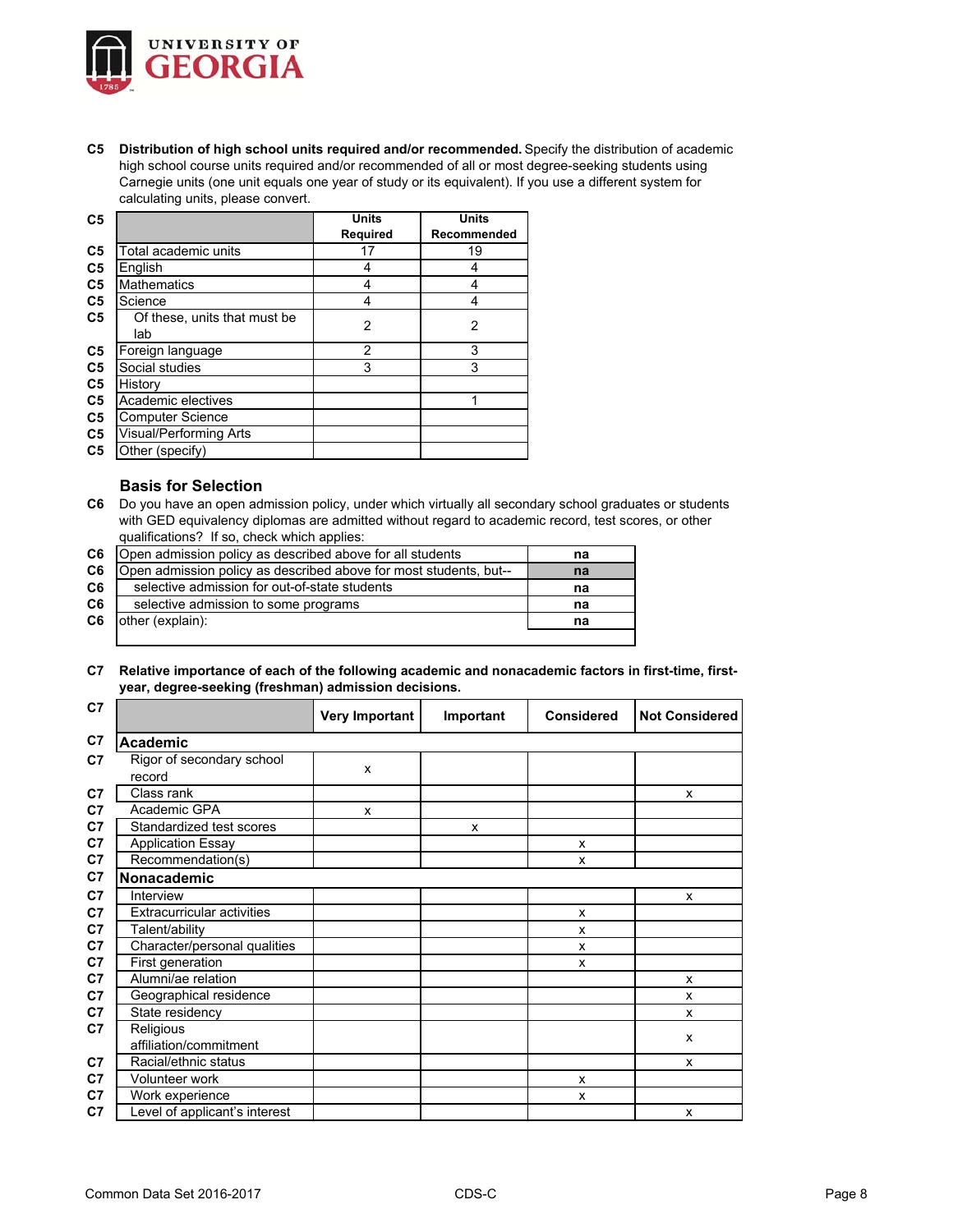

# **SAT and ACT Policies**

## **C8 Entrance exams**

|                                                                            | Yes | No |
|----------------------------------------------------------------------------|-----|----|
| <b>C8A Does your institution make use of SAT, ACT, or SAT Subject Test</b> |     |    |
| scores in admission decisions for first-time, first-year, degree-          |     |    |
| seeking applicants?                                                        |     |    |

**C8A** If yes, place check marks in the appropriate boxes below to reflect your institution's policies for use in admission for Fall 2018.

| C8A |                                         |         | <b>ADMISSION</b> |                  |                                        |                           |  |
|-----|-----------------------------------------|---------|------------------|------------------|----------------------------------------|---------------------------|--|
| C8A |                                         | Require | Recommend        | Require for Some | <b>Consider if</b><br><b>Submitted</b> | <b>Not</b><br><b>Used</b> |  |
|     | <b>C8A SAT or ACT</b>                   |         |                  |                  |                                        |                           |  |
|     | C8A ACT only                            |         |                  |                  |                                        |                           |  |
|     | C8A SAT only                            |         |                  |                  |                                        |                           |  |
|     | <b>C8A SAT and SAT Subject Tests or</b> |         |                  |                  |                                        |                           |  |
|     | <b>ACT</b>                              |         |                  |                  |                                        |                           |  |
|     | <b>C8A SAT Subject Tests only</b>       |         |                  |                  |                                        |                           |  |

**C8B** If your institution will make use of the ACT in admission decisions for first-time, first-year, degree-seeking applicants for Fall 2018, please indicate which ONE of the following applies: (regardless of whether the writing score will be used in the admissions process):

**C8B** ACT with writing required

**C8B** ACT with writing recommended

**C8B** ACT with or without writing accepted **the accept of the set of the set of the set of the set of the set of the set of the set of the set of the set of the set of the set of the set of the set of the set of the set of** 

| х |  |
|---|--|
|   |  |

**C8B** If your institution will make use of the SAT in admission decisions for first-time, first-year, degree-seeking applicants for Fall 2018 please indicate which ONE of the following applies (regardless of whether the Essay score will be used in the admissions process:

**C8B** SAT with Essay component required

**C8B** SAT with Essay component recommended

**C8B** SAT with or without Essay component accepted **the accepted** the state of  $\mathbf{x}$ 

|  | x |  |
|--|---|--|

**C8C** Please indicate how your institution will use the SAT or ACT writing component; check all that apply:

| C8C |                                              | <b>SAT</b> essay | <b>ACT</b> essay |
|-----|----------------------------------------------|------------------|------------------|
|     | <b>C8C</b> For admission                     |                  |                  |
|     | <b>C8C</b> For placement                     |                  |                  |
|     | C8C For advising                             |                  |                  |
|     | <b>C8C</b> In place of an application essay  |                  |                  |
| C8C |                                              |                  |                  |
|     | As a validity check on the application essay |                  |                  |
|     | C8C No college policy as of now              |                  |                  |
|     | <b>C8C</b> Not using essay component         | X                |                  |

**C8D In addition**, does your institution use applicants' test scores for academic advising?

| C8D | ′es<br>$ -$                       | ٦ı |
|-----|-----------------------------------|----|
|     | $\lambda$<br>$\ddot{\phantom{0}}$ |    |
|     |                                   |    |

| <b>C8E</b> Latest date by which SAT or ACT scores must be received for fall- | January sitting |
|------------------------------------------------------------------------------|-----------------|
| C8E Latest date by which SAT Subject Test scores must be received for        |                 |
| <b>fall-term admission</b>                                                   | January sitting |

**C8F C8F** Provided the student applied by our deadline of January 15th If necessary, use this space to clarify your test policies (e.g., if tests are recommended for some students,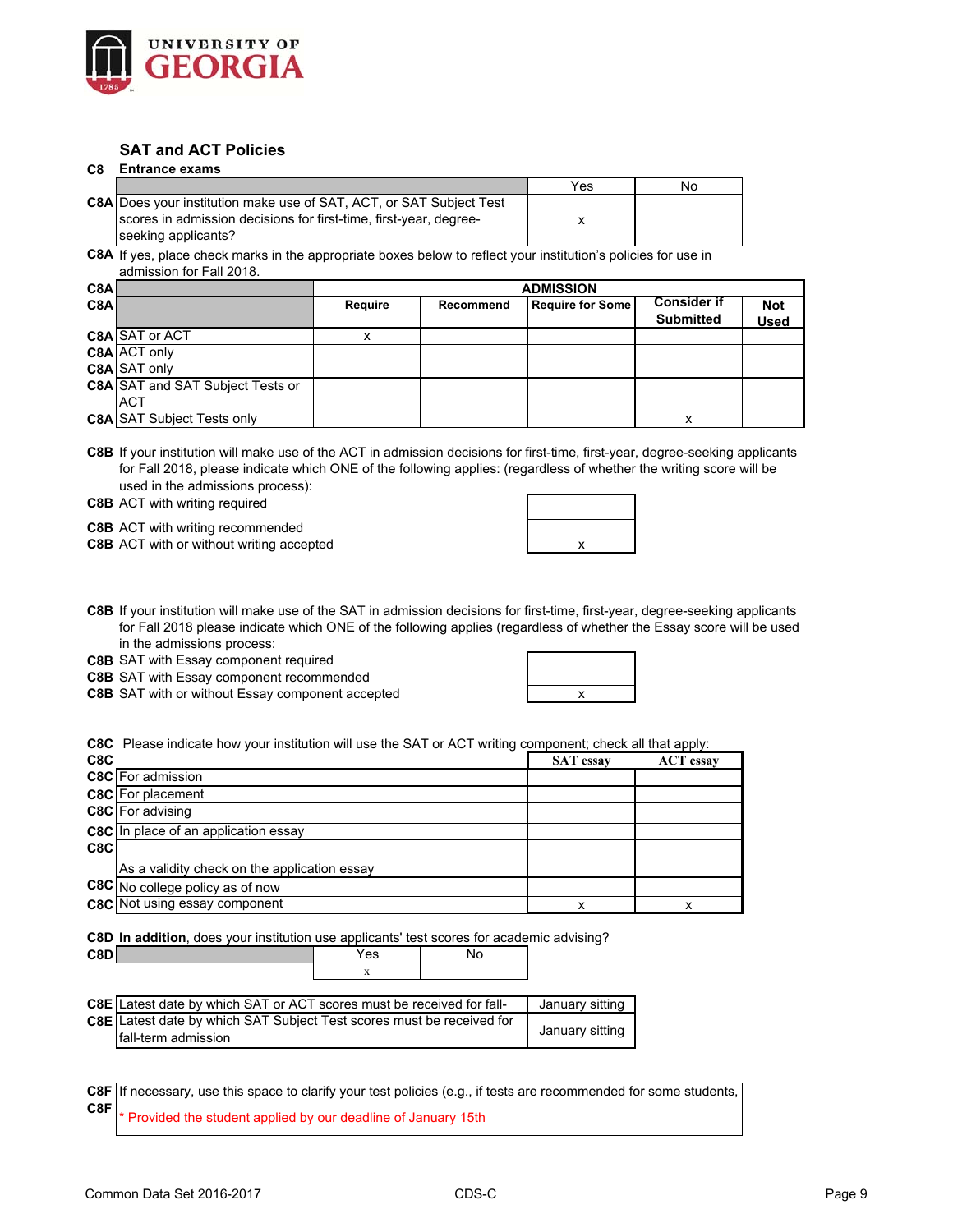

**C8G** Please indicate which tests your institution uses for placement (e.g., state tests):

| C8GSAT     |                               |   |
|------------|-------------------------------|---|
| C8G ACT    |                               |   |
|            | <b>C8G</b> SAT Subject Tests  | x |
| $C8G$ $AP$ |                               | x |
|            | C8G CLEP                      |   |
|            | <b>C8G</b> Institutional Exam |   |
|            | C8G State Exam (specify):     |   |

## **Freshman Profile**

Provide percentages for ALL enrolled, degree-seeking, full-time and part-time, first-time, first-year (freshman) students enrolled in Fall 2016, including students who began studies during summer, international students/nonresident aliens, and students admitted under special arrangements.

**C9 Percent and number of first-time, first-year (freshman) students enrolled in Fall 2016 who submitted national standardized (SAT/ACT) test scores. Include information for ALL enrolled, degree-seeking, first-time, first-year (freshman) students who submitted test scores. Do not include partial test scores (e.g., mathematics scores but not critical reading for a category of students) or combine other standardized test results (such as TOEFL) in this item.** *Do* **not convert SAT scores to ACT scores and vice versa.** *Do* **convert New SAT scores (2016) to Old SAT scores using the College Board's concordance tools and tables (sat.org/concordance).**

| C9 | <b>Percent submitting SAT scores</b> | 74% Number submitting SAT scores | 3998 |
|----|--------------------------------------|----------------------------------|------|
| C9 | Percent submitting ACT scores        | 72% Number submitting ACT scores | 3904 |

| C <sub>9</sub> |                             | 25th Percentile | 75th Percentile |
|----------------|-----------------------------|-----------------|-----------------|
| C <sub>9</sub> | <b>SAT Critical Reading</b> | 570             | 670             |
| C9             | <b>SAT Math</b>             | 570             | 670             |
|                | <b>SAT Writing</b>          | 560             | 660             |
|                | <b>SAT Essay</b>            | 6               | 8               |
| C <sub>9</sub> | <b>ACT Composite</b>        | 26              | 31              |
| C <sub>9</sub> | <b>ACT Math</b>             | 25              | 30              |
| C <sub>9</sub> | <b>ACT English</b>          | 26              | 33              |
| C <sub>9</sub> | <b>ACT Writing</b>          |                 |                 |

|  |  |  |  |  | C9 Percent of first-time, first-year (freshman) students with scores in each range: |
|--|--|--|--|--|-------------------------------------------------------------------------------------|
|--|--|--|--|--|-------------------------------------------------------------------------------------|

| C <sub>9</sub> |                         | <b>SAT Critical</b>  |                    |                    |
|----------------|-------------------------|----------------------|--------------------|--------------------|
|                |                         | Reading              | <b>SAT Math</b>    | <b>SAT Writing</b> |
| C <sub>9</sub> | 700-800                 | 15.13%               | 16.66%             | 12.73%             |
| C <sub>9</sub> | 600-699                 | 47.12%               | 49.00%             | 45.92%             |
| C <sub>9</sub> | 500-599                 | 32.29%               | 30.39%             | 35.49%             |
| C <sub>9</sub> | 400-499                 | 5.23%                | 3.80%              | 5.58%              |
| C <sub>9</sub> | 300-399                 | 0.23%                | 0.13%              | 0.28%              |
| C <sub>9</sub> | 200-299                 |                      | 0.02%              |                    |
|                | Totals should = $100\%$ | 100.00%              | 100.00%            | 100.00%            |
| C <sub>9</sub> |                         | <b>ACT Composite</b> | <b>ACT English</b> | <b>ACT Math</b>    |
| C <sub>9</sub> | 30-36                   | 41.91%               | 48.95%             | 27.46%             |
| C <sub>9</sub> | 24-29                   | 50.59%               | 40.42%             | 61.35%             |
| C <sub>9</sub> | 18-23                   | 7.30%                | 9.50%              | 10.32%             |
| C <sub>9</sub> | $12 - 17$               | 0.20%                | 1.05%              | 0.87%              |
| C <sub>9</sub> | $6 - 11$                |                      | 0.08%              |                    |
| C <sub>9</sub> | Below 6                 |                      |                    |                    |
|                | Totals should = $100\%$ | 100.00%              | 100.00%            | 100.00%            |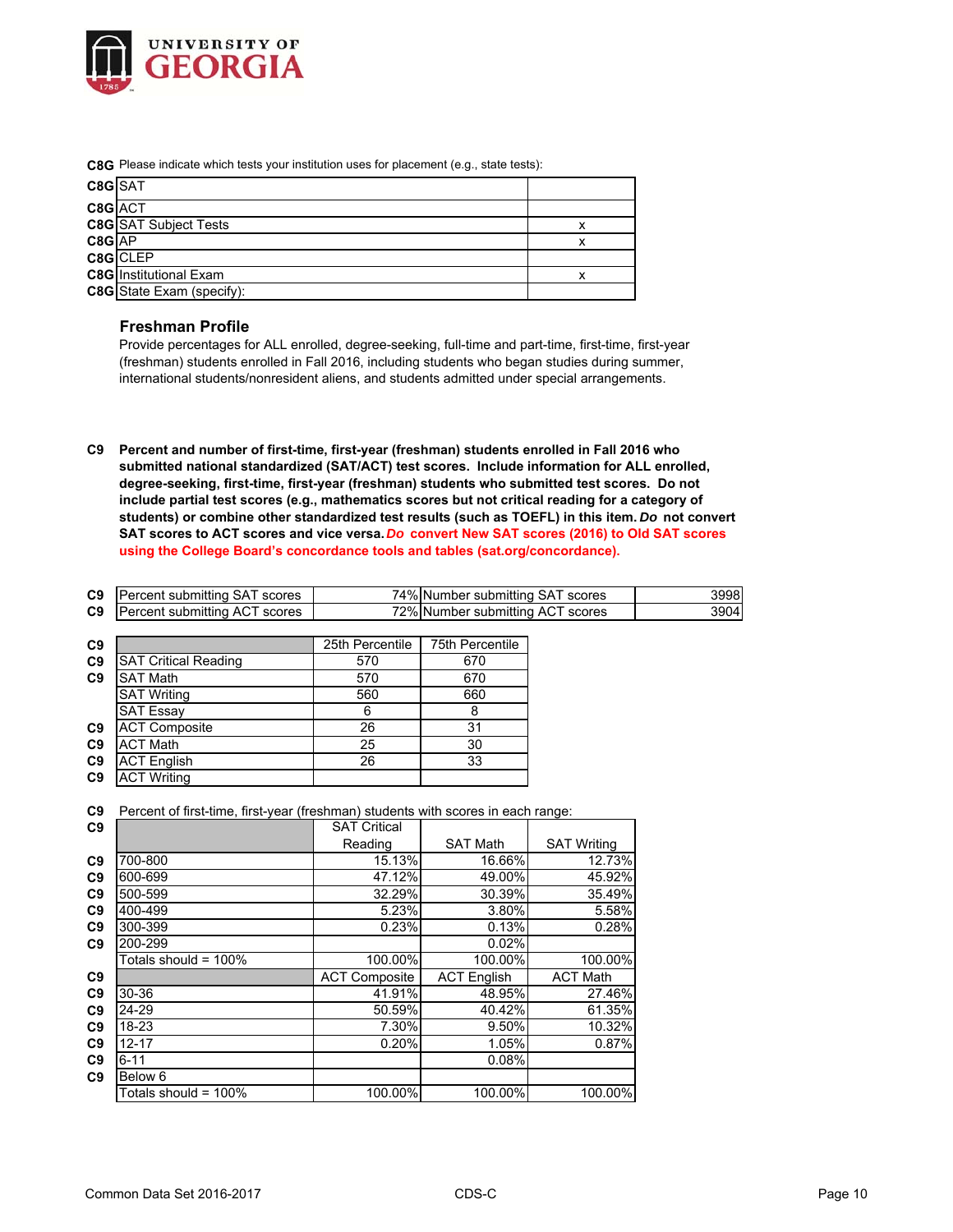

**C10** Percent of all degree-seeking, first-time, first-year (freshman) students who had high school class rank within each of the following ranges (report information for those students from whom you collected high school rank information).

| <b>C10</b> Percent in top tenth of high school graduating class                           | 55% |                          |  |
|-------------------------------------------------------------------------------------------|-----|--------------------------|--|
| <b>C10</b> Percent in top quarter of high school graduating class                         | 91% |                          |  |
| <b>C10</b> Percent in top half of high school graduating class                            |     | 99% Top half $+$         |  |
| C10 Percent in bottom half of high school graduating class                                |     | 1% bottom half = $100\%$ |  |
| <b>C10</b> Percent in bottom quarter of high school graduating class                      | 0%  |                          |  |
| C10 Percent of total first-time, first-year (freshmen) students who submitted high school |     |                          |  |
| class rank:                                                                               |     | 66%                      |  |

**C11** Percentage of all enrolled, degree-seeking, first-time, first-year (freshman) students who had high school grade-point averages within each of the following ranges (using 4.0 scale). Report information only for those students from whom you collected high school GPA.

| C11 Percent who had GPA of 3.75 and higher    | 87.53%  |
|-----------------------------------------------|---------|
| C11 Percent who had GPA between 3.50 and 3.74 | 9.60%   |
| C11 Percent who had GPA between 3.25 and 3.49 | 1.75%   |
| C11 Percent who had GPA between 3.00 and 3.24 | 0.59%   |
| C11 Percent who had GPA between 2.50 and 2.99 | 0.37%   |
| C11 Percent who had GPA between 2.0 and 2.49  | 0.15%   |
| C11 Percent who had GPA between 1.0 and 1.99  | 0.01%   |
| C11 Percent who had GPA below 1.0             |         |
| Totals should = 100%                          | 100.00% |
|                                               |         |

| C12 Average high school GPA of all degree-seeking, first-time, first-year<br>(freshman) students who submitted GPA: | 3.98   |
|---------------------------------------------------------------------------------------------------------------------|--------|
| C12 Percent of total first-time, first-year (freshman) students who<br>submitted high school GPA:                   | 99.90% |
|                                                                                                                     |        |

## **Admission Policies**

## **C13 Application Fee**

| C <sub>13</sub> |                                                             | Yes     | N٥ |
|-----------------|-------------------------------------------------------------|---------|----|
|                 | C13 Does your institution have an<br>application fee?       |         |    |
|                 | C13 Amount of application fee:                              | \$60.00 |    |
| C <sub>13</sub> |                                                             | Yes     | N٥ |
|                 | C13 Can it be waived for applicants<br>with financial need? |         |    |

**C13** If you have an application fee and an on-line application option,

| C13 Same fee:            |  |
|--------------------------|--|
|                          |  |
| C13 Free:                |  |
| C <sub>13</sub> Reduced: |  |
|                          |  |

| C13 |                                                                                            | Yes | N٥ |
|-----|--------------------------------------------------------------------------------------------|-----|----|
|     | <b>C13</b> Can on-line application fee be<br>waived for applicants with<br>financial need? |     |    |

#### **C14 Application closing date**

| C <sub>14</sub> |                                             | Yes   | No |
|-----------------|---------------------------------------------|-------|----|
|                 | <b>C14</b> Does your institution have an    |       |    |
|                 | application closing date?                   |       |    |
|                 | <b>C14</b> Application closing date (fall): | 1/15  |    |
|                 | C14 Priority date:                          | 10/15 |    |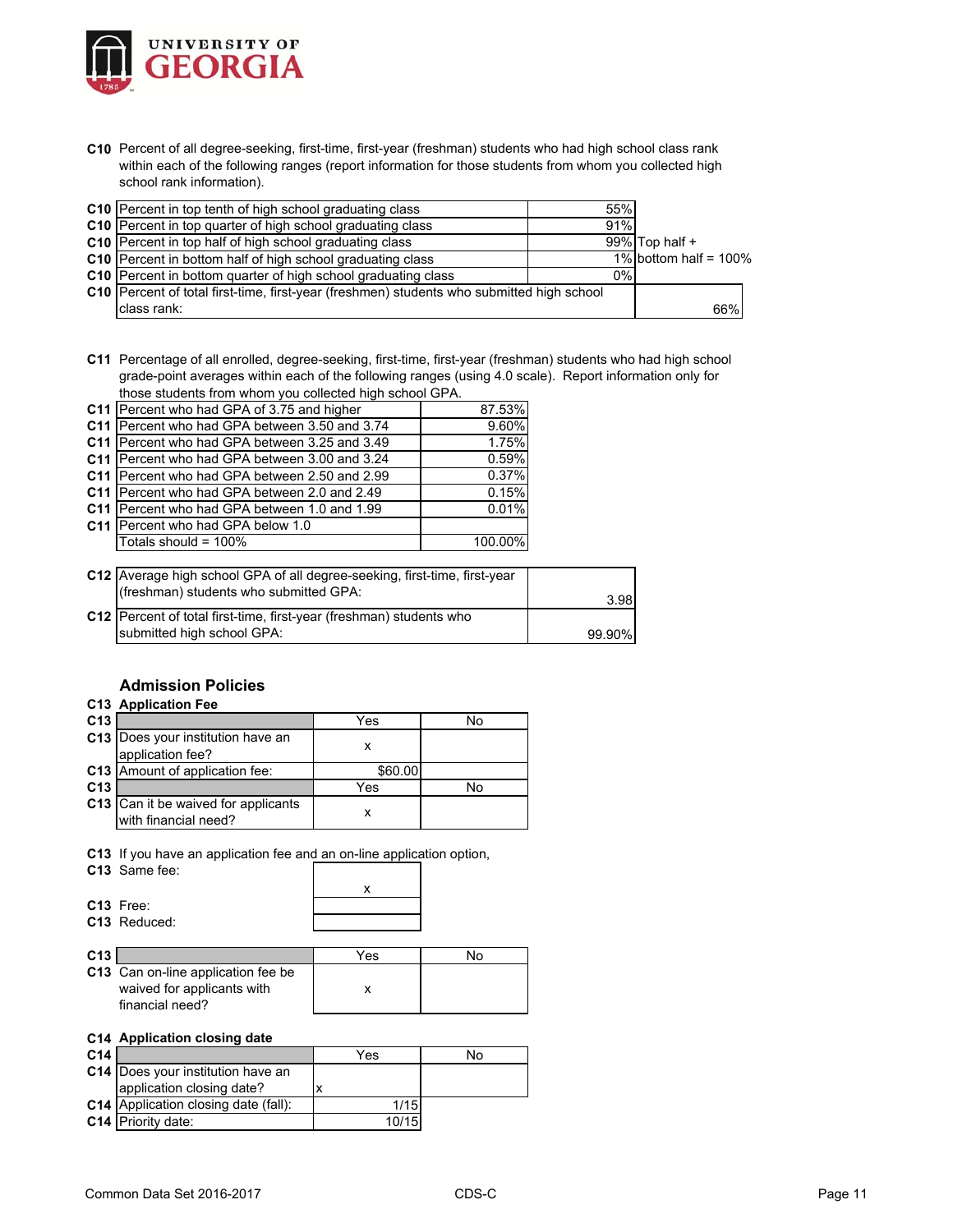

| C <sub>15</sub> |                                                                       | Yes |  |
|-----------------|-----------------------------------------------------------------------|-----|--|
|                 | C15 Are first-time, first-year students accepted for terms other than |     |  |

**C16 Notification to applicants of admission decision sent** *(fill in one only)*

| C16 On a rolling basis beginning |               |
|----------------------------------|---------------|
| (data):                          |               |
| $C16$ By (date):                 |               |
| C16 Other:                       | 12/1 (Early)  |
|                                  | 4/1 (Regular) |

## **C17 Reply policy for admitted applicants** *(fill in one only)*

|                 | C17 Must reply by (date):                        | 5/1 |  |
|-----------------|--------------------------------------------------|-----|--|
|                 | C <sub>17</sub> IN <sub>o</sub> set date:        |     |  |
| C17             | Must reply by May 1 or within                    |     |  |
|                 | weeks if notified                                |     |  |
|                 | thereafter                                       |     |  |
| C <sub>17</sub> | Other:                                           |     |  |
|                 |                                                  |     |  |
|                 | <b>C17</b> Deadline for housing deposit (MM/DD): |     |  |
| C17             | Amount of housing deposit:                       |     |  |
| C <sub>17</sub> | Refundable if student does not enroll?           |     |  |
| C <sub>17</sub> | Yes, in full                                     |     |  |
| C17             | Yes, in part                                     |     |  |
| C <sub>17</sub> | No                                               | x   |  |

#### **C18 Deferred admission**

| C <sub>18</sub> |                                                                                            |                 | Yes | No |
|-----------------|--------------------------------------------------------------------------------------------|-----------------|-----|----|
|                 | <b>C18</b> Does your institution allow students to postpone enrollment after<br>admission? |                 |     |    |
|                 | <b>C18</b> If yes, maximum period of postponement:                                         | i academic year |     |    |

## **C19 Early admission of high school students**

| C <sub>19</sub> |                                                                                               | Yes | No |
|-----------------|-----------------------------------------------------------------------------------------------|-----|----|
|                 | C19 IDoes your institution allow high school students to enroll as full-time.                 |     |    |
|                 | first-time, first-year (freshman) students one year or more before high<br>school graduation? |     |    |

Question removed from CDS.

**C20 Common Application Question removed from CDS.** (Initiated during 2006-2007 cycle)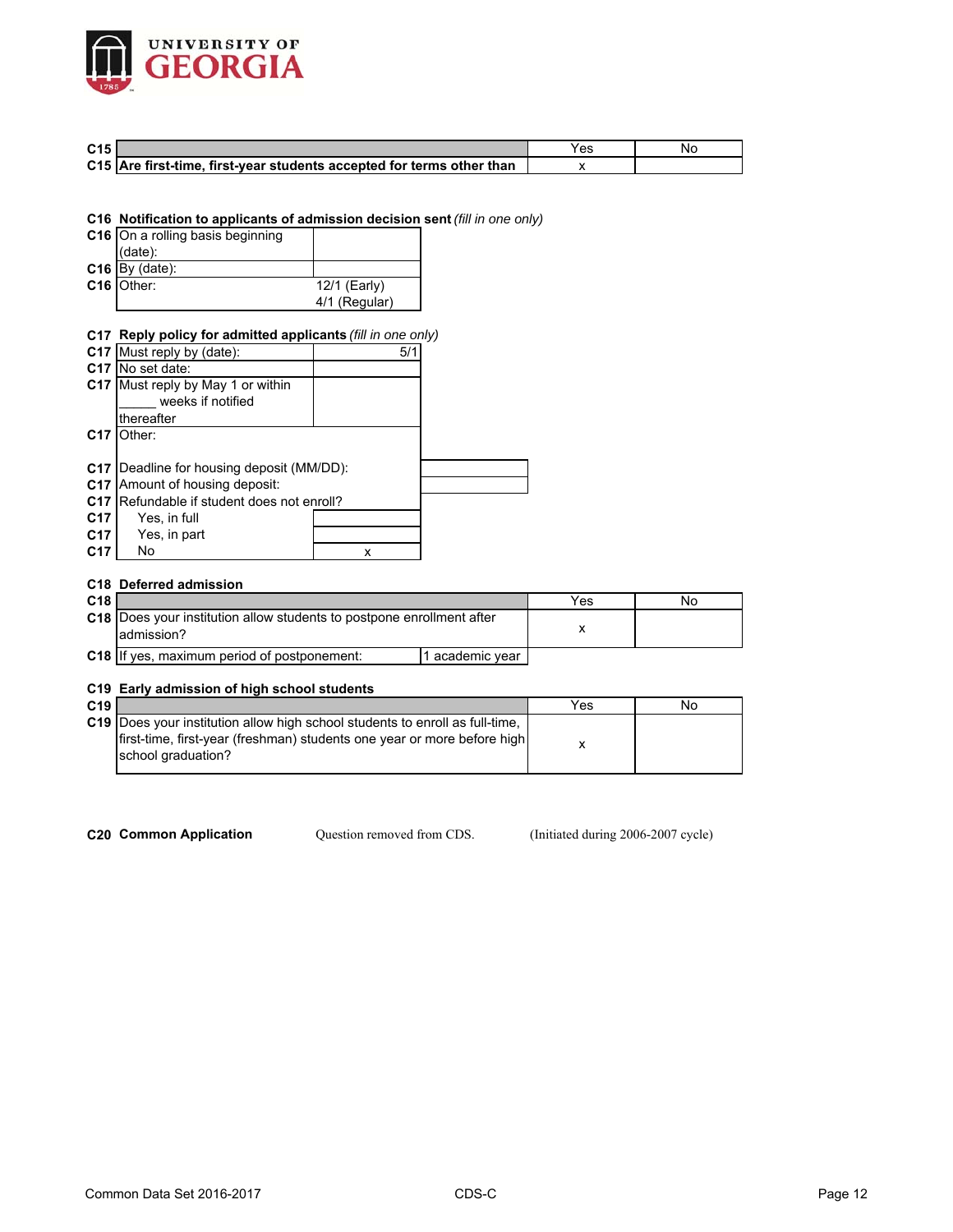

# **Early Decision and Early Action Plans**

|                 | <b>C21 Early Decision</b>                                                  |       |    |
|-----------------|----------------------------------------------------------------------------|-------|----|
| C <sub>21</sub> |                                                                            | Yes   | No |
|                 | C21  Does your institution offer an early decision plan (an admission plan |       |    |
|                 | that permits students to apply and be notified of an admission             |       |    |
|                 | decision well in advance of the regular notification date and that asks    |       | x  |
|                 | students to commit to attending if accepted) for first-time, first-year    |       |    |
|                 | (freshman) applicants for fall enrollment?                                 |       |    |
|                 | C21 If "yes," please complete the following:                               |       |    |
|                 | C21 First or only early decision plan closing date                         |       |    |
|                 | C21 First or only early decision plan notification date                    |       |    |
|                 | C <sub>21</sub> Other early decision plan closing date                     |       |    |
|                 | C21 Other early decision plan notification date                            |       |    |
|                 |                                                                            |       |    |
|                 | C21 For the Fall 2016 entering class:                                      |       |    |
|                 | C21 Number of early decision applications received by your institution     |       |    |
|                 | C21 Number of applicants admitted under early decision plan                |       |    |
|                 | C21 Please provide significant details about your early decision plan:     |       |    |
|                 |                                                                            |       |    |
|                 |                                                                            |       |    |
|                 | C22 Early action                                                           |       |    |
| C <sub>22</sub> |                                                                            | Yes   | No |
|                 | C22  Do you have a nonbinding early action plan whereby students are       |       |    |
|                 | notified of an admission decision well in advance of the regular           |       |    |
|                 | notification date but do not have to commit to attending your college?     | X     |    |
|                 |                                                                            |       |    |
|                 |                                                                            |       |    |
|                 | C22 If "yes," please complete the following:                               | 10/15 |    |
|                 | C22 Early action closing date                                              |       |    |
|                 | <b>C22</b> Early action notification date                                  | 12/1  |    |

**C22** Is your early action plan a "restrictive" plan under which you limit students from applying to other early plans?

| C <sub>22</sub> | es' | 'ΝU |
|-----------------|-----|-----|
| 0.22            |     |     |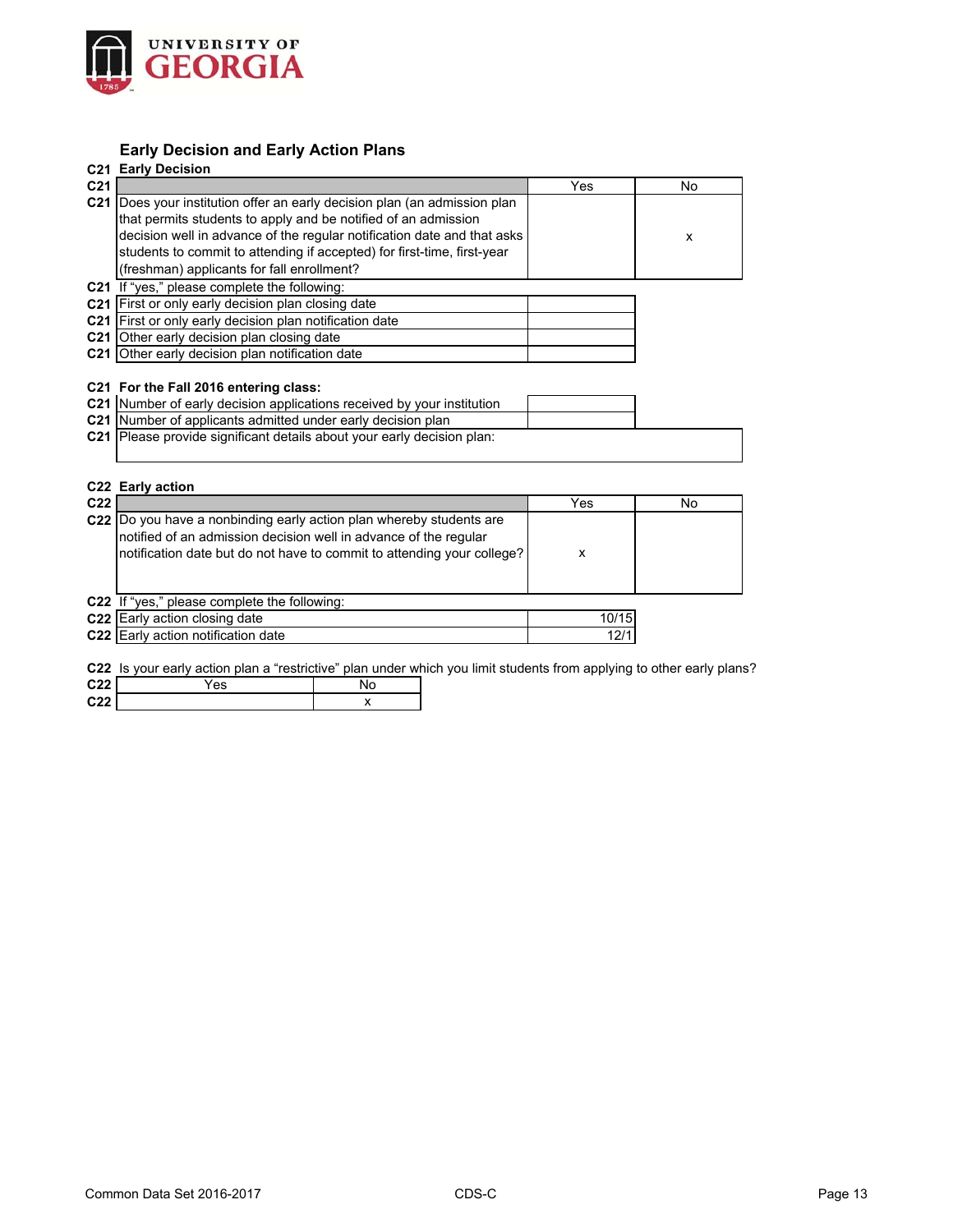

# **D. TRANSFER ADMISSION**

## **Fall Applicants**

| D1             |                                                                                                                                                             | Yes | No. |
|----------------|-------------------------------------------------------------------------------------------------------------------------------------------------------------|-----|-----|
| D <sub>1</sub> | Does your institution enroll transfer students? (If no,<br>please skip to Section E)                                                                        | x   |     |
| D1             | If yes, may transfer students earn advanced standing<br>credit by transferring credits earned from course work<br>completed at other colleges/universities? |     |     |

**D2** Provide the number of students who applied, were admitted, and enrolled as degree-seeking transfer students in Fall 2016.

| D <sub>2</sub> |                   | Applicants | Admitted   | Enrolled   |
|----------------|-------------------|------------|------------|------------|
|                |                   |            | Applicants | Applicants |
| D <sub>2</sub> | Men               | 1.177      | 830        | 640        |
| D <sub>2</sub> | Women             | 1.178      | 833        | 607        |
| D <sub>2</sub> | otal <sup>.</sup> | 2,355      | 1,663      | 1.247      |

Note: "Not Reported" gender evenly divided between Male and Female.

# **Application for Admission**

| D3             | Indicate terms for which transfers may enroll: |  |  |  |  |  |
|----------------|------------------------------------------------|--|--|--|--|--|
| D <sub>3</sub> | <b>IFall</b>                                   |  |  |  |  |  |
| D3             | Winter                                         |  |  |  |  |  |
| D3             | Spring                                         |  |  |  |  |  |
|                |                                                |  |  |  |  |  |

| D <sub>4</sub> |                                                                                                                        | Yes | No |
|----------------|------------------------------------------------------------------------------------------------------------------------|-----|----|
| D <sub>4</sub> | Must a transfer applicant have a minimum number of<br>credits completed or else must apply as an entering<br>freshman? |     |    |
| D4             | If yes, what is the minimum number of credits and the unit<br>of measure?                                              | 30  |    |

## **D5** Indicate all items required of transfer students to apply for admission:

|                | to an itomo roquirou or transier etauonto to apply for aumitou                                                                                                                                                                                                                                                                                                                                                                                                                                                                                        |                 |                       |                        |                  |              |
|----------------|-------------------------------------------------------------------------------------------------------------------------------------------------------------------------------------------------------------------------------------------------------------------------------------------------------------------------------------------------------------------------------------------------------------------------------------------------------------------------------------------------------------------------------------------------------|-----------------|-----------------------|------------------------|------------------|--------------|
| D5             |                                                                                                                                                                                                                                                                                                                                                                                                                                                                                                                                                       | Required of All | Recommended<br>of All | Recommended<br>of Some | Required of Some | Not Required |
| D <sub>5</sub> | High school transcript                                                                                                                                                                                                                                                                                                                                                                                                                                                                                                                                |                 |                       |                        |                  | x            |
| D <sub>5</sub> | College transcript(s)                                                                                                                                                                                                                                                                                                                                                                                                                                                                                                                                 | x               |                       |                        |                  |              |
| D5             | Essay or personal                                                                                                                                                                                                                                                                                                                                                                                                                                                                                                                                     |                 |                       |                        |                  | X            |
|                | statement                                                                                                                                                                                                                                                                                                                                                                                                                                                                                                                                             |                 |                       |                        |                  |              |
| D5             | Interview                                                                                                                                                                                                                                                                                                                                                                                                                                                                                                                                             |                 |                       |                        |                  | x            |
| D <sub>5</sub> | Standardized test scores                                                                                                                                                                                                                                                                                                                                                                                                                                                                                                                              |                 |                       |                        | x                |              |
| D5             | Statement of good<br>standing from prior<br>institution(s)                                                                                                                                                                                                                                                                                                                                                                                                                                                                                            |                 |                       |                        | X                |              |
|                |                                                                                                                                                                                                                                                                                                                                                                                                                                                                                                                                                       |                 |                       |                        |                  |              |
| D6             | If a minimum high school grade point average is required<br>of transfer applicants, specify (on a 4.0 scale):                                                                                                                                                                                                                                                                                                                                                                                                                                         |                 |                       |                        |                  |              |
| D7             | If a minimum college grade point average is required of<br>transfer applicants, specify (on a 4.0 scale):                                                                                                                                                                                                                                                                                                                                                                                                                                             |                 |                       | See Below              |                  |              |
| D8             | List any other application requirements specific to transfer applicants: Junior and Senior Transfers (with 60)<br>or more hours of transferable credit) must meet the new requirement of a 2.80 or higher transfer GPA to<br>be considered for admission OR Have 30-59 semester hours of transferable credit by the application<br>deadline AND Have been graduated from high school for at least a year and have also completed at least<br>one full year of transferable college credit after graduation from high school AND Have a 3.20 or higher |                 |                       |                        |                  |              |

transfer GPA to be considered for admission, though there is no minimum GPA that guarantees

admission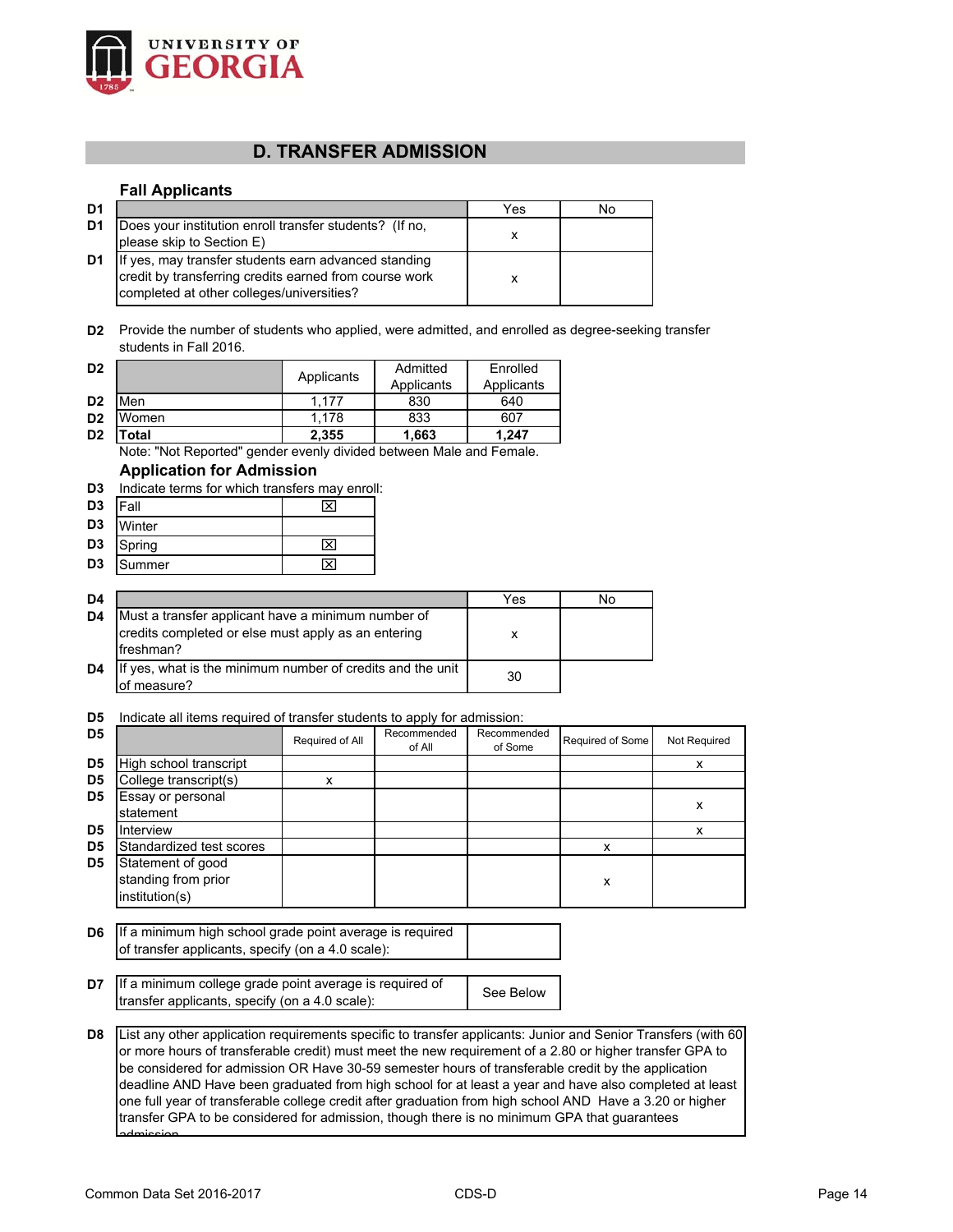

**D9** List application priority, closing, notification, and candidate reply dates for transfer students. If applications are reviewed on a continuous or rolling basis, place a check mark in the "Rolling admission" column.

| D <sub>9</sub>  |                                                                                          | <b>Priority Date</b> | <b>Closing Date</b> | <b>Notification Date</b> | <b>Reply Date</b> | Rolling<br><b>Admission</b> |
|-----------------|------------------------------------------------------------------------------------------|----------------------|---------------------|--------------------------|-------------------|-----------------------------|
| D <sub>9</sub>  | Fall                                                                                     |                      | 4/1                 |                          |                   | x                           |
| D <sub>9</sub>  | Winter                                                                                   |                      |                     |                          |                   |                             |
| D <sub>9</sub>  | Spring                                                                                   |                      | 9/1                 |                          |                   | x                           |
| D <sub>9</sub>  | Summer                                                                                   |                      | 3/1                 |                          |                   | х                           |
|                 |                                                                                          |                      |                     |                          |                   |                             |
| D <sub>10</sub> |                                                                                          |                      |                     | Yes                      | No                |                             |
|                 | D10 Does an open admission policy, if reported, apply to                                 |                      |                     |                          | x                 |                             |
|                 | transfer students?                                                                       |                      |                     |                          |                   |                             |
|                 |                                                                                          |                      |                     |                          |                   |                             |
|                 | <b>D11</b> Describe additional requirements for transfer admission, if applicable:       |                      |                     |                          |                   |                             |
|                 |                                                                                          |                      |                     |                          |                   |                             |
|                 | <b>Transfer Credit Policies</b>                                                          |                      |                     |                          |                   |                             |
|                 |                                                                                          |                      |                     |                          |                   |                             |
|                 | D12 Report the lowest grade earned for any course that may be<br>transferred for credit: |                      |                     |                          |                   |                             |
|                 |                                                                                          |                      |                     | 65.00                    |                   |                             |
| D <sub>13</sub> |                                                                                          |                      |                     |                          |                   |                             |
|                 | D13 Maximum number of credits or courses that may be                                     |                      |                     | Number                   | Unit Type         |                             |
|                 | transferred from a two-year institution:                                                 |                      |                     |                          |                   |                             |
|                 |                                                                                          |                      |                     |                          |                   |                             |
| D <sub>14</sub> |                                                                                          |                      |                     | Number                   | Unit Type         |                             |
|                 | D14 Maximum number of credits or courses that may be                                     |                      |                     |                          |                   |                             |
|                 | transferred from a four-year institution:                                                |                      |                     |                          |                   |                             |
|                 |                                                                                          |                      |                     |                          |                   |                             |
|                 | D15 Minimum number of credits that transfers must complete at                            |                      |                     |                          |                   |                             |
|                 | your institution to earn an associate degree:                                            |                      |                     |                          |                   |                             |
|                 |                                                                                          |                      |                     |                          |                   |                             |
|                 | D16 Minimum number of credits that transfers must complete at                            |                      |                     |                          |                   |                             |
|                 | your institution to earn a bachelor's degree:                                            |                      |                     | 45.00                    |                   |                             |
|                 |                                                                                          |                      |                     |                          |                   |                             |
|                 | D17 Describe other transfer credit policies:                                             |                      |                     |                          |                   |                             |
|                 |                                                                                          |                      |                     |                          |                   |                             |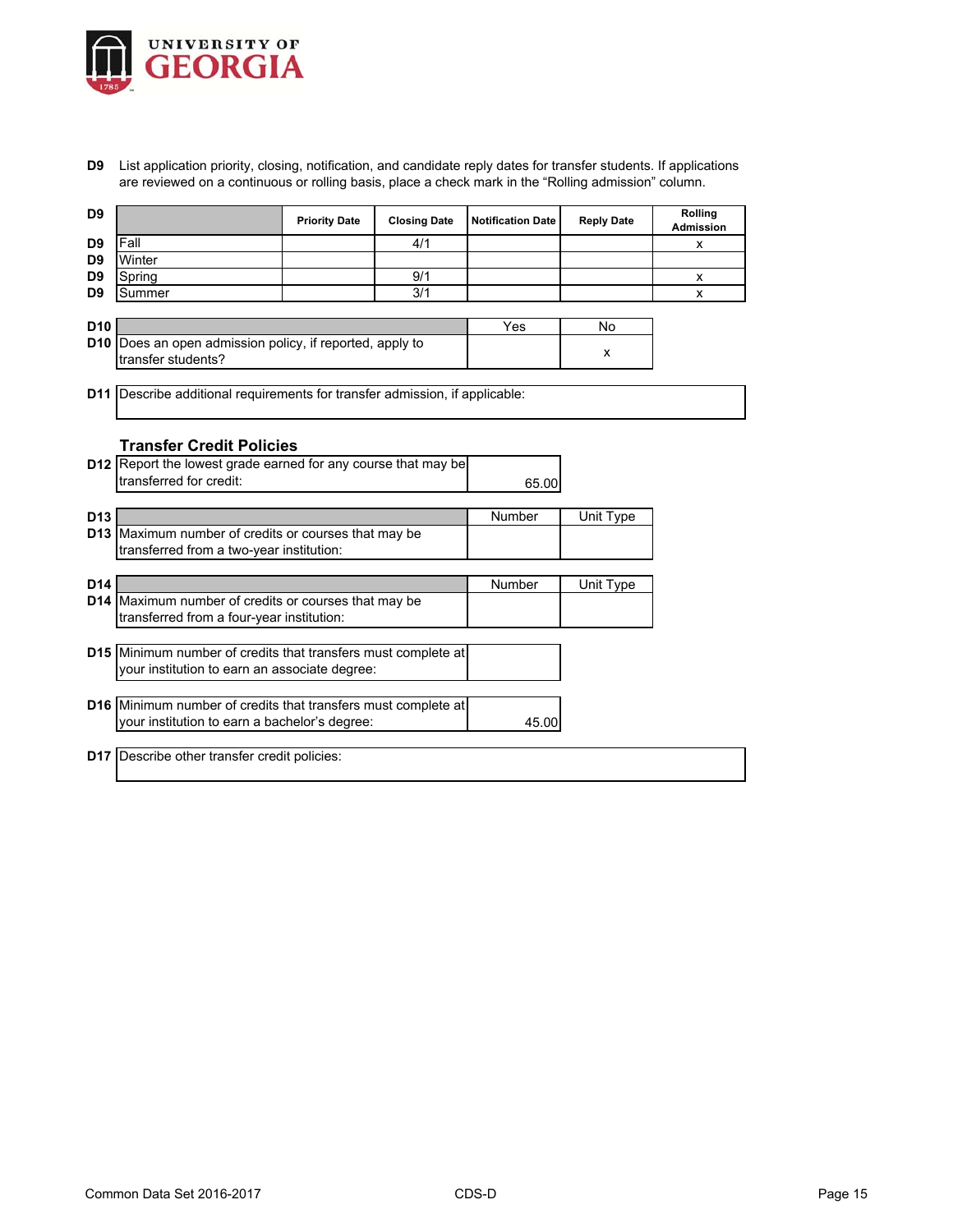

# **E. ACADEMIC OFFERINGS AND POLICIES**

**E1 Special study options:** Identify those programs available at your institution. Refer to the glossary for definitions.

| E <sub>1</sub> | Accelerated program                 | X |
|----------------|-------------------------------------|---|
| E <sub>1</sub> | Cooperative education program       | X |
| E <sub>1</sub> | Cross-registration                  | X |
| E <sub>1</sub> | Distance learning                   | X |
| E <sub>1</sub> | Double major                        | X |
| E <sub>1</sub> | Dual enrollment                     | X |
| E <sub>1</sub> | English as a Second Language (ESL)  |   |
| E <sub>1</sub> | Exchange student program (domestic) | X |
| E <sub>1</sub> | External degree program             |   |
| E <sub>1</sub> | Honors Program                      | X |
| E <sub>1</sub> | Independent study                   | X |
| E <sub>1</sub> | Internships                         | X |
| E <sub>1</sub> | Liberal arts/career combination     | X |
| E <sub>1</sub> | Student-designed major              | X |
| E <sub>1</sub> | Study abroad                        | X |
| E <sub>1</sub> | Teacher certification program       | X |
| E <sub>1</sub> | Weekend college                     |   |
| E <sub>1</sub> | Other (specify):                    |   |
|                |                                     |   |

#### **E2 This question has been removed from the Common Data Set.**

#### **E3 Areas in which all or most students are required to complete some course work prior to graduation:**

| E <sub>3</sub> | Arts/fine arts                                                                                            | x |
|----------------|-----------------------------------------------------------------------------------------------------------|---|
| E <sub>3</sub> | Computer literacy                                                                                         | x |
| E <sub>3</sub> | English (including composition)                                                                           | х |
| E <sub>3</sub> | Foreign languages                                                                                         | x |
| E <sub>3</sub> | History                                                                                                   | x |
| E <sub>3</sub> | <b>Humanities</b>                                                                                         | x |
| E <sub>3</sub> | <b>Mathematics</b>                                                                                        | x |
| E <sub>3</sub> | Philosophy                                                                                                | x |
| E <sub>3</sub> | Sciences (biological or physical)                                                                         | x |
| E <sub>3</sub> | Social science                                                                                            | x |
| E <sub>3</sub> | Other (describe):                                                                                         | x |
|                | Environmental Literacy, Cultural Diversity, First Year Odyssey Seminar, and one physical education credit |   |

**Library Collections: The CDS Publishers will collect library data again when a new Academic Libraries Survey is in place.**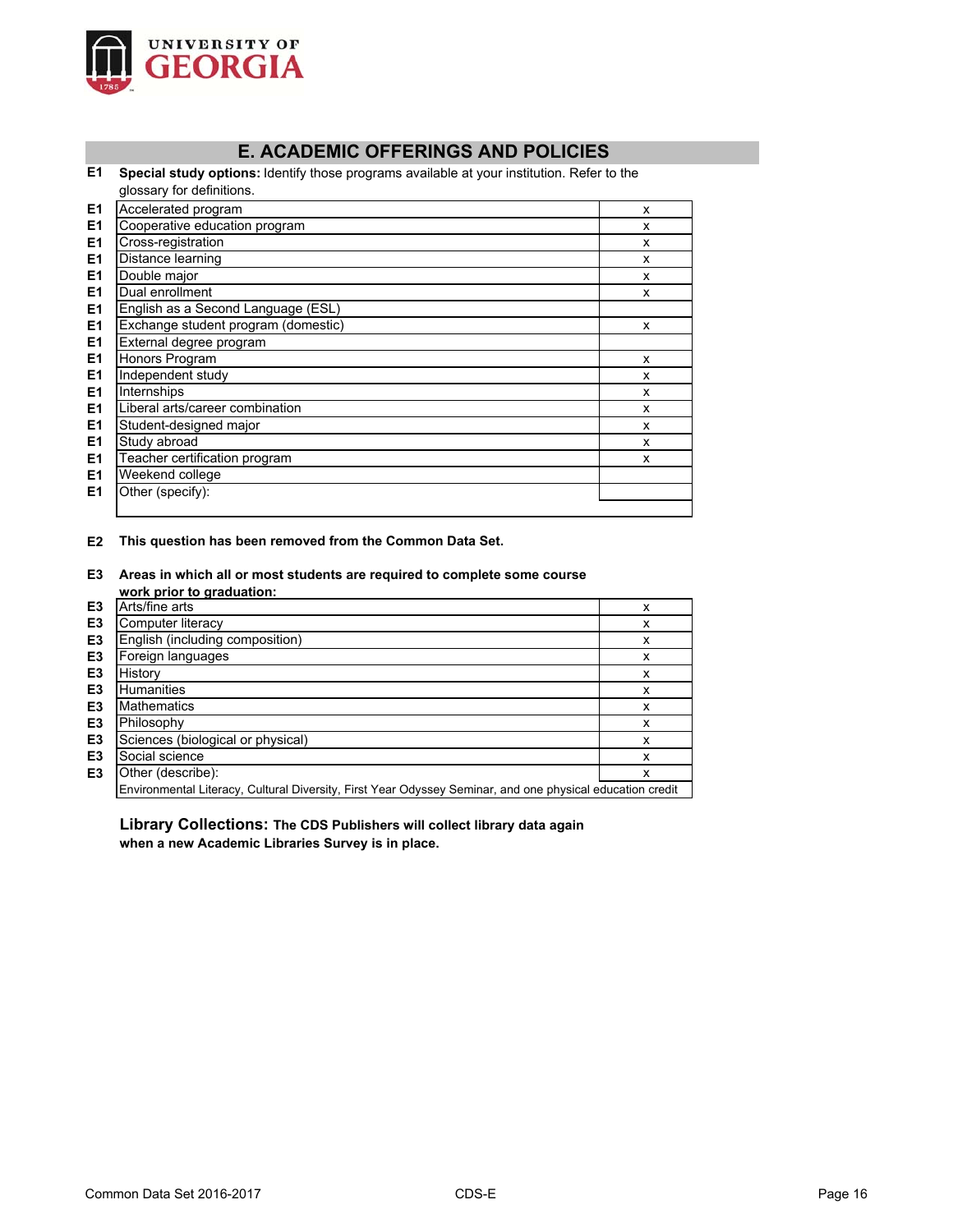

# **F. STUDENT LIFE**

**F1** Percentages of first-time, first-year (freshman) degree-seeking students and degree-seeking undergraduates enrolled in Fall 2016 who fit the following categories:

| F <sub>1</sub> |                                                     | First-time, first-year |                |
|----------------|-----------------------------------------------------|------------------------|----------------|
|                |                                                     | (freshman)             | Undergraduates |
|                |                                                     | students               |                |
| F <sub>1</sub> | Percent who are from out of state (exclude          |                        |                |
|                | international/nonresident aliens from the numerator |                        |                |
|                | and denominator)                                    | 11%                    | 8%             |
| F <sub>1</sub> | Percent of men who join fraternities                |                        | 20%            |
| F <sub>1</sub> | Percent of women who join sororities                |                        | 31%            |
| F <sub>1</sub> | Percent who live in college-owned, -operated, or -  |                        |                |
|                | affiliated housing                                  | 98%                    | 32%            |
| F <sub>1</sub> | Percent who live off campus or commute              | 2%                     | 68%            |
| F <sub>1</sub> | Percent of students age 25 and older                | $0\%$                  | 3%             |
| F <sub>1</sub> | Average age of full-time students                   | 18                     | 20             |
| F <sub>1</sub> | Average age of all students (full- and part-time)   | 18                     | 20             |

**F2 Activities offered** Identify those programs available at your institution.

| F <sub>2</sub> | <b>Campus Ministries</b>     | x |
|----------------|------------------------------|---|
| F <sub>2</sub> | Choral groups                | X |
| F <sub>2</sub> | Concert band                 | X |
| F <sub>2</sub> | Dance                        | X |
| F <sub>2</sub> | Drama/theater                | X |
| F <sub>2</sub> | <b>International Student</b> |   |
|                | Organization                 | X |
| F <sub>2</sub> | Jazz band                    | x |
| F <sub>2</sub> | Literary magazine            | X |
| F <sub>2</sub> | Marching band                | X |
| F <sub>2</sub> | Model UN                     | X |
| F <sub>2</sub> | Music ensembles              | X |
| F <sub>2</sub> | <b>Musical theater</b>       | X |
| F <sub>2</sub> | Opera                        | X |
| F <sub>2</sub> | Pep band                     | X |
| F <sub>2</sub> | Radio station                | X |
| F <sub>2</sub> | Student government           | X |
| F <sub>2</sub> | Student newspaper            | X |
| F <sub>2</sub> | Student-run film society     | X |
| F <sub>2</sub> | Symphony orchestra           | X |
| F <sub>2</sub> | <b>Television station</b>    |   |
| F <sub>2</sub> | Yearbook                     | x |
|                |                              |   |

**F3 ROTC** (program offered in cooperation with Reserve Officers' Training Corps)

| F3 |                                      | On Campus | At Cooperating<br>Institution | Name of Cooperating<br>Institution |
|----|--------------------------------------|-----------|-------------------------------|------------------------------------|
|    | <b>F3</b> Army ROTC is offered:      |           |                               |                                    |
|    | <b>F3</b> Naval ROTC is offered:     |           |                               |                                    |
|    | <b>F3</b> Air Force ROTC is offered: |           |                               |                                    |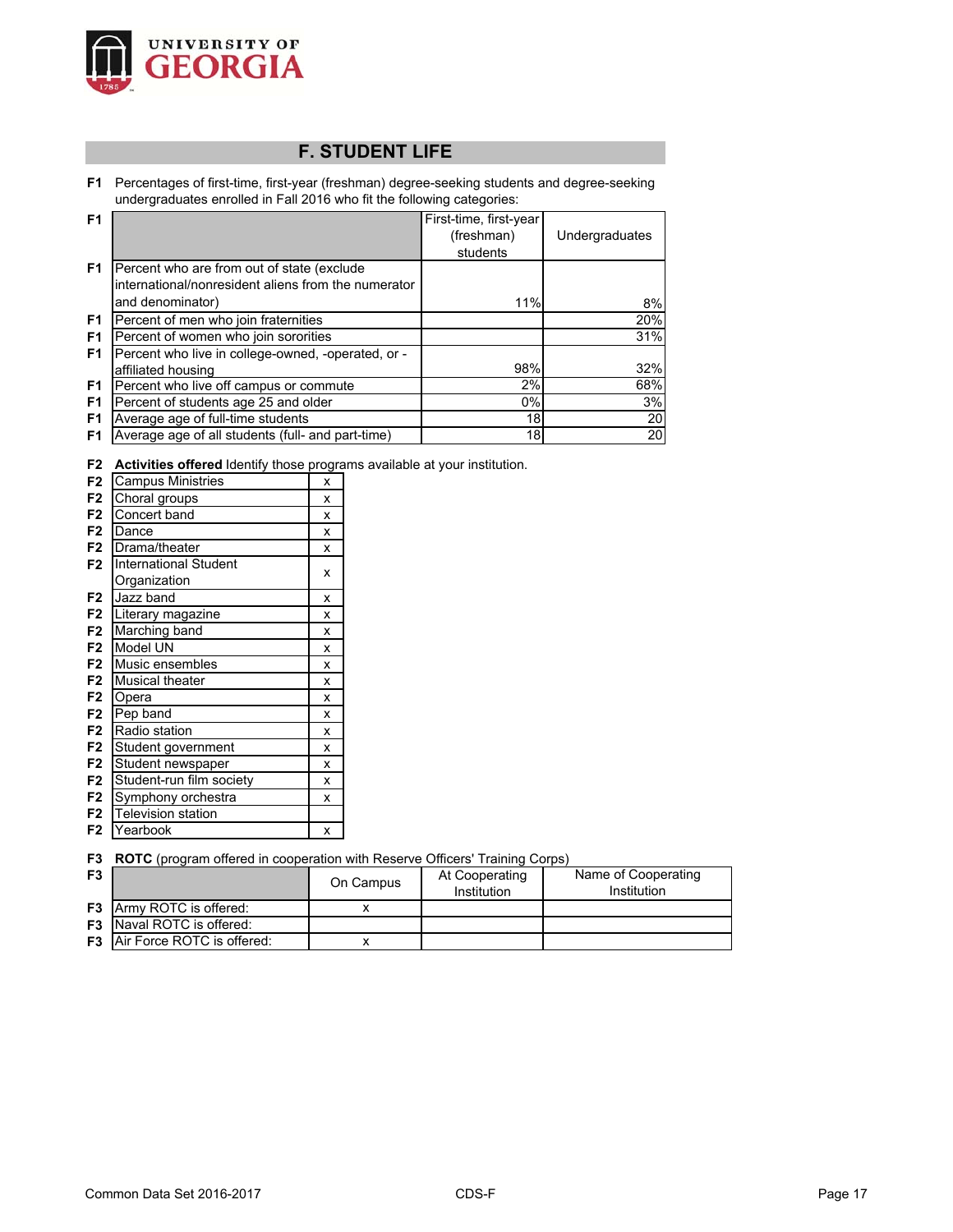

**F4 Housing:** Check all types of college-owned, -operated, or -affiliated housing available for undergraduates at your institution.

|    | anacigiaaaatoo at your inolitation.           |   |
|----|-----------------------------------------------|---|
| F4 | Coed dorms                                    | x |
| F4 | Men's dorms                                   |   |
| F4 | Women's dorms                                 | x |
| F4 | Apartments for married students               | x |
| F4 | Apartments for single students                | x |
| F4 | Special housing for disabled<br>students      | x |
| F4 | Special housing for international<br>students | x |
| F4 | Fraternity/sorority housing                   | x |
| F4 | Cooperative housing                           |   |
| F4 | Theme housing                                 | x |
| F4 | Wellness housing                              |   |
| F4 | Other housing options (specify):              | x |
|    | Honors and Language focused                   |   |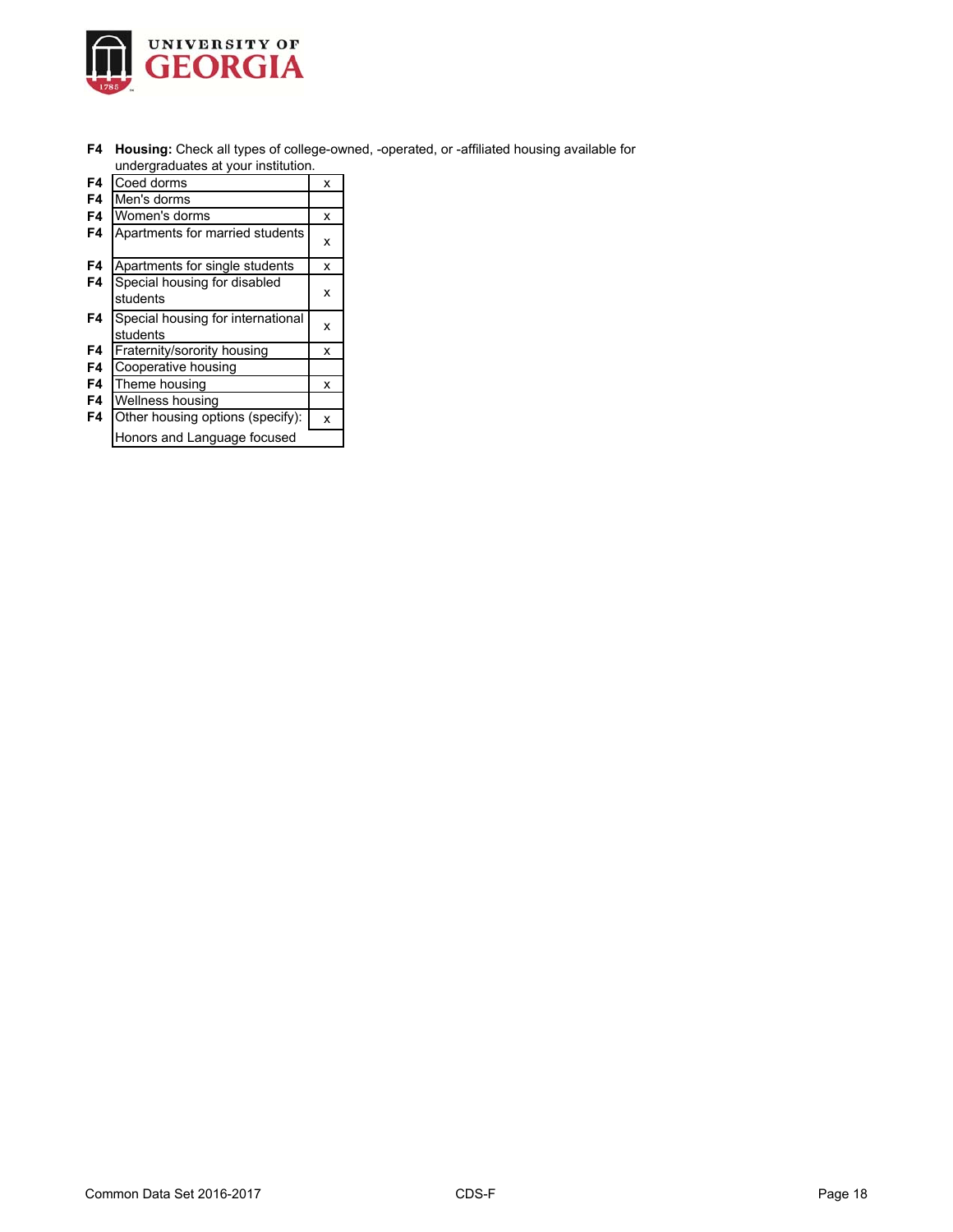

# **G. ANNUAL EXPENSES**

**G0** Please provide the URL of your institution's net price calculator: https://osfa.uga.edu/sites/default/files/npcalc.htm **Provide 2017-2018 academic year costs of attendance for the following categories that are applicable to your institution.**

x 15-May-17 Check here if your institution's 2017-2018 academic year costs of attendance are not available at this time and provide an approximate date (i.e., month/day) when your institution's final 2017-2018 academic year costs of attendance will be available:

**G1 Undergraduate full-time tuition, required fees, room and board List the typical tuition, required fees, and room and board for a full-time undergraduate student for the FULL 2017-2018 academic year (30 semester or 45 quarter hours for institutions that derive annual tuition by multiplying credit hour cost by number of credits). A full academic year refers to the period of time generally extending from September to June; usually equated to two semesters, two trimesters, three quarters, or the period covered by a four-one-four plan. Room and board is defined as double occupancy and 19 meals per week or the maximum meal plan. Required fees include only charges that all full-time students must pay that are not included in tuition (e.g., registration, health, or activity fees.) Do not include optional fees (e.g., parking, laboratory use).**

| <b>PRIVATE INSTITUTIONS</b><br>G <sub>1</sub><br>Tuition:<br><b>PUBLIC INSTITUTIONS</b><br>G1<br>Tuition:<br>In-district<br>\$9,552<br>\$9,552<br><b>PUBLIC INSTITUTIONS</b><br>G1<br>In-state (out-of-district):<br><b>PUBLIC INSTITUTIONS</b><br>G1<br>Out-of-state:<br>\$28,126<br>\$28,126<br><b>NONRESIDENT ALIENS</b><br>G1<br>Tuition:<br><b>REQUIRED FEES:</b><br>\$2,266<br>G <sub>1</sub><br>\$2,266<br>ROOM AND BOARD:<br>G <sub>1</sub><br>\$10,060<br>(on-campus)<br>\$10,060<br>ROOM ONLY:<br>G <sub>1</sub><br>(on-campus)<br>\$6,104<br>\$6,104<br><b>BOARD ONLY:</b><br>G <sub>1</sub><br>(on-campus meal plan)<br>\$3,956<br>\$3,956<br>Comprehensive tuition and room and board fee (if your<br>G1<br>college cannot provide separate tuition and room and<br>board fees):<br>Other:<br>G <sub>1</sub><br>G <sub>2</sub><br>Minimum<br>Maximum<br>G2<br>Number of credits per term a student can take for the<br>stated full-time tuition<br>12<br>G <sub>3</sub><br>Yes<br>No<br>G <sub>3</sub><br>Do tuition and fees vary by year of study (e.g., sophomore,<br>x<br>junior, senior)? | G <sub>1</sub> | First-Year | Undergraduates |  |
|-------------------------------------------------------------------------------------------------------------------------------------------------------------------------------------------------------------------------------------------------------------------------------------------------------------------------------------------------------------------------------------------------------------------------------------------------------------------------------------------------------------------------------------------------------------------------------------------------------------------------------------------------------------------------------------------------------------------------------------------------------------------------------------------------------------------------------------------------------------------------------------------------------------------------------------------------------------------------------------------------------------------------------------------------------------------------------------------------------------|----------------|------------|----------------|--|
|                                                                                                                                                                                                                                                                                                                                                                                                                                                                                                                                                                                                                                                                                                                                                                                                                                                                                                                                                                                                                                                                                                             |                |            |                |  |
|                                                                                                                                                                                                                                                                                                                                                                                                                                                                                                                                                                                                                                                                                                                                                                                                                                                                                                                                                                                                                                                                                                             |                |            |                |  |
|                                                                                                                                                                                                                                                                                                                                                                                                                                                                                                                                                                                                                                                                                                                                                                                                                                                                                                                                                                                                                                                                                                             |                |            |                |  |
|                                                                                                                                                                                                                                                                                                                                                                                                                                                                                                                                                                                                                                                                                                                                                                                                                                                                                                                                                                                                                                                                                                             |                |            |                |  |
|                                                                                                                                                                                                                                                                                                                                                                                                                                                                                                                                                                                                                                                                                                                                                                                                                                                                                                                                                                                                                                                                                                             |                |            |                |  |
|                                                                                                                                                                                                                                                                                                                                                                                                                                                                                                                                                                                                                                                                                                                                                                                                                                                                                                                                                                                                                                                                                                             |                |            |                |  |
|                                                                                                                                                                                                                                                                                                                                                                                                                                                                                                                                                                                                                                                                                                                                                                                                                                                                                                                                                                                                                                                                                                             |                |            |                |  |
|                                                                                                                                                                                                                                                                                                                                                                                                                                                                                                                                                                                                                                                                                                                                                                                                                                                                                                                                                                                                                                                                                                             |                |            |                |  |
|                                                                                                                                                                                                                                                                                                                                                                                                                                                                                                                                                                                                                                                                                                                                                                                                                                                                                                                                                                                                                                                                                                             |                |            |                |  |
|                                                                                                                                                                                                                                                                                                                                                                                                                                                                                                                                                                                                                                                                                                                                                                                                                                                                                                                                                                                                                                                                                                             |                |            |                |  |
|                                                                                                                                                                                                                                                                                                                                                                                                                                                                                                                                                                                                                                                                                                                                                                                                                                                                                                                                                                                                                                                                                                             |                |            |                |  |
|                                                                                                                                                                                                                                                                                                                                                                                                                                                                                                                                                                                                                                                                                                                                                                                                                                                                                                                                                                                                                                                                                                             |                |            |                |  |
|                                                                                                                                                                                                                                                                                                                                                                                                                                                                                                                                                                                                                                                                                                                                                                                                                                                                                                                                                                                                                                                                                                             |                |            |                |  |
|                                                                                                                                                                                                                                                                                                                                                                                                                                                                                                                                                                                                                                                                                                                                                                                                                                                                                                                                                                                                                                                                                                             |                |            |                |  |
|                                                                                                                                                                                                                                                                                                                                                                                                                                                                                                                                                                                                                                                                                                                                                                                                                                                                                                                                                                                                                                                                                                             |                |            |                |  |
|                                                                                                                                                                                                                                                                                                                                                                                                                                                                                                                                                                                                                                                                                                                                                                                                                                                                                                                                                                                                                                                                                                             |                |            |                |  |
|                                                                                                                                                                                                                                                                                                                                                                                                                                                                                                                                                                                                                                                                                                                                                                                                                                                                                                                                                                                                                                                                                                             |                |            |                |  |
|                                                                                                                                                                                                                                                                                                                                                                                                                                                                                                                                                                                                                                                                                                                                                                                                                                                                                                                                                                                                                                                                                                             |                |            |                |  |
|                                                                                                                                                                                                                                                                                                                                                                                                                                                                                                                                                                                                                                                                                                                                                                                                                                                                                                                                                                                                                                                                                                             |                |            |                |  |
|                                                                                                                                                                                                                                                                                                                                                                                                                                                                                                                                                                                                                                                                                                                                                                                                                                                                                                                                                                                                                                                                                                             |                |            |                |  |
|                                                                                                                                                                                                                                                                                                                                                                                                                                                                                                                                                                                                                                                                                                                                                                                                                                                                                                                                                                                                                                                                                                             |                |            |                |  |
|                                                                                                                                                                                                                                                                                                                                                                                                                                                                                                                                                                                                                                                                                                                                                                                                                                                                                                                                                                                                                                                                                                             |                |            |                |  |
|                                                                                                                                                                                                                                                                                                                                                                                                                                                                                                                                                                                                                                                                                                                                                                                                                                                                                                                                                                                                                                                                                                             |                |            |                |  |
|                                                                                                                                                                                                                                                                                                                                                                                                                                                                                                                                                                                                                                                                                                                                                                                                                                                                                                                                                                                                                                                                                                             |                |            |                |  |
|                                                                                                                                                                                                                                                                                                                                                                                                                                                                                                                                                                                                                                                                                                                                                                                                                                                                                                                                                                                                                                                                                                             |                |            |                |  |
|                                                                                                                                                                                                                                                                                                                                                                                                                                                                                                                                                                                                                                                                                                                                                                                                                                                                                                                                                                                                                                                                                                             |                |            |                |  |
|                                                                                                                                                                                                                                                                                                                                                                                                                                                                                                                                                                                                                                                                                                                                                                                                                                                                                                                                                                                                                                                                                                             |                |            |                |  |
|                                                                                                                                                                                                                                                                                                                                                                                                                                                                                                                                                                                                                                                                                                                                                                                                                                                                                                                                                                                                                                                                                                             |                |            |                |  |
|                                                                                                                                                                                                                                                                                                                                                                                                                                                                                                                                                                                                                                                                                                                                                                                                                                                                                                                                                                                                                                                                                                             |                |            |                |  |
|                                                                                                                                                                                                                                                                                                                                                                                                                                                                                                                                                                                                                                                                                                                                                                                                                                                                                                                                                                                                                                                                                                             |                |            |                |  |
|                                                                                                                                                                                                                                                                                                                                                                                                                                                                                                                                                                                                                                                                                                                                                                                                                                                                                                                                                                                                                                                                                                             |                |            |                |  |
|                                                                                                                                                                                                                                                                                                                                                                                                                                                                                                                                                                                                                                                                                                                                                                                                                                                                                                                                                                                                                                                                                                             |                |            |                |  |
|                                                                                                                                                                                                                                                                                                                                                                                                                                                                                                                                                                                                                                                                                                                                                                                                                                                                                                                                                                                                                                                                                                             |                |            |                |  |
|                                                                                                                                                                                                                                                                                                                                                                                                                                                                                                                                                                                                                                                                                                                                                                                                                                                                                                                                                                                                                                                                                                             |                |            |                |  |
|                                                                                                                                                                                                                                                                                                                                                                                                                                                                                                                                                                                                                                                                                                                                                                                                                                                                                                                                                                                                                                                                                                             |                |            |                |  |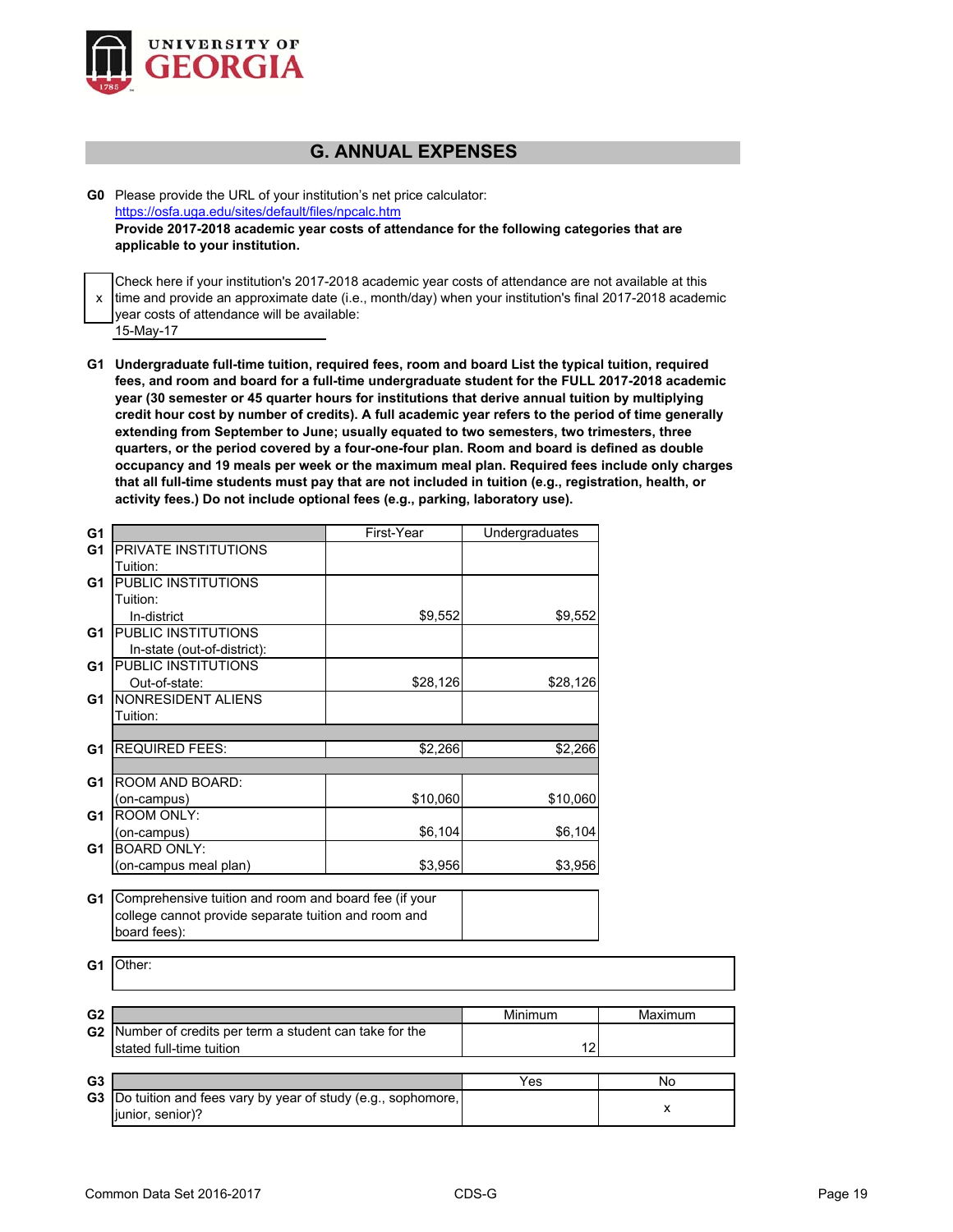

| G4 |                                                                                                              | Yes  | No |
|----|--------------------------------------------------------------------------------------------------------------|------|----|
|    | <b>G4</b> Do tuition and fees vary by undergraduate instructional<br>program?                                |      |    |
| G4 |                                                                                                              | $\%$ |    |
|    | G4 If yes, what percentage of full-time undergraduates pay<br>more than the tuition and fees reported in G1? |      |    |

**G5** Provide the estimated expenses for a typical full-time undergraduate student:

| G <sub>5</sub> |                                         | Residents | Commuters        | Commuters            |
|----------------|-----------------------------------------|-----------|------------------|----------------------|
|                |                                         |           | (living at home) | (not living at home) |
| G5             | Books and supplies                      | \$986     | \$986            | \$986                |
| G5             | Room only                               |           |                  | \$4,000              |
| G5             | Board only                              |           | \$3,956          | \$3,956              |
|                | <b>G5</b> Room and board total (if your |           |                  |                      |
|                | college cannot provide separate         |           |                  |                      |
|                | room and board figures for              |           |                  |                      |
|                | commuters not living at home):          |           |                  |                      |
| G5             | Transportation                          | \$1,170   | \$1,170          | \$1,170              |
| G5             | Other expenses                          | \$2,370   | \$2,910          | \$2,910              |

**G6** Undergraduate per-credit-hour charges (tuition only)

|    | <b>G6 IPRIVATE INSTITUTIONS:</b> |  |
|----|----------------------------------|--|
| G6 | <b>PUBLIC INSTITUTIONS</b>       |  |
|    | In-district:                     |  |
| G6 | <b>PUBLIC INSTITUTIONS</b>       |  |
|    | In-state (out-of-district):      |  |
| G6 | <b>PUBLIC INSTITUTIONS</b>       |  |
|    | Out-of-state:                    |  |
| G6 | <b>INONRESIDENT ALIENS:</b>      |  |
|    |                                  |  |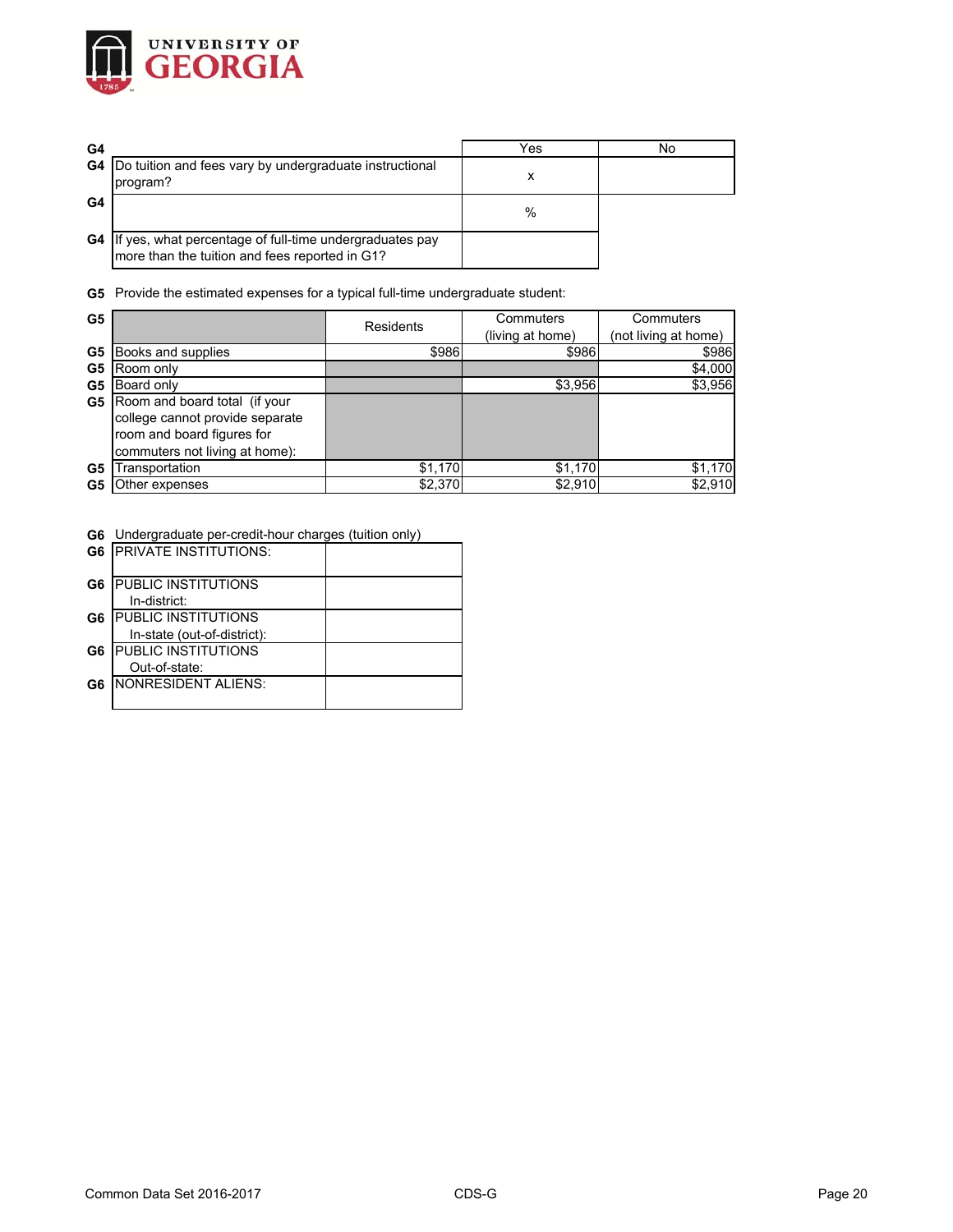

# **H. FINANCIAL AID**

## **Aid Awarded to Enrolled Undergraduates**

Enter total dollar amounts awarded to enrolled full-time and less than full-time degree-seeking undergraduates (using the same cohort reported in CDS Question B1, "total degree-seeking" undergraduates) in the following categories. (Note: If the data being reported are final figures for the 2015- 2016 academic year (see the next item below), use the 2015-2016 academic year's CDS Question B1 cohort.) Include aid awarded to international students (i.e., those not qualifying for federal aid). Aid that is non-need-based but that was used to meet need should be reported in the need-based aid columns. (For a suggested order of precedence in assigning categories of aid to cover need, see the entry for "non-needbased scholarship or grant aid" on the last page of the definitions section.)

| <b>H1</b> |                                                                                                 | 2016-2017<br>estimated | 2015-2016<br>final |
|-----------|-------------------------------------------------------------------------------------------------|------------------------|--------------------|
| H1        | Indicate the academic year for which data are reported for items H1,<br>IH2. H2A. and H6 below: |                        |                    |

**H3** Which needs-analysis methodology does your institution use in awarding institutional aid?

| H3   Federal methodology (FM)     |  |
|-----------------------------------|--|
| H3 Institutional methodology (IM) |  |
| <b>H3</b> Both FM and IM          |  |

| H1             |                                                                                                                                            | Need-based \$<br>(Include non-need-<br>based aid used to<br>meet need.) | Non-need-<br>based \$<br>(Exclude non-need-<br>based aid used to<br>meet need.) |
|----------------|--------------------------------------------------------------------------------------------------------------------------------------------|-------------------------------------------------------------------------|---------------------------------------------------------------------------------|
| H1             | <b>Scholarships/Grants</b>                                                                                                                 |                                                                         |                                                                                 |
| H1             | Federal                                                                                                                                    | \$26,934,497                                                            | \$5,700                                                                         |
| H1             | State (i.e., all states, not only the state in which your institution is<br>located)                                                       | \$61,446,677                                                            | \$90,504,847                                                                    |
| H1             | Institutional: Endowed scholarships, annual gifts and tuition funded<br>grants, awarded by the college, excluding athletic aid and tuition |                                                                         |                                                                                 |
|                | waivers (which are reported below).                                                                                                        | \$4,569,213                                                             | \$3,682,560                                                                     |
| H <sub>1</sub> | Scholarships/grants from external sources (e.g., Kiwanis, National                                                                         |                                                                         |                                                                                 |
|                | Merit) not awarded by the college                                                                                                          | \$2,270,090                                                             | \$3,006,931                                                                     |
| H <sub>1</sub> | <b>Total Scholarships/Grants</b>                                                                                                           | \$95,220,477                                                            | \$97,200,038                                                                    |
| H1             | Self-Help                                                                                                                                  |                                                                         |                                                                                 |
| H1             | Student loans from all sources (excluding parent loans)                                                                                    | \$44,357,755                                                            | \$29,703,942                                                                    |
| H1             | Federal Work-Study                                                                                                                         | \$983,420                                                               |                                                                                 |
| H1             | State and other (e.g., institutional) work-study/employment (Note:                                                                         |                                                                         |                                                                                 |
|                | Excludes Federal Work-Study captured above.)                                                                                               | \$0                                                                     | \$0                                                                             |
| H1             | <b>Total Self-Help</b>                                                                                                                     | \$45,341,175                                                            | \$29,703,942                                                                    |
| <b>H1</b>      | <b>Other</b>                                                                                                                               |                                                                         |                                                                                 |
| H1             | Parent Loans                                                                                                                               | \$9,153,773                                                             | \$23,562,686                                                                    |
| <b>H1</b>      | <b>Tuition Waivers</b>                                                                                                                     |                                                                         |                                                                                 |
|                | Reporting is optional. Report tuition waivers in this row if you choose to                                                                 |                                                                         |                                                                                 |
|                | report them. Do not report tuition waivers elsewhere.                                                                                      | \$3,115,114                                                             | \$14,197,567                                                                    |
| H1             | <b>Athletic Awards</b>                                                                                                                     | \$2,646,967                                                             | \$7,583,958                                                                     |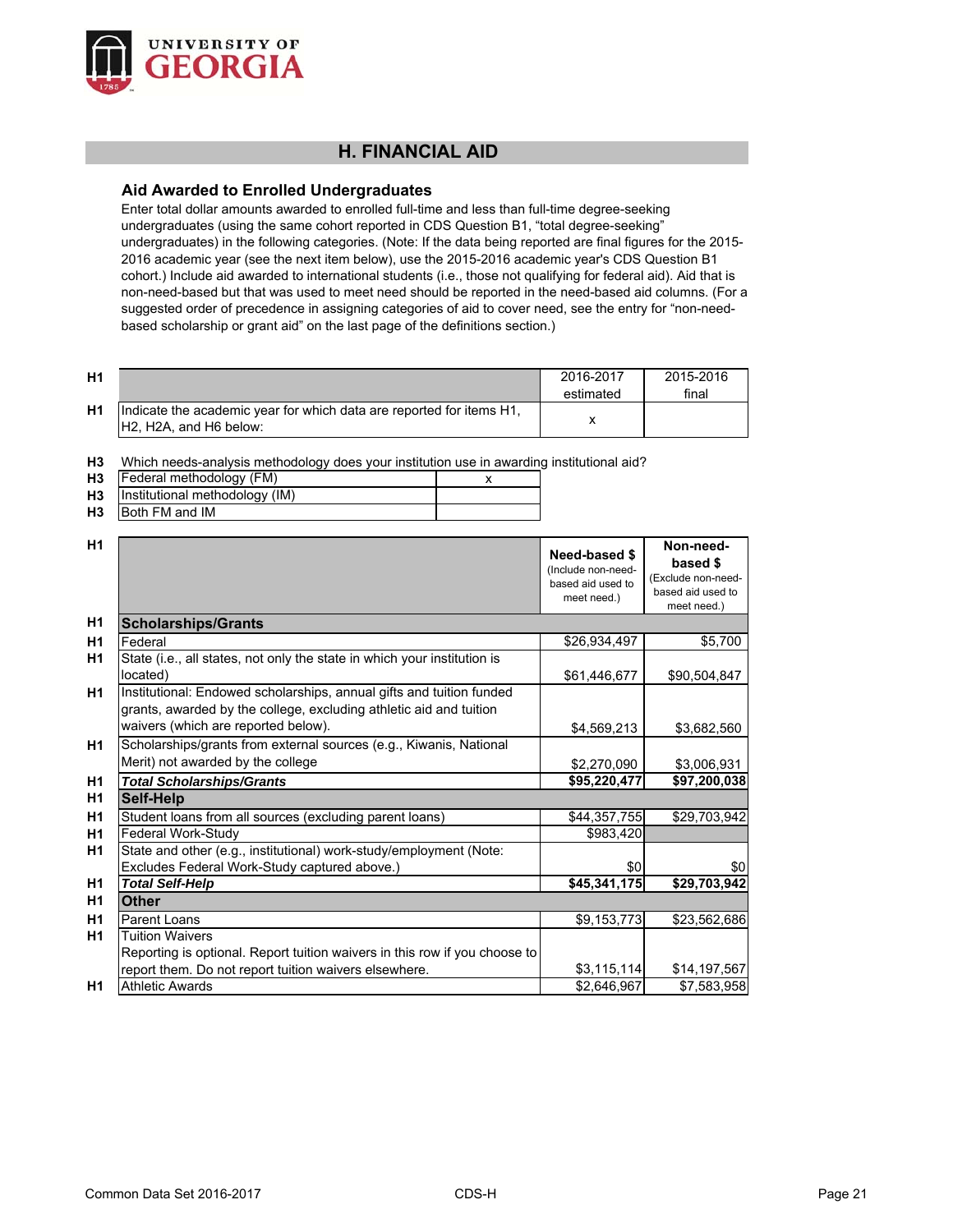

**H2 Number of Enrolled Students Awarded Aid:** List the number of degree-seeking full-time and less-thanfull-time undergraduates who applied for and were awarded financial aid from any source. **Aid that is nonneed-based but that was used to meet need should be counted as need-based aid.** Numbers should reflect the cohort awarded the dollars reported in H1. Note: In the chart below, students may be counted in more than one row, and full-time freshmen should also be counted as full-time undergraduates.

| H <sub>2</sub> |                                                                                                                                                                                                                                                                                              | <b>First-time</b><br><b>Full-time</b> | <b>Full-time</b><br>Undergraduate | <b>Less Than</b><br><b>Full-time</b> |
|----------------|----------------------------------------------------------------------------------------------------------------------------------------------------------------------------------------------------------------------------------------------------------------------------------------------|---------------------------------------|-----------------------------------|--------------------------------------|
|                |                                                                                                                                                                                                                                                                                              | <b>Freshmen</b>                       | (Incl. Fresh.)                    | Undergraduate                        |
| H <sub>2</sub> | a) Number of degree-seeking undergraduate students<br>(CDS Item B1 if reporting on Fall 2016 cohort)                                                                                                                                                                                         | 5,401                                 | 26,249                            | 1,579                                |
| H <sub>2</sub> | b) Number of students in line a who applied for need-<br>based financial aid                                                                                                                                                                                                                 | 4,619                                 | 18,463                            | 992                                  |
| H <sub>2</sub> | Number of students in line <b>b</b> who were determined to<br>c)<br>have financial need                                                                                                                                                                                                      | 2,569                                 | 11,593                            | 722                                  |
| H <sub>2</sub> | d) Number of students in line c who were awarded any<br>financial aid                                                                                                                                                                                                                        | 2,541                                 | 11,357                            | 656                                  |
| H <sub>2</sub> | e) Number of students in line d who were awarded any<br>need-based scholarship or grant aid                                                                                                                                                                                                  | 2,514                                 | 10,658                            | 528                                  |
| H <sub>2</sub> | Number of students in line d who were awarded any<br>need-based self-help aid                                                                                                                                                                                                                | 1,227                                 | 6,419                             | 423                                  |
| H <sub>2</sub> | g) Number of students in line <b>d</b> who were awarded any<br>non-need-based scholarship or grant aid                                                                                                                                                                                       | 640                                   | 1,967                             | 47                                   |
| H <sub>2</sub> | h) Number of students in line <b>d</b> whose need was fully met<br>(exclude PLUS loans, unsubsidized loans, and private<br>alternative loans)                                                                                                                                                | 727                                   | 2,552                             | 78                                   |
| H <sub>2</sub> | On average, the percentage of need that was met of<br>students who were awarded any need-based aid.<br>Exclude any aid that was awarded in excess of need<br>as well as any resources that were awarded to replace<br>EFC (PLUS loans, unsubsidized loans, and private<br>alternative loans) | 76.5%                                 | 71.4%                             | 54.1%                                |
| H <sub>2</sub> | The average financial aid package of those in line d.<br>Exclude any resources that were awarded to replace<br>EFC (PLUS loans, unsubsidized loans, and private<br>alternative loans)                                                                                                        | \$13,514                              | 11,997<br>\$                      | \$7,679                              |
| H <sub>2</sub> | Average need-based scholarship and grant award of<br>k)<br>those in line e                                                                                                                                                                                                                   | \$10,337                              | \$9,116                           | \$5,645                              |
| H <sub>2</sub> | Average need-based self-help award (excluding PLUS<br>loans, unsubsidized loans, and private alternative<br>loans) of those in line f                                                                                                                                                        | \$3,508                               | \$4,325                           | \$4,165                              |
| H <sub>2</sub> | m) Average need-based loan (excluding PLUS loans,<br>unsubsidized loans, and private alternative loans) of<br>those in line f who were awarded a need-based loan                                                                                                                             | \$3,314                               | \$4,232                           | \$4,158                              |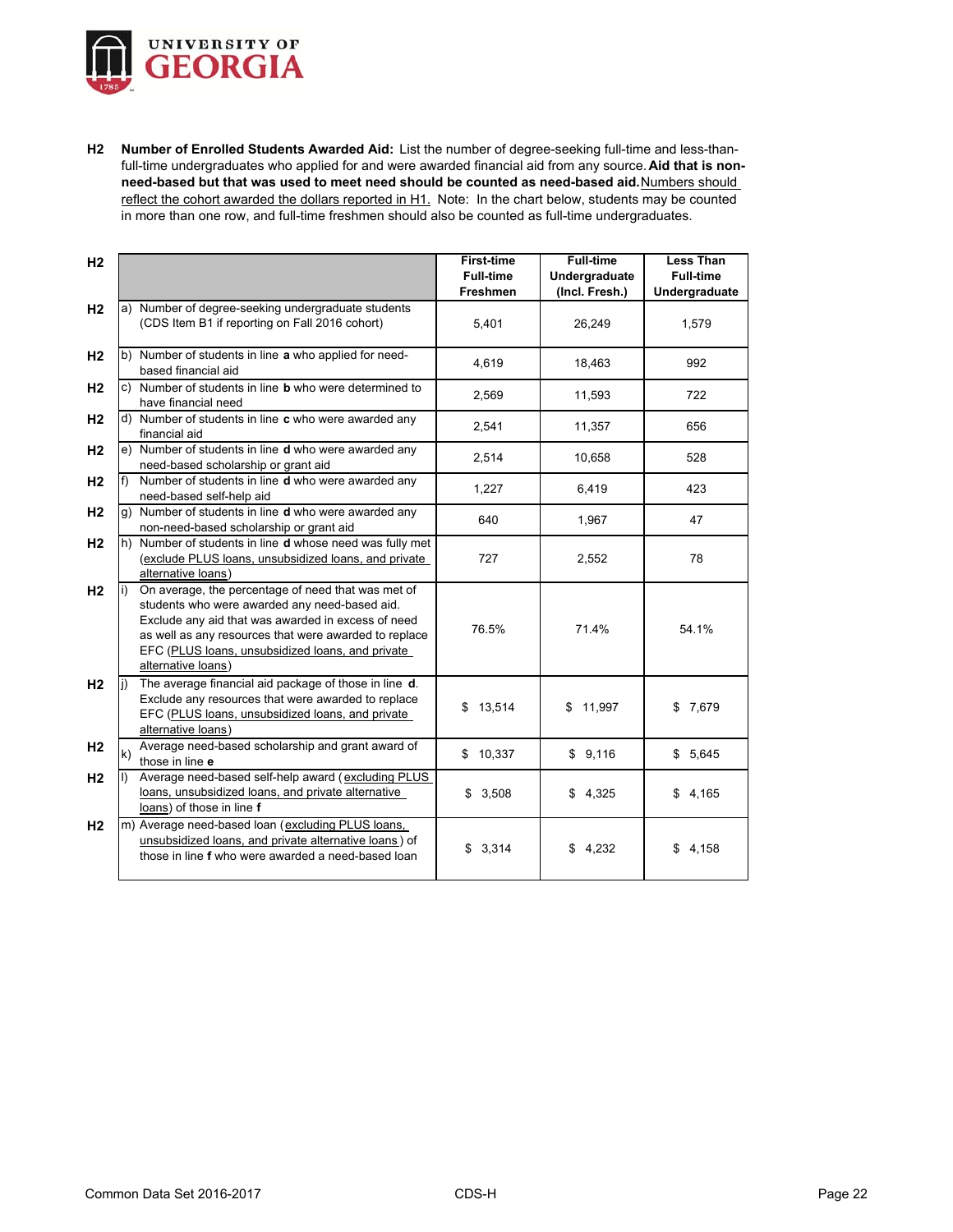

**H2A Number of Enrolled Students Awarded Non-need-based Scholarships and Grants**: List the number of degree-seeking full-time and less-than-full-time undergraduates who had no financial need and who were awarded institutional non-need-based scholarship or grant aid. Numbers should reflect the cohort awarded the dollars reported in H1. Note: In the chart below, students may be counted in more than one row, and full-time freshmen should also be counted as full-time undergraduates.

| H2A       |                                                                                                                                                                                                                  | <b>First-time</b><br><b>Full-time</b><br>Freshmen | Full-time<br>Undergrad<br>(Incl. Fresh.) | <b>Less Than</b><br><b>Full-time</b><br>Undergrad |
|-----------|------------------------------------------------------------------------------------------------------------------------------------------------------------------------------------------------------------------|---------------------------------------------------|------------------------------------------|---------------------------------------------------|
| $H2A \ln$ | Number of students in line a who had no financial need<br>and who were awarded institutional non-need-based<br>scholarship or grant aid (exclude those who were<br>awarded athletic awards and tuition benefits) | 140                                               | 1204                                     | 39                                                |
|           | H2A (o) Average dollar amount of institutional non-need-based<br>scholarship and grant aid awarded to students in line n                                                                                         | \$3,516                                           | \$2,418                                  | \$872                                             |
|           | H2A (p) Number of students in line a who were awarded an<br>institutional non-need-based athletic scholarship or<br>grant                                                                                        | 109                                               | 453                                      | 20                                                |
|           | H2A q) Average dollar amount of institutional non-need-based<br>athletic scholarships and grants awarded to students in<br>line p                                                                                | 19,640<br>\$.                                     | 21,652<br>\$.                            | 21,118<br>\$.                                     |

**H3** Incorporated into H1 above.

**Note:** These are the graduates and loan types to include and exclude in order to fill out CDS H4 and H5.

Include: \* 2016 undergraduate class: all students

who started at your institution as first- time

students and received a bachelor's degree

between July 1, 2015 and June 30, 2016.

\* only loans made to students who borrowed

while enrolled at your institution.

\* co-signed loans.

Exclude: \* students who transferred in.

- \* money borrowed at other institutions.
- \* parent loans

#### \* students who did not graduate or who graduated with another degree or certificate (but no bachelor's degree)

| <b>H4</b> Provide the number of students in the 2016 undergraduate class who started at your |       |
|----------------------------------------------------------------------------------------------|-------|
| linstitution as first-time students and received a bachelor's degree between July 1, 2015    |       |
| and June 30, 2016. Exclude students who transferred into your institution                    | 4.700 |
|                                                                                              |       |
|                                                                                              |       |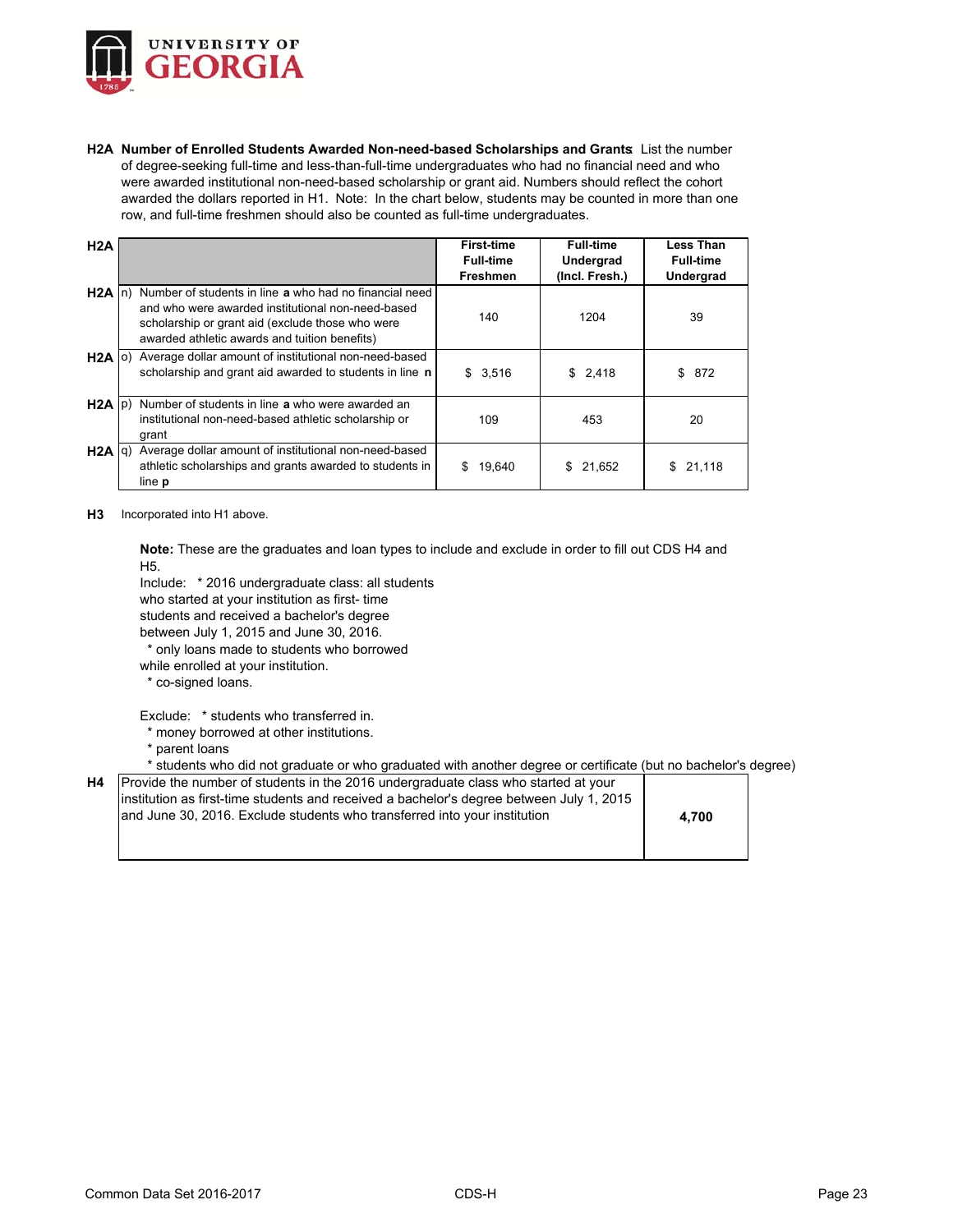

Number and percent of students in class (defined in H4 above) borrowing from federal, non-federal, and any loan sources, and the average (or mean) amount borrowed. NOTE: The "Average per-undergraduate-borrower cumulative principal borrowed," is designed to provide better information about student borrowing from federal and nonfederal (institutional, state, commercial) sources. The numbers, percentages, and averages for each row should be based only on the loan source specified for the particular row. For example, the federal loans average (row b) should only be the cumulative average of federal loans and the private loans average (row e) should only be the cumulative average of private loans.

| Source/Type of Loan                                                                                                                                                                                                                                       | Number in the<br>class (defined in<br>H <sub>4</sub> above) who<br>borrowed from<br>the types of loans<br>specified in the<br>first column | Percent of the<br>class (defined<br>above) who<br>borrowed from<br>the types of<br>loans specified in<br>the first column<br>$(n \text{earest } 1\%)$ | Average per-<br>undergraduate-<br>borrower<br>cumulative<br>principal<br>borrowed from<br>the types of loans<br>specified in the<br>first column<br>(nearest \$1) |  |
|-----------------------------------------------------------------------------------------------------------------------------------------------------------------------------------------------------------------------------------------------------------|--------------------------------------------------------------------------------------------------------------------------------------------|-------------------------------------------------------------------------------------------------------------------------------------------------------|-------------------------------------------------------------------------------------------------------------------------------------------------------------------|--|
| a) Any loan program: Federal Perkins, Federal Stafford<br>Subsidized and Unsubsidized, institutional, state,<br>private loans that your institution is aware of, etc.<br>Include both Federal Direct Student Loans and Federal<br>Family Education Loans. | 2.205                                                                                                                                      | 47.00%                                                                                                                                                | \$21,730                                                                                                                                                          |  |
| b) Federal loan programs: Federal Perkins, Federal<br>Stafford Subsidized and Unsubsidized, Include both<br>Federal Direct Student Loans and Federal Family<br><b>Education Loans.</b>                                                                    | 2,168                                                                                                                                      | 46.00%                                                                                                                                                | \$19,592                                                                                                                                                          |  |
| c) Institutional loan programs.                                                                                                                                                                                                                           | 0                                                                                                                                          | $0.00\%$                                                                                                                                              | \$0                                                                                                                                                               |  |
| d) State loan programs.                                                                                                                                                                                                                                   | 11                                                                                                                                         | 1.00%                                                                                                                                                 | \$7,578                                                                                                                                                           |  |
| e) Private student loans made by a bank or<br>lender.                                                                                                                                                                                                     | 280                                                                                                                                        | 6.00%                                                                                                                                                 | \$19,256                                                                                                                                                          |  |

**H5**

**H5**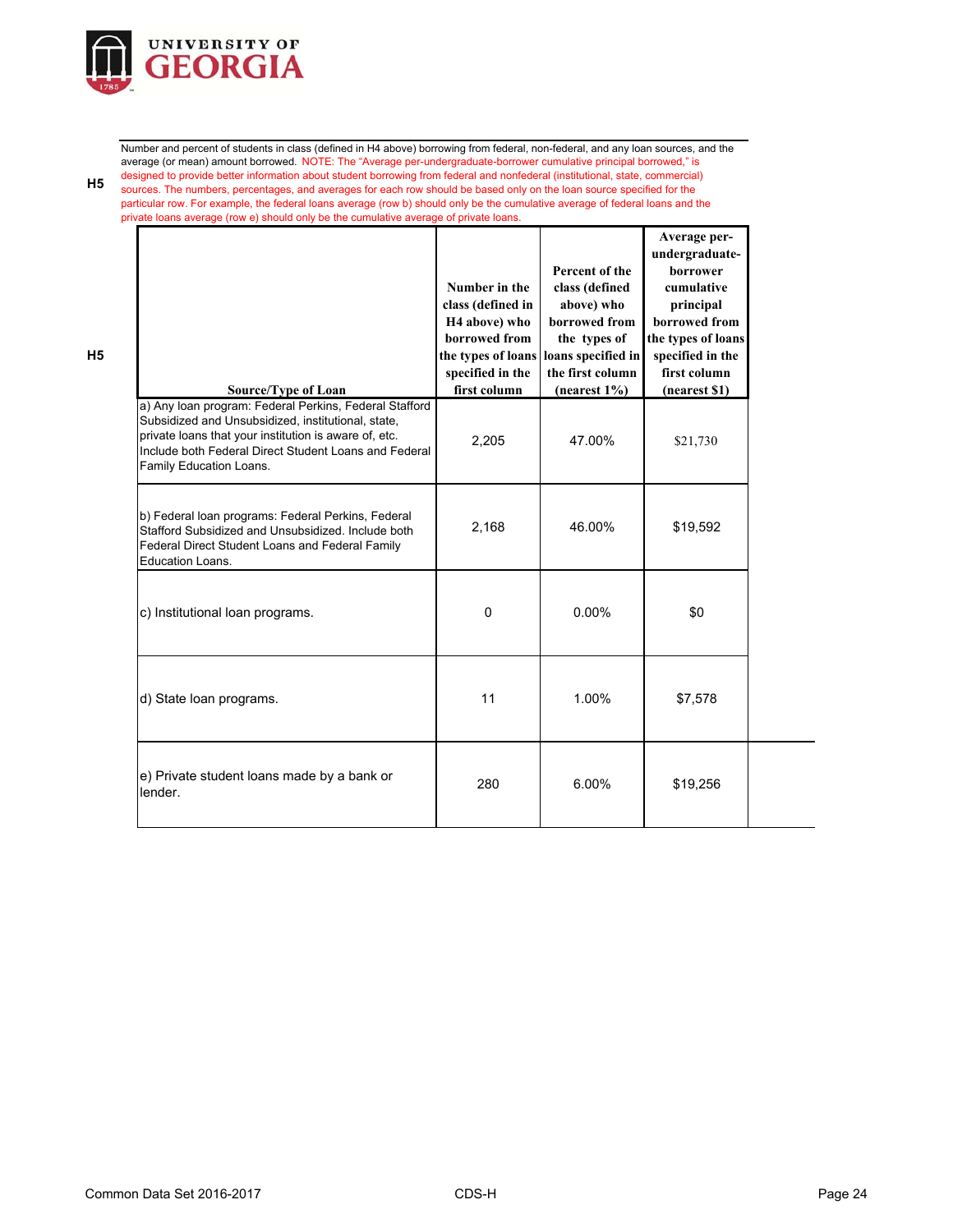

**Aid to Undergraduate Degree-seeking Nonresident Aliens** (Note: Report numbers and dollar amounts for the same academic year checked in item H1.)

**H6** Indicate your institution's policy regarding institutional scholarship and grant aid for undergraduate degreeseeking nonresident aliens:

| H <sub>6</sub> | Institutional need-based scholarship or grant aid is available                                                                                                                                                                  |   |  |
|----------------|---------------------------------------------------------------------------------------------------------------------------------------------------------------------------------------------------------------------------------|---|--|
| H6             | Institutional non-need-based scholarship or grant aid is available                                                                                                                                                              |   |  |
| H <sub>6</sub> | Institutional scholarship or grant aid is not available                                                                                                                                                                         | x |  |
| H <sub>6</sub> | If institutional financial aid is available for undergraduate degree-seeking nonresident<br>aliens, provide the number of undergraduate degree-seeking nonresident aliens who<br>were awarded need-based or non-need-based aid: |   |  |
| H <sub>6</sub> | Average dollar amount of institutional financial aid awarded to undergraduate degree-<br>seeking nonresident aliens:                                                                                                            |   |  |
| H <sub>6</sub> | Total dollar amount of institutional financial aid awarded to undergraduate degree-<br>seeking nonresident aliens:                                                                                                              |   |  |

**H7** Check off all financial aid forms nonresident alien first-year financial aid applicants must submit:

| H7        | Institution's own financial aid form              |  |
|-----------|---------------------------------------------------|--|
| H7        | <b>ICSS/Financial Aid PROFILE</b>                 |  |
| <b>H7</b> | International Student's Financial Aid Application |  |
| H7        | International Student's Certification of Finances |  |
| <b>H7</b> | Other (specify):                                  |  |
|           |                                                   |  |

## **Process for First-Year/Freshman Students**

**H8** Check off all financial aid forms domestic first-year (freshman) financial aid applicants must submit:

| H <sub>8</sub> | <b>FAFSA</b>                         |  |
|----------------|--------------------------------------|--|
| H <sub>8</sub> | Institution's own financial aid form |  |
| H <sub>8</sub> | <b>CSS/Financial Aid PROFILE</b>     |  |
| H <sub>8</sub> | State aid form                       |  |
| H <sub>8</sub> | Noncustodial PROFILE                 |  |
| H <sub>8</sub> | Business/Farm Supplement             |  |
| H <sub>8</sub> | Other (specify):                     |  |
|                |                                      |  |

| H9 |  |  | Indicate filing dates for first-year (freshman) students: |  |
|----|--|--|-----------------------------------------------------------|--|
|----|--|--|-----------------------------------------------------------|--|

| H <sub>9</sub> | Priority date for filing required financial aid forms:             | 3/1 |
|----------------|--------------------------------------------------------------------|-----|
| H <sub>9</sub> | Deadline for filing required financial aid forms:                  |     |
| H <sub>9</sub> | No deadline for filing required forms (applications processed on a |     |
|                | rolling basis):                                                    |     |

**H10** Indicate notification dates for first-year (freshman) students (answer a or b):

|                 | <b>H10</b> $ a\rangle$ Students notified on or about (date): |     |    |
|-----------------|--------------------------------------------------------------|-----|----|
| H <sub>10</sub> |                                                              | Yes | No |
|                 | H <sub>10</sub> b) Students notified on a rolling basis:     |     |    |
| <b>H10</b>      | If yes, starting date:                                       |     |    |

| <b>H11</b> Indicate reply dates: |  |
|----------------------------------|--|
|----------------------------------|--|

| <b>H11</b> Students must reply by (date): |  |                        |  |
|-------------------------------------------|--|------------------------|--|
| <b>H11</b> lor within                     |  | weeks of notification. |  |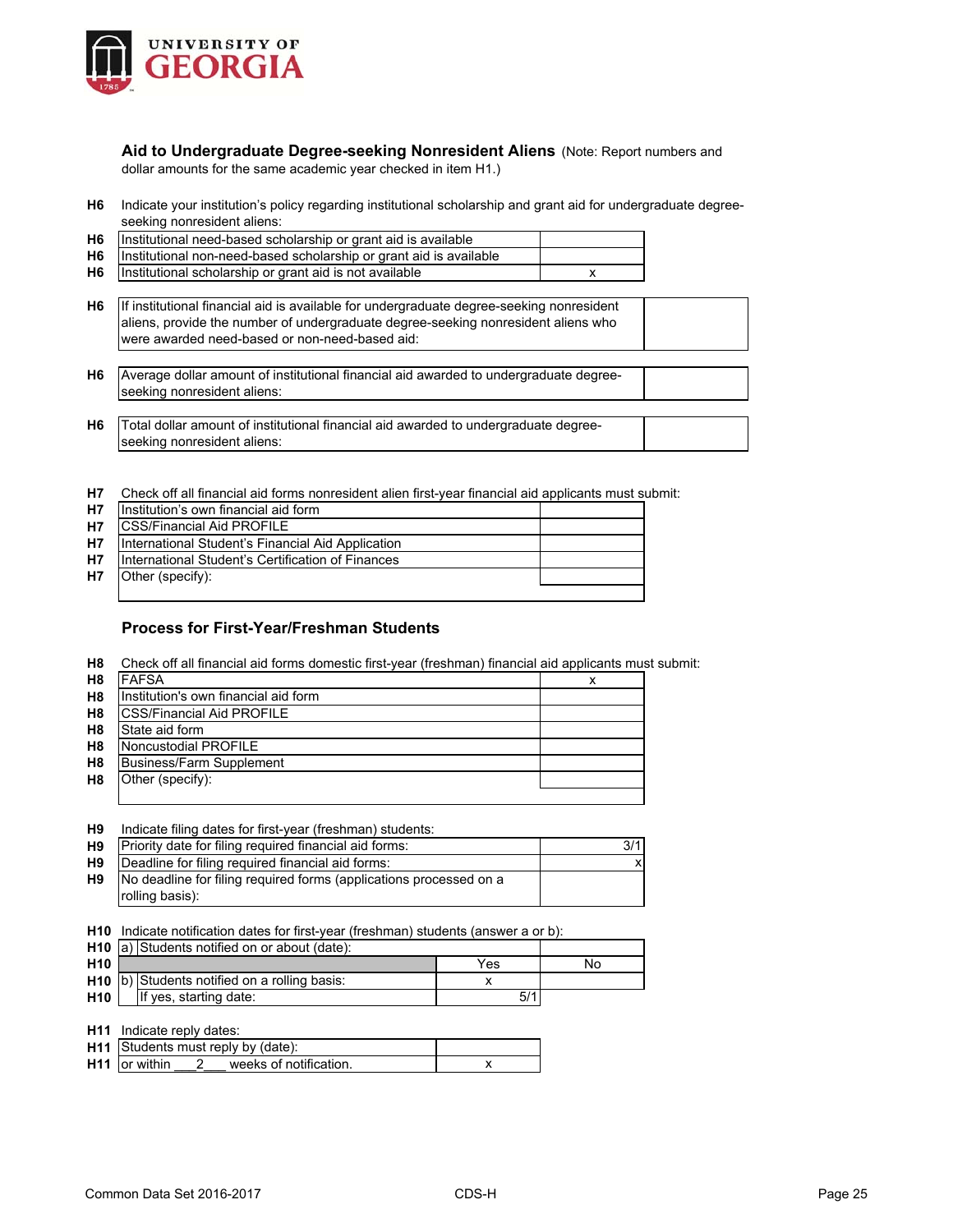

## **Types of Aid Available**

Please check off all types of aid available to undergraduates at your institution:

**H12** Loans

|                 | <b>H12 FEDERAL DIRECT STUDENT LOAN PROGRAM (DIRECT LOAN)</b> |   |
|-----------------|--------------------------------------------------------------|---|
|                 | H12 Direct Subsidized Stafford Loans                         | х |
|                 | <b>H12</b> Direct Unsubsidized Stafford Loans                | х |
|                 | <b>H12</b> Direct PLUS Loans                                 | x |
|                 |                                                              |   |
|                 | <b>H12</b> Federal Perkins Loans                             | x |
|                 | <b>H12</b> Federal Nursing Loans                             |   |
| H <sub>12</sub> | State Loans                                                  | х |
|                 | <b>H12</b> College/university loans from institutional funds | x |
|                 | H12 Other (specify):                                         |   |

#### **H13** Scholarships and Grants

|                 | H <sub>13</sub> NEED-BASED:                                              |   |
|-----------------|--------------------------------------------------------------------------|---|
|                 | <b>H13</b> Federal Pell                                                  | x |
| H <sub>13</sub> | <b>ISEOG</b>                                                             | x |
|                 | H13 State scholarships/grants                                            | x |
|                 | <b>H13</b> Private scholarships                                          | x |
|                 | H13 College/university scholarship or grant aid from institutional funds | x |
|                 | <b>H13</b> United Negro College Fund                                     |   |
|                 | <b>H13</b> Federal Nursing Scholarship                                   |   |
|                 | H13 Other (specify):                                                     |   |
|                 |                                                                          |   |

**H14** Check off criteria used in awarding institutional aid. Check all that apply.

| H <sub>14</sub> |                          | Non-Need Based | Need-Based |
|-----------------|--------------------------|----------------|------------|
| H <sub>14</sub> | Academics                | x              |            |
| H <sub>14</sub> | Alumni affiliation       |                |            |
| H <sub>14</sub> | Art                      |                |            |
| H <sub>14</sub> | <b>Athletics</b>         | X              |            |
| H <sub>14</sub> | Job skills               |                |            |
| H <sub>14</sub> | <b>ROTC</b>              | x              |            |
| H <sub>14</sub> | Leadership               |                |            |
| H <sub>14</sub> | Minority status          |                |            |
| H <sub>14</sub> | Music/drama              |                |            |
| H <sub>14</sub> | Religious affiliation    |                |            |
| H <sub>14</sub> | State/district residency | X              |            |

**H15** If your institution has recently implemented any major financial aid policy, program, or initiative to make your institution more affordable to incoming students such as replacing loans with grants, or waiving costs for families below a certain income level please provide details below: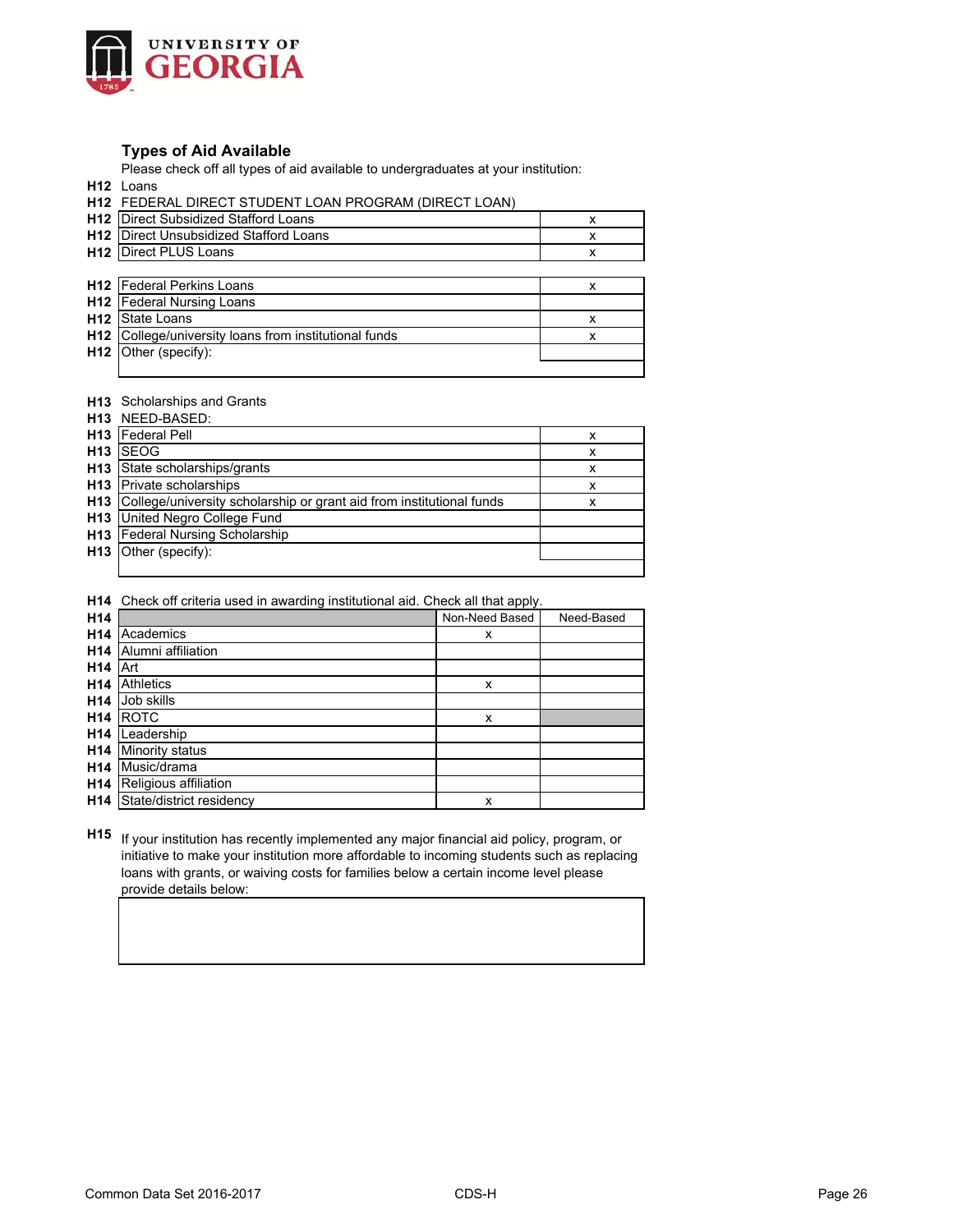

# **I. INSTRUCTIONAL FACULTY AND CLASS SIZE**

**Please report the number of instructional faculty members in each category for Fall 2016. Include faculty who are on your institution's payroll on the census date your institution uses for** 

**I1 IPEDS/AAUP.**

> The following definition of full-time instructional faculty is used by the American Association of University Professors (AAUP) in its annual Faculty Compensation Survey (the part time definitions are not used by AAUP). Instructional Faculty is defined as those members of the instructional-research staff whose major regular assignment is instruction, including those with released time for research. Use the chart below to determine inclusions and exclusions:

|                                                                                                                                                                                                                                         | Full-time | Part-time                                                                       |
|-----------------------------------------------------------------------------------------------------------------------------------------------------------------------------------------------------------------------------------------|-----------|---------------------------------------------------------------------------------|
| (a) instructional faculty in preclinical and clinical medicine, faculty who are not paid<br>(e.g., those who donate their services or are in the military), or research-only faculty,<br>post-doctoral fellows, or pre-doctoral fellows | Exclude   | Include only if<br>they teach one<br>or more non-<br>clinical credit<br>courses |
| (b) administrative officers with titles such as dean of students, librarian, registrar, coach,<br>and the like, even though they may devote part of their time to classroom instruction<br>and may have faculty status                  | Exclude   | Include if they<br>teach one or<br>more non-<br>clinical credit<br>courses      |
| (c) other administrators/staff who teach one or more non-clinical credit courses even<br>though they do not have faculty status                                                                                                         | Exclude   | Include                                                                         |
| (d) undergraduate or graduate students who assist in the instruction of courses, but<br>have titles such as teaching assistant, teaching fellow, and the like                                                                           | Exclude   | Exclude                                                                         |
| (e) faculty on sabbatical or leave with pay                                                                                                                                                                                             | Include   | Exclude                                                                         |
| (f) faculty on leave without pay                                                                                                                                                                                                        | Exclude   | Exclude                                                                         |
| (g) replacement faculty for faculty on sabbatical leave or leave with pay                                                                                                                                                               | Exclude   | Include                                                                         |

*Full-time instructional faculty:* faculty employed on a full-time basis for instruction (including those with released time for research)

*Part-time instructional faculty:* Adjuncts and other instructors being paid solely for part-time classroom instruction. Also includes full-time faculty teaching less than two semesters, three quarters, two trimesters, or two four-month sessions. Employees who are not considered full-time instructional faculty but who teach one or more non-clinical credit courses may be counted as part-time faculty.

*Minority faculty: includes faculty who designate themselves as Black, non-Hispanic; American Indian or Alaska Native; Asian, Native Hawaiian or other Pacific Islander, or Hispanic.* 

*Doctorate: includes such degrees as Doctor of Philosophy, Doctor of Education, Doctor of Juridical Science, and Doctor of Public Health in any field such as arts, sciences, education, engineering, business, and public administration. Also includes terminal degrees formerly designated as "first professional," including dentistry (DDS or DMD), medicine (MD), optometry (OD), osteopathic medicine (DO), pharmacy (DPharm or BPharm), podiatric medicine (DPM), veterinary medicine (DVM), chiropractic (DC or DCM), or law (JD).*

*Terminal degree:* the highest degree in a field: example, M. Arch (architecture) and MFA (master of fine arts).

| $\mathsf{I}$ |    |                                                                    | Full-Time | Part-Time       | Total |
|--------------|----|--------------------------------------------------------------------|-----------|-----------------|-------|
| $\mathsf{I}$ | a) | Total number of instructional faculty                              | 2012      | 256             | 2268  |
| $\mathsf{I}$ | b) | Total number who are members of minority groups                    | 390       | 38              | 428   |
| $\mathsf{I}$ | c1 | Total number who are women                                         | 776       | 123             | 899   |
| $\mathsf{I}$ | d) | Total number who are men                                           | 1236      | 133             | 1369  |
| $\mathsf{I}$ | e) | Total number who are nonresident aliens (international)            | 342       |                 | 353   |
|              |    | Total number with doctorate, or other terminal degree              |           |                 |       |
| $\mathbf{I}$ |    |                                                                    | 1905      | 165             | 2070  |
|              | g) | Total number whose highest degree is a master's but not a terminal |           |                 |       |
| $\mathbf{I}$ |    | master's                                                           | 100       | 76              | 176   |
| $\mathsf{I}$ | n) | Total number whose highest degree is a bachelor's                  |           | 15 <sup>1</sup> | 22    |
|              |    | Total number whose highest degree is unknown or other (Note:       |           |                 |       |
| $\mathsf{I}$ |    | Items f, g, h, and i must sum up to item a.)                       |           |                 | 0     |
|              |    | Total number in stand-alone graduate/ professional programs in     |           |                 |       |
| $\mathbf{I}$ |    | which faculty teach virtually only graduate-level students         | 242       | 25              | 267   |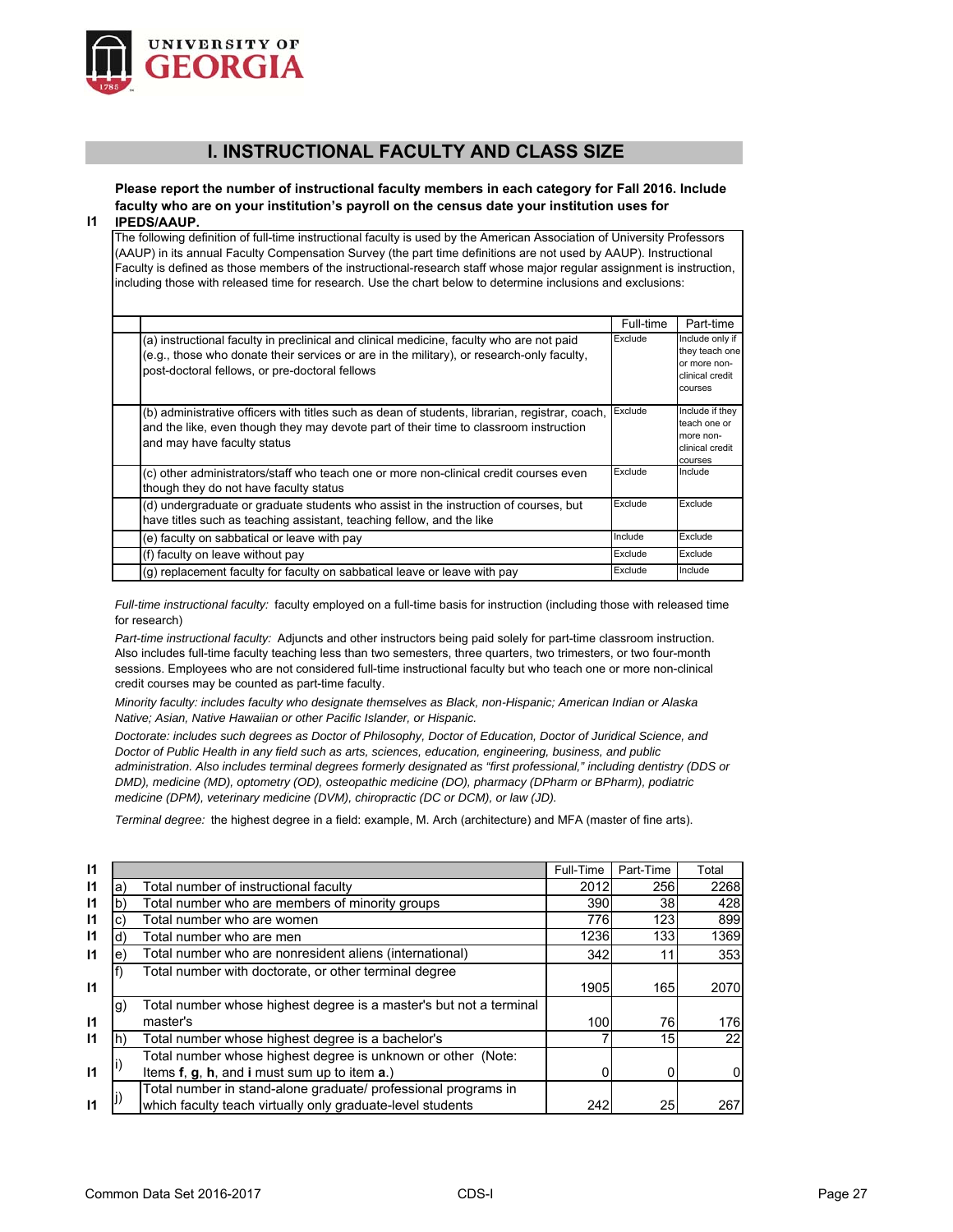

#### **I2 Student to Faculty Ratio**

Report the Fall 2016 ratio of full-time equivalent students (full-time plus 1/3 part time) to full-time equivalent instructional faculty (full time plus 1/3 part time). In the ratio calculations, exclude both faculty and students in stand-alone graduate or professional programs such as medicine, law, veterinary, dentistry, social work, business, or public health in which faculty teach virtually only graduate-level students. Do not count undergraduate or graduate student teaching assistants as faculty.

| 12 | <b>IFall 2016 Student to Faculty ratio</b> | ˈ8lto | (based on I | 32.606 students   |
|----|--------------------------------------------|-------|-------------|-------------------|
|    |                                            |       | andl        | $1,847$ faculty). |

# **I3 Undergraduate Class Size**

In the table below, please use the following definitions to report information about the size of classes and class sections offered in the Fall 2016 term.

*Class Sections:* A class section is an organized course offered for credit, identified by discipline and number, meeting at a stated time or times in a classroom or similar setting, and not a subsection such as a laboratory or discussion session. Undergraduate class sections are defined as any sections in which at least one degree-seeking undergraduate student is enrolled for credit. Exclude distance learning classes and noncredit classes and individual instruction such as dissertation or thesis research, music instruction, or one-to-one readings. Exclude students in independent study, co-operative programs, internships, foreign language taped tutor sessions, practicums, and all students in one-on-one classes. Each class section should be counted only once and should not be duplicated because of course catalog cross-listings.

*Class Subsections:* A class subsection includes any subsection of a course, such as laboratory, recitation, and discussion subsections that are supplementary in nature and are scheduled to meet separately from the lecture portion of the course. Undergraduate subsections are defined as any subsections of courses in which degree-seeking undergraduate students enrolled for credit. As above, exclude noncredit classes and individual instruction such as dissertation or thesis research, music instruction, or one-to-one readings. Each class subsection should be counted only once and should not be duplicated because of cross-listings.

Using the above definitions, please report for each of the following class-size intervals the number of class sections and class subsections offered in Fall 2016. For example, a lecture class with 800 students who met at another time in 40 separate labs with 20 students should be counted once in the "100+" column in the class section column and 40 times under the "20-29" column of the class subsections table.

| 13            |                   | Undergraduate Class Size (provide numbers) |         |       |       |       |       |        |       |  |  |  |
|---------------|-------------------|--------------------------------------------|---------|-------|-------|-------|-------|--------|-------|--|--|--|
| 13            | <b>CLASS</b>      | 2-9                                        | 10-19   | 20-29 | 30-39 | 40-49 | 50-99 | $100+$ | Total |  |  |  |
| $\mathsf{I}3$ | <b>SECTIONS</b>   | 406                                        | 1.494   | .097  | 440   | 277   | 252   | 206    | 4.172 |  |  |  |
|               |                   |                                            |         |       |       |       |       |        |       |  |  |  |
| 13            | <b>CLASS SUB-</b> | $2-9$                                      | $10-19$ | 20-29 | 30-39 | 40-49 | 50-99 | $100+$ | Total |  |  |  |
| 13            | <b>SECTIONS</b>   |                                            |         |       |       |       |       |        |       |  |  |  |

#### **Number of Class Sections with Undergraduates Enrolled**

**I3**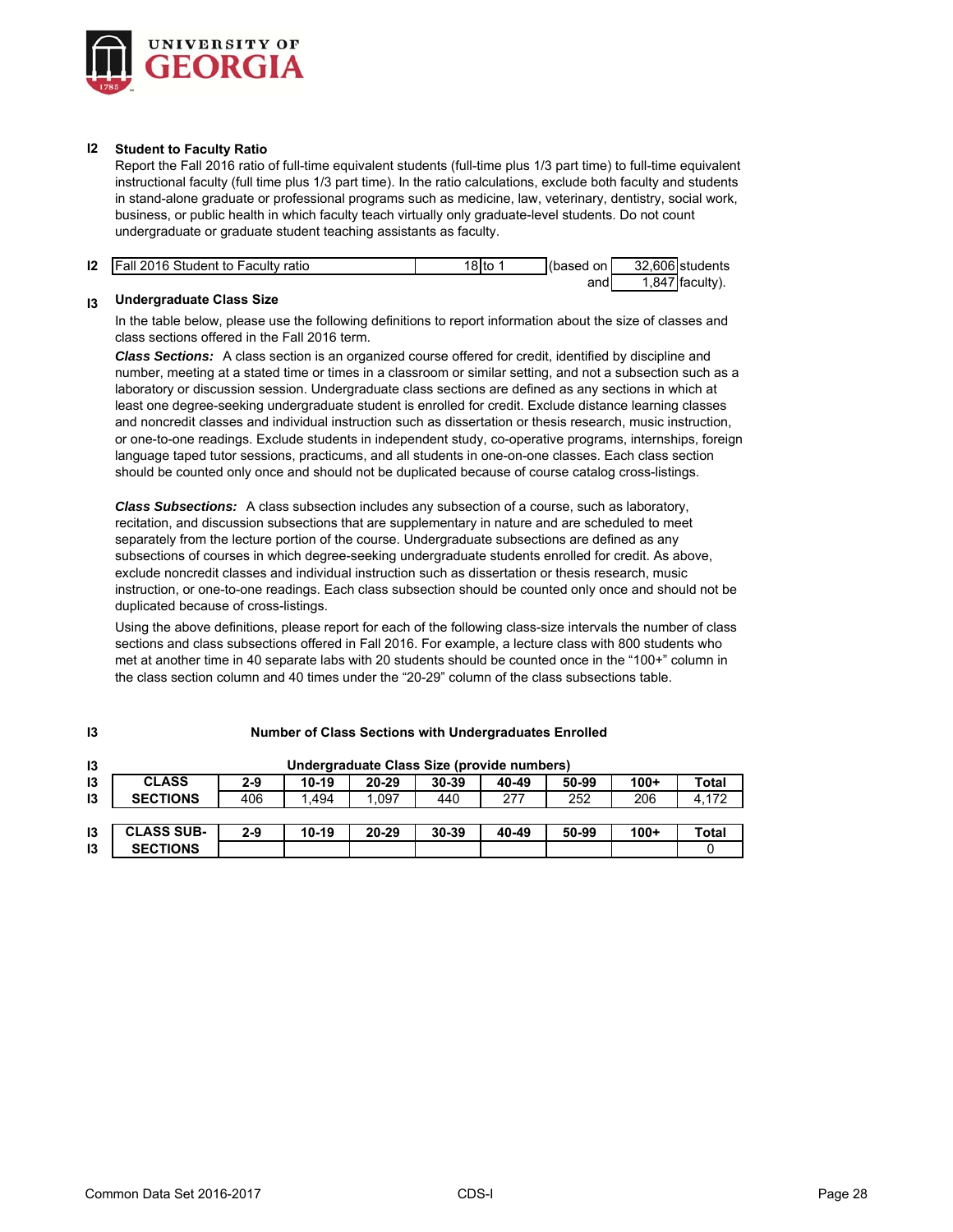

# **J. DEGREES CONFERRED**

## **J1 Degrees conferred between July 1, 2015 and June 30, 2016**

**J1** For each of the following discipline areas, provide the percentage of diplomas/certificates, associate, and bachelor's degrees awarded. To determine the percentage, use majors, not headcount (e.g., students with one degree but a double major will be represented twice). Calculate the percentage from your institution's IPEDS Completions by using the sum of 1st and 2nd majors for each CIP code as the numerator and the sum of the Grand Total by 1st Majors and the Grand Total by 2nd major as the denominator. If you prefer, you can compute the percentages using 1st majors only.

| J <sub>1</sub> | Category                                   | <b>Diploma/Certificates</b> | <b>Associate</b> | <b>Bachelor's</b> | CIP 2010 Categories<br>to Include |  |
|----------------|--------------------------------------------|-----------------------------|------------------|-------------------|-----------------------------------|--|
| J1             | Agriculture                                | 4.73%                       |                  | 3.65%             |                                   |  |
| J1             | Natural resources and conservation         | 3.79%                       |                  | 1.42%             | 3                                 |  |
| J1             | Architecture                               |                             |                  | 0.62%             | $\overline{4}$                    |  |
| J1             | Area, ethnic, and gender studies           | 6.47%                       |                  | 0.16%             | 5                                 |  |
| J1             | Communication/journalism                   | 20.50%                      |                  | 10.63%            | $\mathbf Q$                       |  |
| J1             | Communication technologies                 |                             |                  |                   | 10                                |  |
| J1             | Computer and information sciences          | 1.89%                       |                  | 1.12%             | 11                                |  |
| J1             | Personal and culinary services             |                             |                  |                   | 12                                |  |
| J1             | Education                                  | 0.79%                       |                  | 4.92%             | 13                                |  |
| J1             | Engineering                                |                             |                  | 1.76%             | 14                                |  |
| J1             | Engineering technologies                   |                             |                  |                   | 15                                |  |
| J1             | Foreign languages, literatures, and        |                             |                  | 2.67%             | 16                                |  |
|                | linguistics                                |                             |                  |                   |                                   |  |
| J1             | Family and consumer sciences               |                             |                  | 4.02%             | 19                                |  |
| J1             | Law/legal studies                          | 18.77%                      |                  |                   | 22                                |  |
| J <sub>1</sub> | English                                    | 1.74%                       |                  | 1.69%             | $\overline{23}$                   |  |
| J1             | Liberal arts/general studies               |                             |                  | 0.21%             | 24                                |  |
| J1             | Library science                            |                             |                  |                   | 25                                |  |
| J1             | Biological/life sciences                   |                             |                  | 8.81%             | 26                                |  |
| J1             | Mathematics and statistics                 |                             |                  | 1.33%             | 27                                |  |
| J1             | Military science and military technologies |                             |                  |                   | 28 & 29                           |  |
| J1             | Interdisciplinary studies                  | 2.52%                       |                  | 2.70%             | 30                                |  |
| J1             | Parks and recreation                       |                             |                  | 3.23%             | 31                                |  |
| J1             | Philosophy and religious studies           |                             |                  | 0.46%             | 38                                |  |
| J1             | Theology and religious vocations           |                             |                  |                   | 39                                |  |
| J1             | Physical sciences                          | 0.47%                       |                  | 1.03%             | 40                                |  |
| J1             | Science technologies                       |                             |                  |                   | 41                                |  |
| J1             | Psychology                                 |                             |                  | 6.54%             | 42                                |  |
| J1             | Homeland Security, law enforcement,        | 0.16%                       |                  | 0.99%             | 43                                |  |
|                | firefighting, and protective services      |                             |                  |                   |                                   |  |
| J1             | Public administration and social services  |                             |                  | 0.67%             | 44                                |  |
| J1             | Social sciences                            | 2.84%                       |                  | 8.44%             | 45                                |  |
| J1             | <b>Construction</b> trades                 |                             |                  |                   | 46                                |  |
| J1             | Mechanic and repair technologies           |                             |                  |                   | 47                                |  |
| J1             | Precision production                       |                             |                  |                   | 48                                |  |
| J1             | Transportation and materials moving        |                             |                  |                   | 49                                |  |
| J1             | Visual and performing arts                 | 11.99%                      |                  | 3.08%             | 50                                |  |
| J1             | Health professions and related programs    | 0.47%                       |                  | 3.73%             | 51                                |  |
| J1             | Business/marketing                         | 22.87%                      |                  | 24.82%            | 52                                |  |
| J1             | History                                    |                             |                  | 1.32%             | 54                                |  |
| J1             | Other                                      |                             |                  |                   |                                   |  |
| J1             | TOTAL (should = 100%)                      | 100.00%                     | 0.00%            | 100.00%           |                                   |  |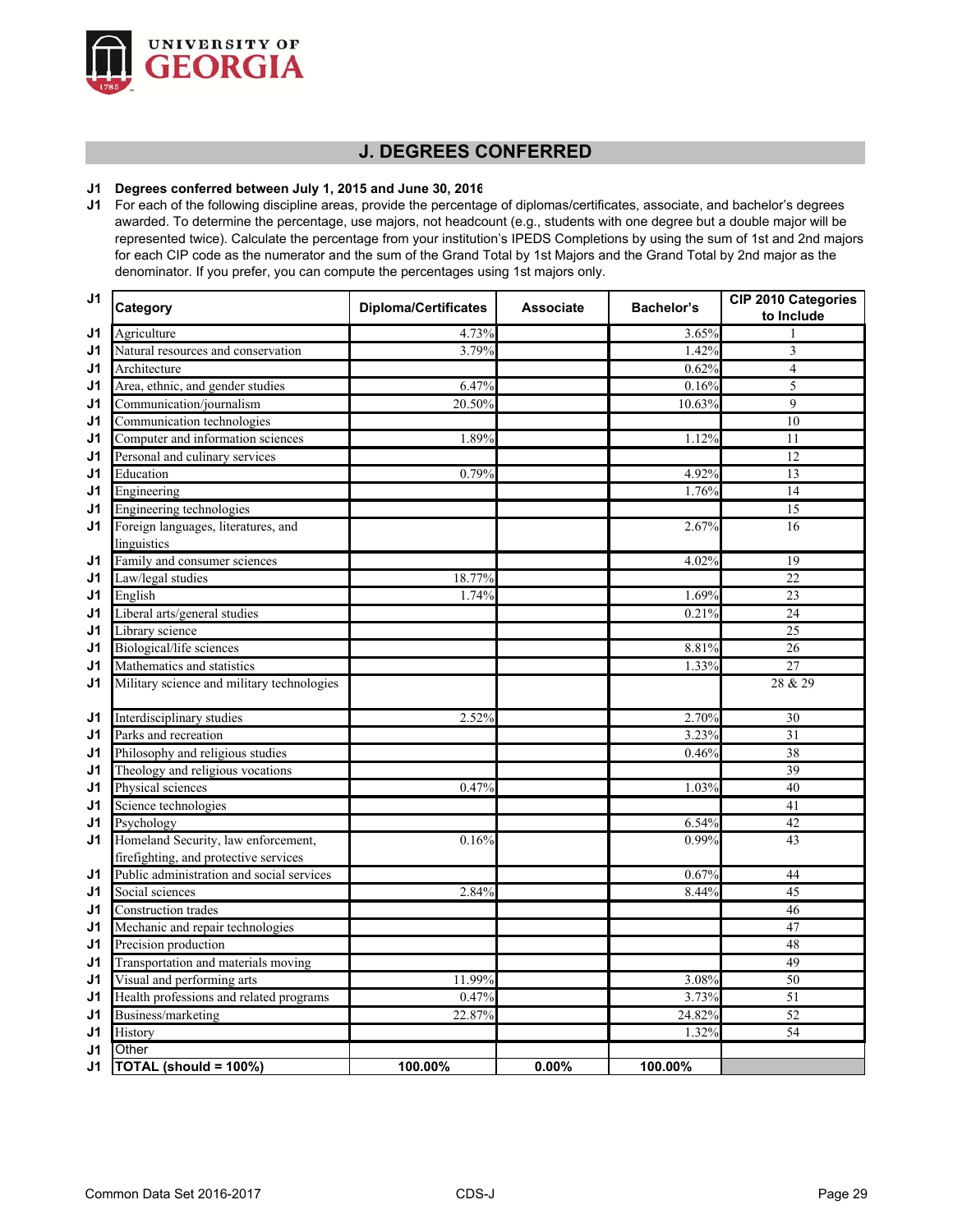

# **Common Data Set Definitions**

**All definitions related to the financial aid section appear at the end of the Definitions document.**

Items preceded by an asterisk (\*) represent definitions agreed to among publishers which do not appear on the CDS document but may be present on individual publishers' surveys.

**\* Academic advisement:** Plan under which each student is assigned to a faculty member or a trained adviser, who, through regular meetings, helps the student plan and implement immediate and long-term academic and vocational goals.

**Accelerated program:** Completion of a college program of study in fewer than the usual number of years, most often by attending summer sessions and carrying extra courses during the regular academic term**.**

**Admitted student:** Applicant who is offered admission to a degree-granting program at your institution.

**\* Adult student services:** Admission assistance, support, orientation, and other services expressly for adults who have started college for the first time, or who are re-entering after a lapse of a few years.

**American Indian or Alaska Native:** A person having origins in any of the original peoples of North and South America (including Central America) and maintaining tribal affiliation or community attachment.

**Applicant (first-time, first year):** An individual who has fulfilled the institution's requirements to be considered for admission (including payment or waiving of the application fee, if any) and who has been notified of one of the following actions: admission, nonadmission, placement on waiting list, or application withdrawn (by applicant or institution).

**Application fee:** That amount of money that an institution charges for processing a student's application for acceptance. This amount is *not* creditable toward tuition and required fees, nor is it refundable if the student is not admitted to the institution.

**Asian:** A person having origins in any of the original peoples of the Far East, Southeast Asia, or the Indian subcontinent, including, for example, Cambodia, China, India, Japan, Korea, Malaysia, Pakistan, the Philippine Islands, Thailand, and Vietnam.

**Associate degree:** An award that normally requires at least two but less than four years of full-time equivalent college work.

**Bachelor's degree:** An award (baccalaureate or equivalent degree, as determined by the Secretary of the U.S. Department of Education) that normally requires at least four years but *not* more than five years of full-time equivalent college-level work. This includes ALL bachelor's degrees conferred in a five-year cooperative (work-study plan) program. (A cooperative plan provides for alternate class attendance and employment in business, industry, or government; thus, it allows students to combine actual work experience with their college studies.) Also, it includes bachelor's degrees in which the normal four years of work are completed in three years.

**Black or African American:** A person having origins in any of the black racial groups of Africa.

**Board (charges):** Assume average cost for 19 meals per week or the maximum meal plan.

**Books and supplies (costs):** Average cost of books and supplies. Do not include unusual costs for special groups of students (e.g., engineering or art majors), unless they constitute the majority of students at your institution.

**Calendar system:** The method by which an institution structures most of its courses for the academic year.

**Campus Ministry:** Religious student organizations (denominational or nondenominational) devoted to fostering religious life on college campuses. May also refer to Campus Crusade for Christ, an interdenominational Christian organization.

**\* Career and placement services:** A range of services, including (often) the following: coordination of visits of employers to campus; aptitude and vocational testing; interest inventories, personal counseling; help in resume writing, interviewing, launching the job search; listings for those students desiring employment and those seeking permanent positions; establishment of a permanent reference folder; career resource materials.

**Carnegie units:** One year of study or the equivalent in a secondary school subject.

**Certificate:** See **Postsecondary award, certificate, or diploma.**

**Class rank:** The relative numerical position of a student in his or her graduating class, calculated by the high school on the basis of grade-point average, whether weighted or unweighted.

**College-preparatory program:** Courses in academic subjects (English, history and social studies, foreign languages, mathematics, science, and the arts) that stress preparation for college or university study.

**Common Application:** The standard application form distributed by the National Association of Secondary School Principals for a large number of private colleges who are members of the Common Application Group.

**\* Community service program:** Referral center for students wishing to perform volunteer work in the community or participate in volunteer activities coordinated by academic departments.

**Commuter:** A student who lives off campus in housing that is not owned by, operated by, or affiliated with the college. This category includes students who commute from home and students who have moved to the area to attend college.

**Contact hour:** A unit of measure that represents an hour of scheduled instruction given to students. Also referred to as clock hour.

**Continuous basis (for program enrollment):** A calendar system classification that is used by institutions that enroll students at any time during the academic year. For example, a cosmetology school or a word processing school might allow students to enroll and begin studies at various times, with no requirement that classes begin on a certain date.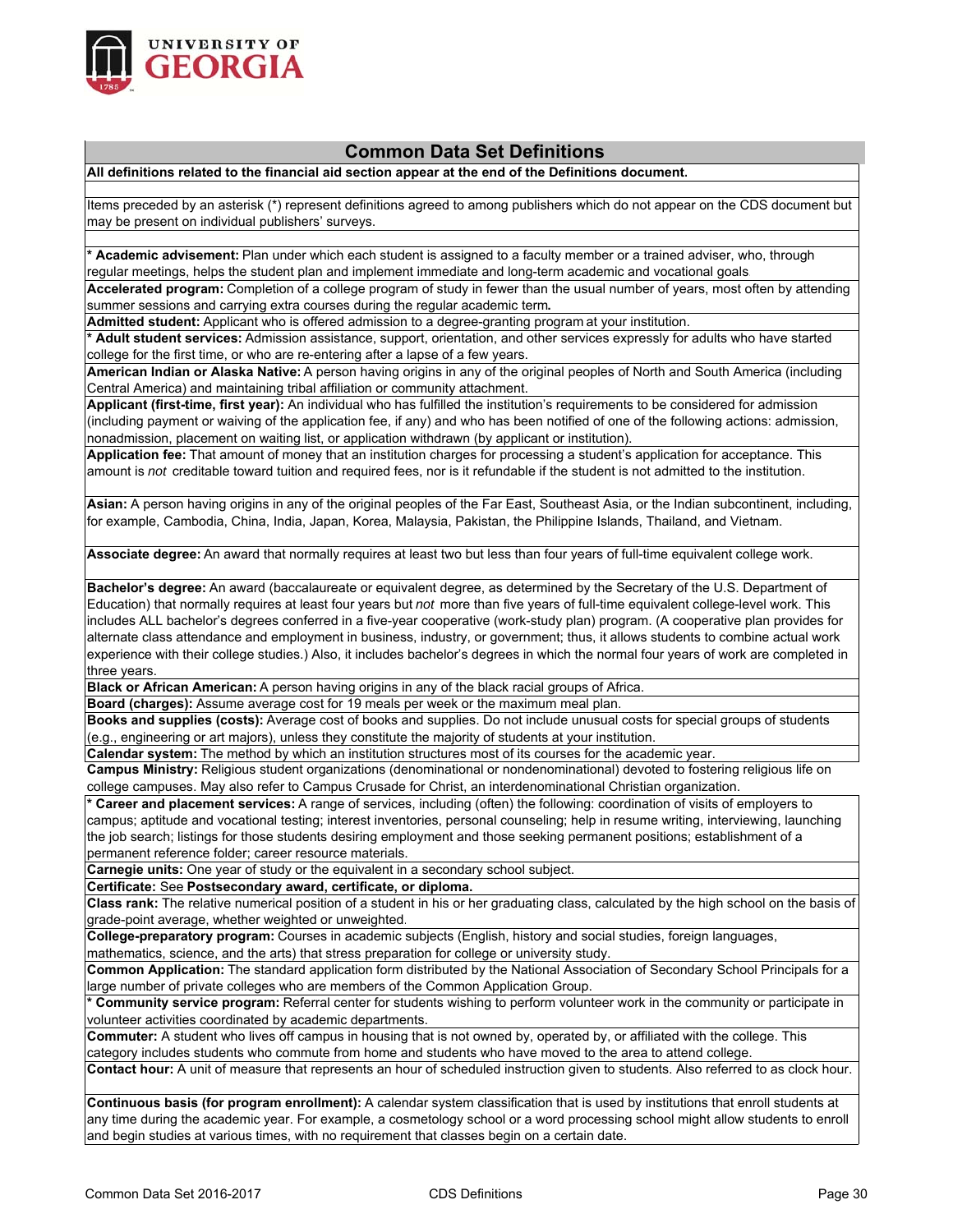

**Cooperative education program:** A program that provides for alternate class attendance and employment in business, industry, or government.

**Cooperative housing:** College-owned, -operated, or -affiliated housing in which students share room and board expenses and participate in household chores to reduce living expenses.

**\* Counseling service:** Activities designed to assist students in making plans and decisions related to their education, career, or personal development.

**Credit:** Recognition of attendance or performance in an instructional activity (course or program) that can be applied by a recipient toward the requirements for a degree, diploma, certificate, or other formal award.

**Credit course:** A course that, if successfully completed, can be applied toward the number of courses required for achieving a degree, diploma, certificate, or other formal award.

**Credit hour:** A unit of measure representing an hour (50 minutes) of instruction over a 15-week period in a semester or trimester system or a 10-week period in a quarter system. It is applied toward the total number of hours needed for completing the requirements of a degree, diploma, certificate, or other formal award.

**Cross-registration:** A system whereby students enrolled at one institution may take courses at another institution without having to apply to the second institution.

**Deferred admission:** The practice of permitting admitted students to postpone enrollment, usually for a period of one academic term or one year.

**Degree:** An award conferred by a college, university, or other postsecondary education institution as official recognition for the successful completion of a program of studies.

**Degree-seeking students:** Students enrolled in courses for credit who are recognized by the institution as seeking a degree or formal award. At the undergraduate level, this is intended to include students enrolled in vocational or occupational programs.

**Differs by program (calendar system):** A calendar system classification that is used by institutions that have

occupational/vocational programs of varying length. These schools may enroll students at specific times depending on the program desired. For example, a school might offer a two-month program in January, March, May, September, and November; and a threemonth program in January, April, and October.

**Diploma:** See **Postsecondary award, certificate, or diploma.**

**Distance learning:** An option for earning course credit at off-campus locations via cable television, internet, satellite classes, videotapes, correspondence courses, or other means.

**Doctor's degree-research/scholarship:** A Ph.D. or other doctor's degree that requires advanced work beyond the master's level, including the preparation and defense of a dissertation based on original research, or the planning and execution of an original project demonstrating substantial artistic or scholarly achievement. Some examples of this type of degree may include Ed.D., D.M.A., D.B.A., D.Sc., D.A., or D.M, and others, as designated by the awarding institution.

**Doctor's degree-professional practice:** A doctor's degree that is conferred upon completion of a program providing the knowledge and skills for the recognition, credential, or license required for professional practice. The degree is awarded after a period of study such that the total time to the degree, including both pre-professional and professional preparation, equals at least six full-time equivalent academic years. Some of these degrees were formerly classified as "first-professional" and may include: Chiropractic (D.C. or D.C.M.); Dentistry (D.D.S. or D.M.D.); Law (L.L.B. or J.D.); Medicine (M.D.); Optometry (O.D.); Osteopathic Medicine (D.O); Pharmacy (Pharm.D.); Podiatry (D.P.M., Pod.D., D.P.); or, Veterinary Medicine (D.V.M.), and others, as designated by the awarding institution.

**Doctor's degree-other:** A doctor's degree that does not meet the definition of a doctor's degree - research/scholarship or a doctor's degree - professional practice.

**Double major:** Program in which students may complete two undergraduate programs of study simultaneously.

**Dual enrollment:** A program through which high school students may enroll in college courses while still enrolled in high school. Students are not required to apply for admission to the college in order to participate.

**Early action plan:** An admission plan that allows students to apply and be notified of an admission decision well in advance of the regular notification dates. If admitted, the candidate is not committed to enroll; the student may reply to the offer under the college's regular reply policy.

**Early admission:** A policy under which students who have not completed high school are admitted and enroll full time in college, usually after completion of their junior year.

**Early decision plan:** A plan that permits students to apply and be notified of an admission decision (and financial aid offer if applicable) well in advance of the regular notification date. Applicants agree to accept an offer of admission and, if admitted, to withdraw their applications from other colleges. There are three possible decisions for early decision applicants: admitted, denied, or not admitted but forwarded for consideration with the regular applicant pool, without prejudice.

**English as a Second Language (ESL):** A course of study designed specifically for students whose native language is not English.

**Exchange student program-domestic:** Any arrangement between a student and a college that permits study for a semester or more at another college **in the United States** without extending the amount of time required for a degree. **See also Study abroad**.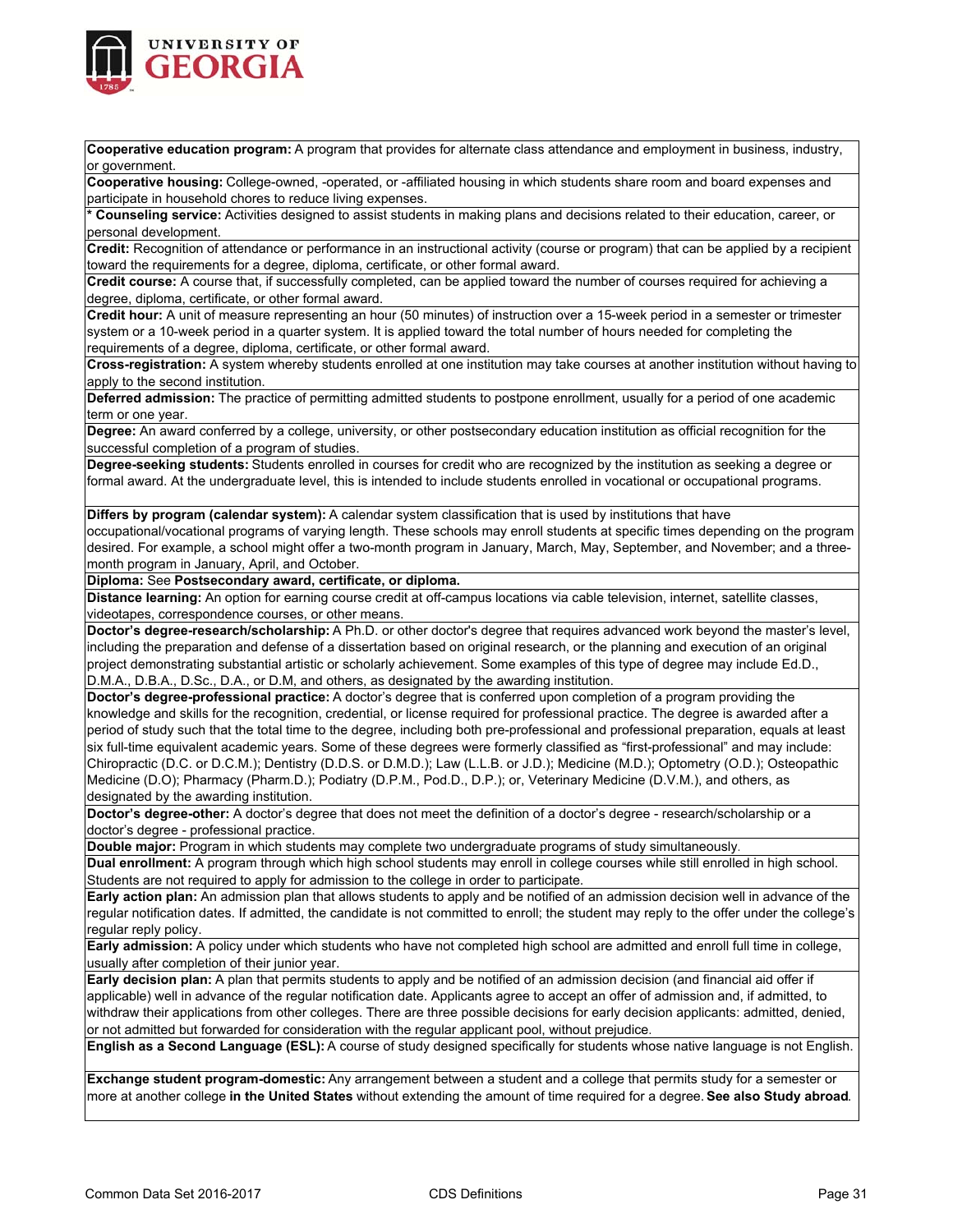

**External degree program:** A program of study in which students earn credits toward a degree through independent study, college courses, proficiency examinations, and personal experience. External degree programs require minimal or no classroom attendance.

**Extracurricular activities (as admission factor):** Special consideration in the admissions process given for participation in both school and nonschool-related activities of interest to the college, such as clubs, hobbies, student government, athletics, performing arts, etc.

**First-time student:** A student attending any institution for the first time at the level enrolled. Includes students enrolled in the fall term who attended a postsecondary institution for the first time at the same level in the prior summer term. Also includes students who entered with advanced standing (college credit earned before graduation from high school).

**First-time, first-year (freshman) student:** A student attending any institution for the first time at the undergraduate level. Includes students enrolled in the fall term who attended college for the first time in the prior summer term. Also includes students who entered with advanced standing (college credits earned before graduation from high school).

**First-year student:** A student who has completed less than the equivalent of 1 full year of undergraduate work; that is, less than 30 semester hours (in a 120-hour degree program) or less than 900 contact hours.

**Freshman:** A first-year undergraduate student.

**\*Freshman/new student orientation:** Orientation addressing the academic, social, emotional, and intellectual issues involved in beginning college. May be a few hours or a few days in length; at some colleges, there is a fee.

**Full-time student (undergraduate):** A student enrolled for 12 or more semester credits, 12 or more quarter credits, or 24 or more contact hours a week each term.

**Geographical residence (as admission factor):** Special consideration in the admission process given to students from a particular region, state, or country of residence.

**Grade-point average (academic high school GPA):** The sum of grade points a student has earned in secondary school divided by the number of courses taken. The most common system of assigning numbers to grades counts four points for an A, three points for a B, two points for a C, one point for a D, and no points for an E or F. Unweighted GPA's assign the same weight to each course. Weighting gives students additional points for their grades in advanced or honors courses.

**Graduate student:** A student who holds a bachelor's or equivalent, and is taking courses at the post-baccalaureate level. **\* Health services:** Free or low cost on-campus primary and preventive health care available to students.

**High school diploma or recognized equivalent:** A document certifying the successful completion of a prescribed secondary school program of studies, or the attainment of satisfactory scores on the Tests of General Educational Development (GED), or another state-specified examination.

**Hispanic or Latino:** A person of Mexican, Puerto Rican, Cuban, South or Central American, or other Spanish culture or origin, regardless of race.

**Honors program:** Any special program for very able students offering the opportunity for educational enrichment, independent study, acceleration, or some combination of these.

**Independent study:** Academic work chosen or designed by the student with the approval of the department concerned, under an instructor's supervision, and usually undertaken outside of the regular classroom structure.

**In-state tuition:** The tuition charged by institutions to those students who meet the state's or institution's residency requirements.

**International student:** See **Nonresident alien.**

**International student group:** Student groups that facilitate cultural dialogue, support a diverse campus, assist international students in acclimation and creating a social network.

**Internship:** Any short-term, supervised work experience usually related to a student's major field, for which the student earns academic credit. The work can be full- or part-time, on- or off-campus, paid or unpaid.

**\* Learning center:** Center offering assistance through tutors, workshops, computer programs, or audiovisual equipment in reading, writing, math, and skills such as taking notes, managing time, taking tests.

**\* Legal services:** Free or low cost legal advice for a range of issues (personal and other).

**Liberal arts/career combination:** Program in which a student earns undergraduate degrees in two separate fields, one in a liberal arts major and the other in a professional or specialized major, whether on campus or through cross‐registration.

**Master's degree:** An award that requires the successful completion of a program of study of generally one or two full-time equivalent academic years of work beyond the bachelor's degree. Some of these degrees, such as those in Theology (M.Div., M.H.L./Rav) that were formerly classified as "first-professional", may require more than two full-time equivalent academic years of

work. **Minority affiliation (as admission factor):** Special consideration in the admission process for members of designated

racial/ethnic minority groups.

**\* Minority student center:** Center with programs, activities, and/or services intended to enhance the college experience of students of color.

**Model United Nations:** A simulation activity focusing on conflict resolution, globalization, and diplomacy. Assuming roles as foreign ambassadors and "delegates," students conduct research, engage in debate, draft resolutions, and may participate in a national Model UN conference.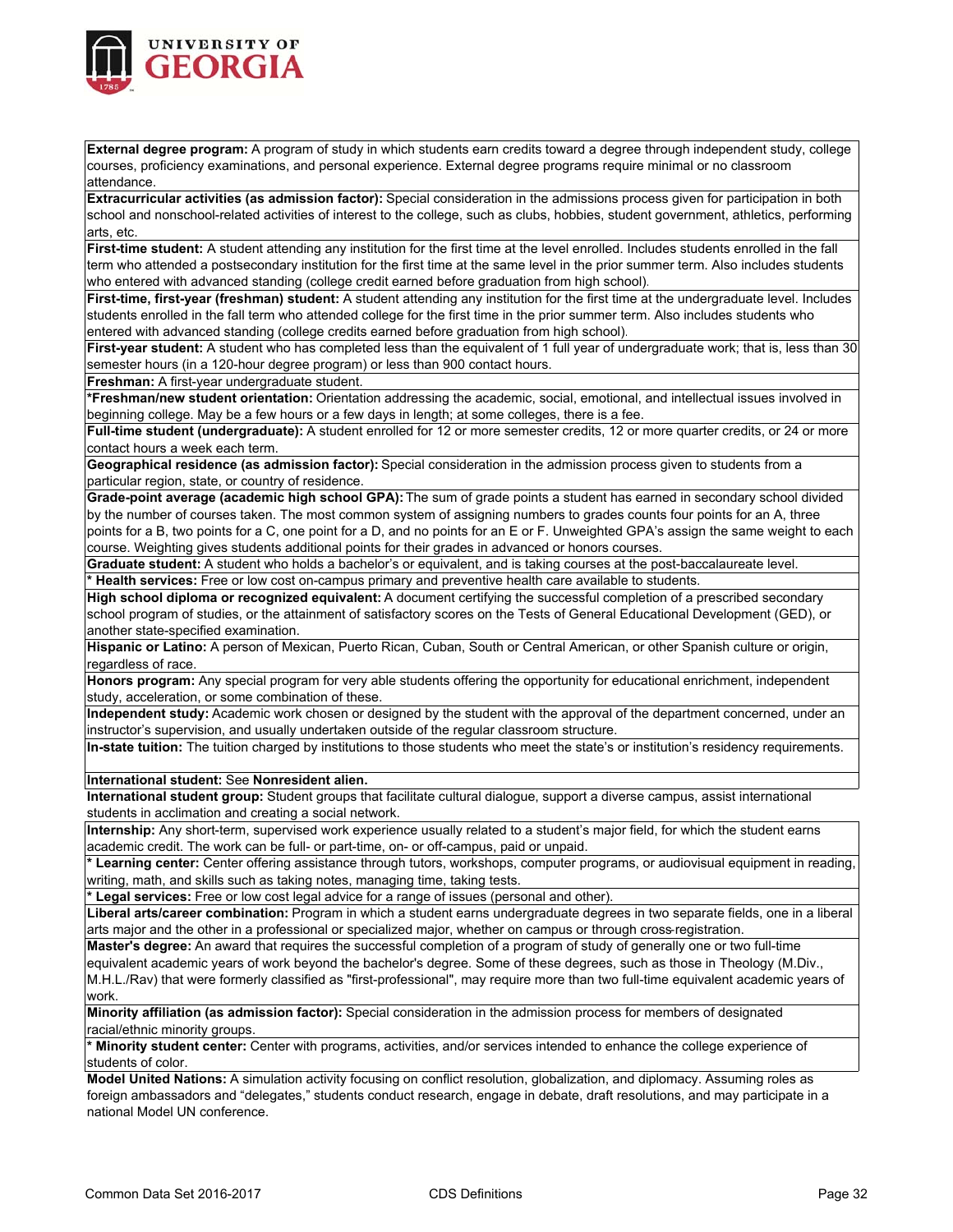

**Native Hawaiian or Other Pacific Islander:** A person having origins in any of the original peoples of Hawaii, Guam, Samoa, or other Pacific Islands.

**Nonresident alien:** A person who is not a citizen or national of the United States and who is in this country on a visa or temporary basis and does not have the right to remain indefinitely.

**\* On-campus day care:** Licensed day care for students' children (usually age 3 and up); usually for a fee.

**Open admission:** Admission policy under which virtually all secondary school graduates or students with GED equivalency diplomas are admitted without regard to academic record, test scores, or other qualifications.

**Other expenses (costs):** Include average costs for clothing, laundry, entertainment, medical (if not a required fee), and furnishings.

**Out-of-state tuition:** The tuition charged by institutions to those students who do not meet the institution's or state's residency requirements.

Part-time student (undergraduate): A student enrolled for fewer than 12 credits per semester or quarter, or fewer than 24 contact hours a week each term.

**\* Personal counseling**: One-on-one or group counseling with trained professionals for students who want to explore personal, educational, or vocational issues.

**Post-baccalaureate certificate:** An award that requires completion of an organized program of study requiring 18 credit hours beyond the bachelor's; designed for persons who have completed a baccalaureate degree but do not meet the requirements of academic degrees carrying the title of master.

**Post-master's certificate:** An award that requires completion of an organized program of study of 24 credit hours beyond the master's degree but does not meet the requirements of academic degrees at the doctoral level.

**Postsecondary award, certificate, or diploma:** Includes the following three IPEDS definitions for postsecondary awards, certificates, and diplomas of varying durations and credit/contact hour requirements—

*Less Than 1 Academic Year:* Requires completion of an organized program of study at the postsecondary level (below the baccalaureate degree) in less than 1 academic year (2 semesters or 3 quarters) or in less than 900 contact hours by a student enrolled full-time.

*At Least 1 But Less Than 2 Academic Years:* Requires completion of an organized program of study at the postsecondary level (below the baccalaureate degree) in at least 1 but less than 2 full-time equivalent academic years, or designed for completion in at least 30 but less than 60 credit hours, or in at least 900 but less than 1,800 contact hours.

*At Least 2 But Less Than 4 Academic Years:* Requires completion of an organized program of study at the postsecondary level (below the baccalaureate degree) in at least 2 but less than 4 full-time equivalent academic years, or designed for completion in at least 60 but less than 120 credit hours, or in at least 1,800 but less than 3,600 contact hours.

**Private institution:** An educational institution controlled by a private individual(s) or by a nongovernmental agency, usually supported primarily by other than public funds, and operated by other than publicly elected or appointed officials.

**Private for-profit institution:** A private institution in which the individual(s) or agency in control receives compensation, other than wages, rent, or other expenses for the assumption of risk.

**Private nonprofit institution:** A private institution in which the individual(s) or agency in control receives no compensation, other than wages, rent, or other expenses for the assumption of risk. These include both independent nonprofit schools and those affiliated with a religious organization.

**Proprietary institution:** See **Private for-profit institution.**

**Public institution:** An educational institution whose programs and activities are operated by publicly elected or appointed school officials, and which is supported primarily by public funds.

**Quarter calendar system:** A calendar system in which the academic year consists of three sessions called quarters of about 12 weeks each. The range may be from 10 to 15 weeks. There may be an additional quarter in the summer.

**Race/ethnicity:** Category used to describe groups to which individuals belong, identify with, or belong in the eyes of the community. The categories do not denote scientific definitions of anthropological origins. A person may be counted in only one group.

**Race/ethnicity unknown:** Category used to classify students or employees whose race/ethnicity is not known and whom institutions are unable to place in one of the specified racial/ethnic categories.

**Religious affiliation/commitment (as admission factor):** Special consideration given in the admission process for affiliation with a certain church or faith/religion, commitment to a religious vocation, or observance of certain religious tenets/lifestyle.

**\* Religious counseling:** One-on-one or group counseling with trained professionals for students who want to explore religious problems or issues.

**\* Remedial services:** Instructional courses designed for students deficient in the general competencies necessary for a regular postsecondary curriculum and educational setting.

**Required fees:** Fixed sum charged to students for items not covered by tuition and required of such a large proportion of all students that the student who does NOT pay is the exception. Do not include application fees or optional fees such as lab fees or parking fees.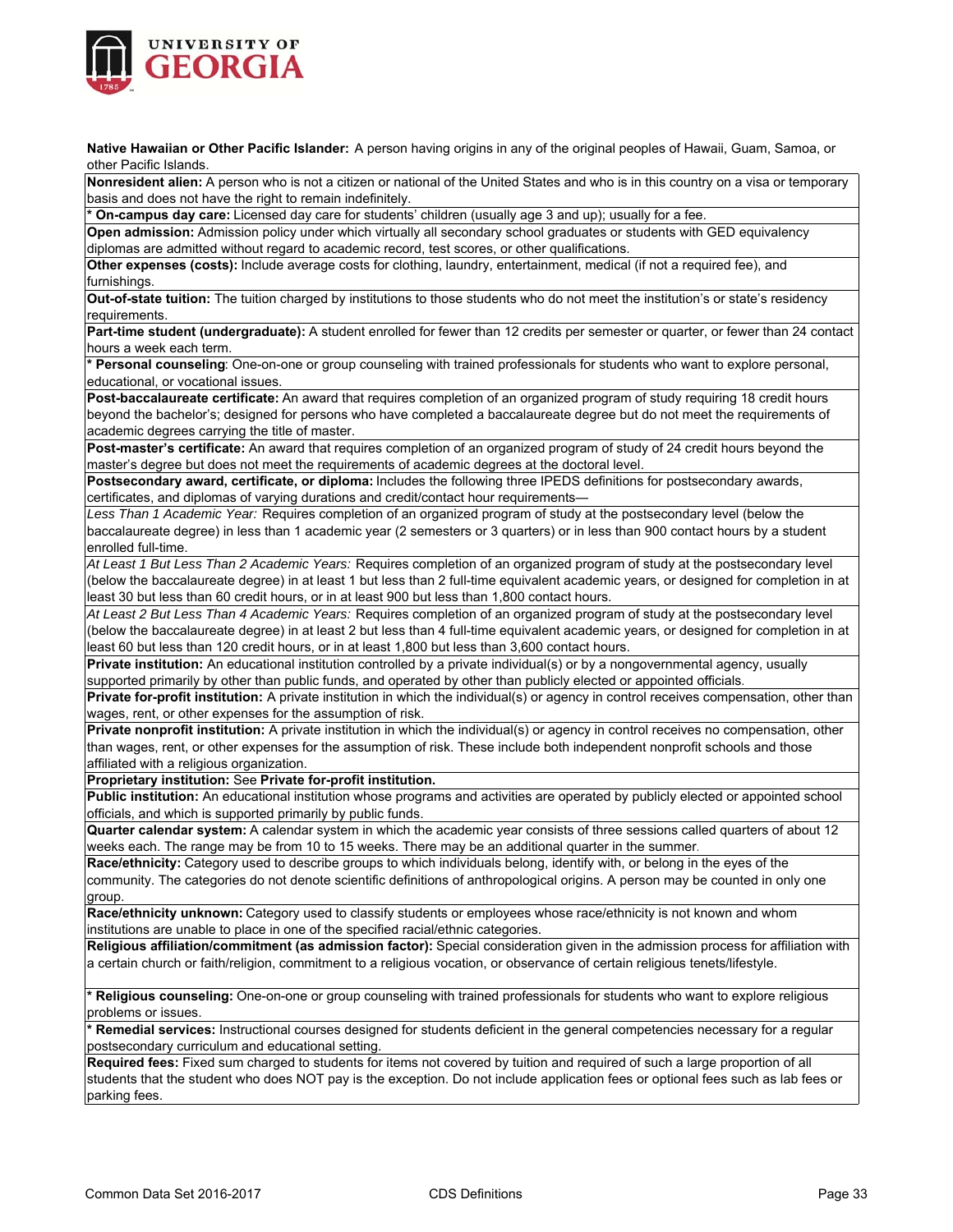

**Resident alien or other eligible non-citizen:** A person who is not a citizen or national of the United States and who has been admitted as a legal immigrant for the purpose of obtaining permanent resident alien status (and who holds either an alien registration card [Form I-551 or I-151], a Temporary Resident Card [Form I-688], or an Arrival-Departure Record [Form I-94] with a notation that conveys legal immigrant status, such as Section 207 Refugee, Section 208 Asylee, Conditional Entrant Parolee or Cuban-Haitian).

**Room and board (charges)—on campus:** Assume double occupancy in institutional housing and 19 meals per week (or maximum meal plan).

**Secondary school record (as admission factor):** Information maintained by the secondary school that may include such things as the student's high school transcript, class rank, GPA, and teacher and counselor recommendations.

**Semester calendar system:** A calendar system that consists of two semesters during the academic year with about 16 weeks for each semester of instruction. There may be an additional summer session.

**Student-designed major:** A program of study based on individual interests, designed with the assistance of an adviser.

**Study abroad:** Any arrangement by which a student completes part of the college program studying in another country. Can be at a campus abroad or through a cooperative agreement with some other U.S. college or an institution of another country.

**\* Summer session:** A summer session is shorter than a regular semester and not considered part of the academic year. It is not the third term of an institution operating on a trimester system or the fourth term of an institution operating on a quarter calendar system. The institution may have 2 or more sessions occurring in the summer months. Some schools, such as vocational and beauty schools, have year-round classes with no separate summer session.

**Talent/ability (as admission factor):** Special consideration given to students with demonstrated talent/abilities in areas of interest to the institution (e.g., sports, the arts, languages, etc.).

**Teacher certification program:** Program designed to prepare students to meet the requirements for certification as teachers in elementary, middle/junior high, and secondary schools.

**Transfer applicant:** An individual who has fulfilled the institution's requirements to be considered for admission (including payment or waiving of the application fee, if any) and who has previously attended another college or university and earned college-level credit.

**Transfer student:** A student entering the institution for the first time but known to have previously attended a postsecondary institution at the same level (e.g., undergraduate). The student may transfer with or without credit.

**Transportation (costs):** Assume two round trips to student's hometown per year for students in institutional housing or daily travel to and from your institution for commuter students.

**Trimester calendar system:** An academic year consisting of 3 terms of about 15 weeks each.

**Tuition:** Amount of money charged to students for instructional services. Tuition may be charged per term, per course, or per credit.

**\* Tutoring:** May range from one-on-one tutoring in specific subjects to tutoring in an area such as math, reading, or writing. Most tutors are college students; at some colleges, they are specially trained and certified.

**Unit:** a standard of measurement representing hours of academic instruction (e.g., semester credit, quarter credit, contact hour).

**Undergraduate:** A student enrolled in a four- or five-year bachelor's degree program, an associate degree program, or a vocational or technical program below the baccalaureate.

**\* Veteran's counseling:** Helps veterans and their dependents obtain benefits for their selected program and provides certifications to the Veteran's Administration. May also provide personal counseling on the transition from the military to a civilian life.

**\* Visually impaired:** Any person whose sight loss is not correctable and is sufficiently severe as to adversely affect educational performance.

**Volunteer work (as admission factor):** Special consideration given to students for activity done on a volunteer basis (e.g., tutoring, hospital care, working with the elderly or disabled) as a service to the community or the public in general.

**Wait list:** List of students who meet the admission requirements but will only be offered a place in the class if space becomes available.

**Weekend college:** A program that allows students to take a complete course of study and attend classes only on weekends.

**White:** A person having origins in any of the original peoples of Europe, the Middle East, or North Africa.

**\* Women's center:** Center with programs, academic activities, and/or services intended to promote an understanding of the evolving roles of women.

**Work experience (as admission factor):** Special consideration given to students who have been employed prior to application, whether for relevance to major, demonstration of employment-related skills, or as explanation of student's academic and extracurricular record.